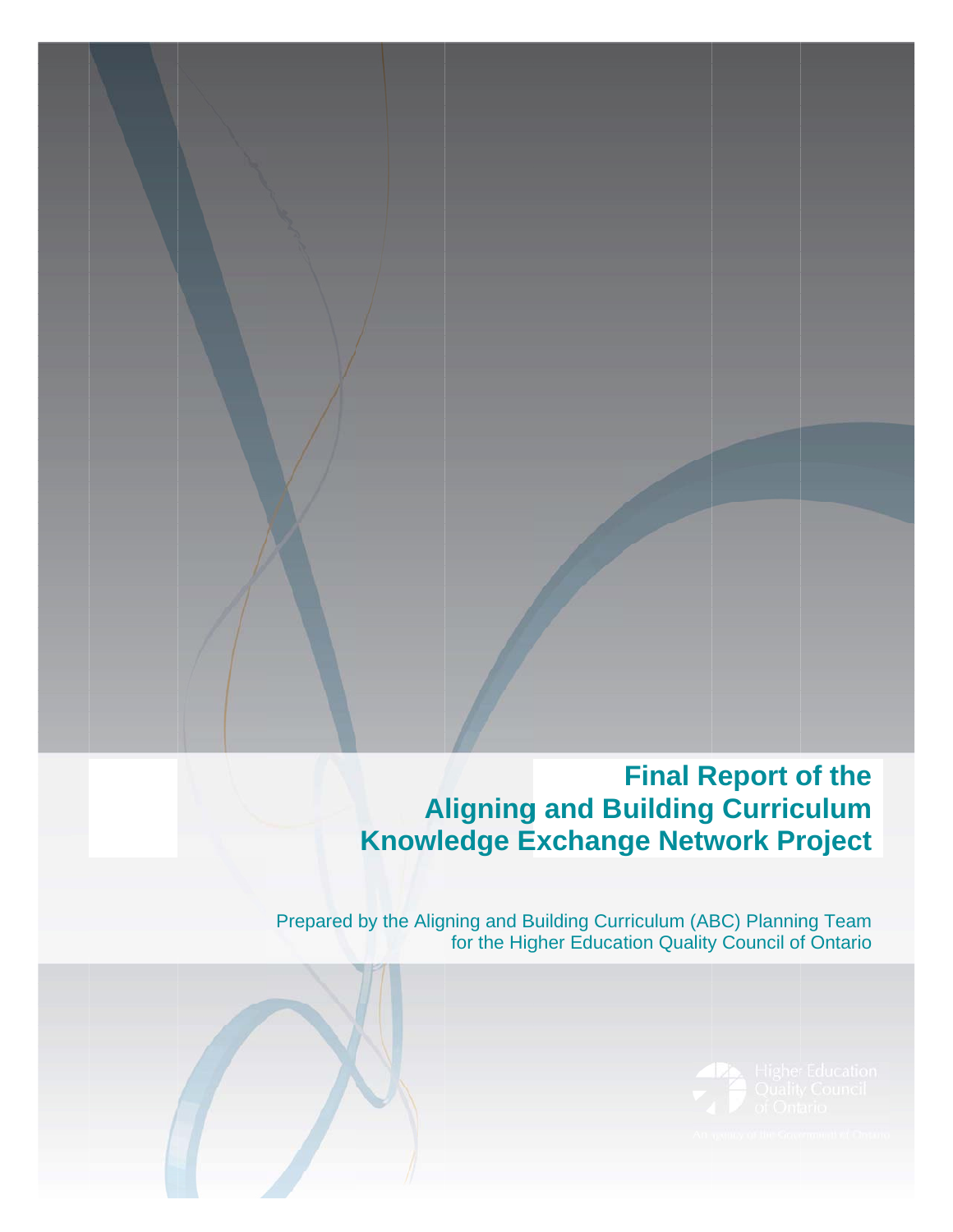### **Disclaimer:**

The opinions expressed in this research document are those of the authors and do not necessarily represent the views or official polices of the Higher Education Quality Council of Ontario or other agencies or organizations that may have provided support, financial or otherwise, for this project.

#### **Cite this publication in the following format:**

Aligning and Building Curriculum (ABC) Planning Team (2011). *Final Report of the Aligning and Building Curriculum Knowledge Exchange Network Project.* Toronto: Higher Education Quality Council of Ontario.

### Published by:

# **The Higher Education Quality Council of Ontario**

1 Yonge Street, Suite 2402 Toronto, ON Canada M5E 1E5 Phone: (416) 212-3893 Fax: (416) 212-3899 Web: www.heqco.ca E-mail: info@heqco.ca

© Queens Printer for Ontario, 2011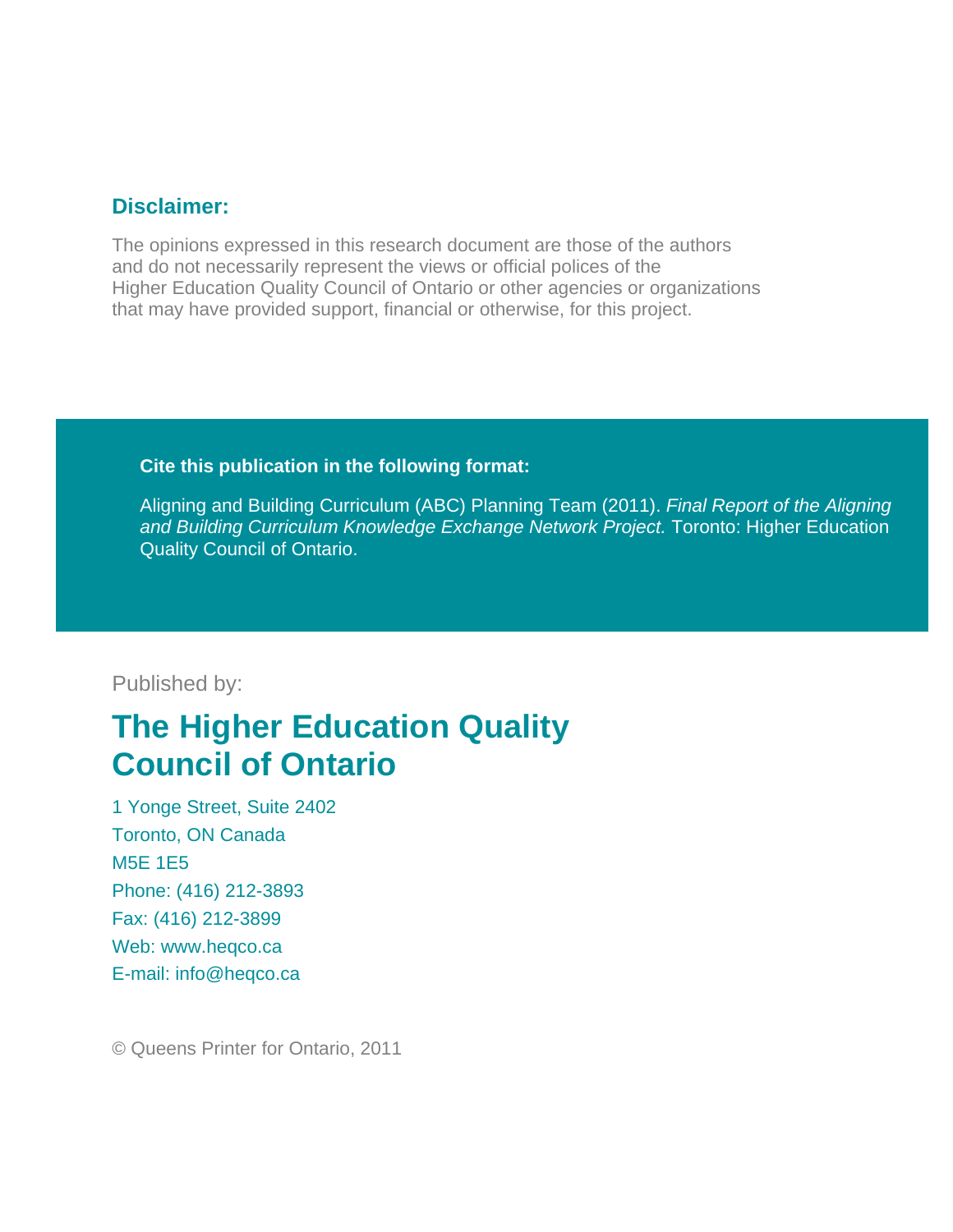## **Table of Contents**

| Appendix                                                                                                                                                                         |
|----------------------------------------------------------------------------------------------------------------------------------------------------------------------------------|
| Appendix A: A Resource Centre and Knowledge Exchange Network for  19                                                                                                             |
| Aligning and Building Curriculum: Work Plan                                                                                                                                      |
|                                                                                                                                                                                  |
|                                                                                                                                                                                  |
| Academic from Curriculum Developer's Affinity Group                                                                                                                              |
| Appendix E: Proposal to the Higher Education Quality Council of Ontario35<br>from Durham College and Eastern Ontario Aligning and<br><b>Building Curriculum (ABC) Consortium</b> |
|                                                                                                                                                                                  |
|                                                                                                                                                                                  |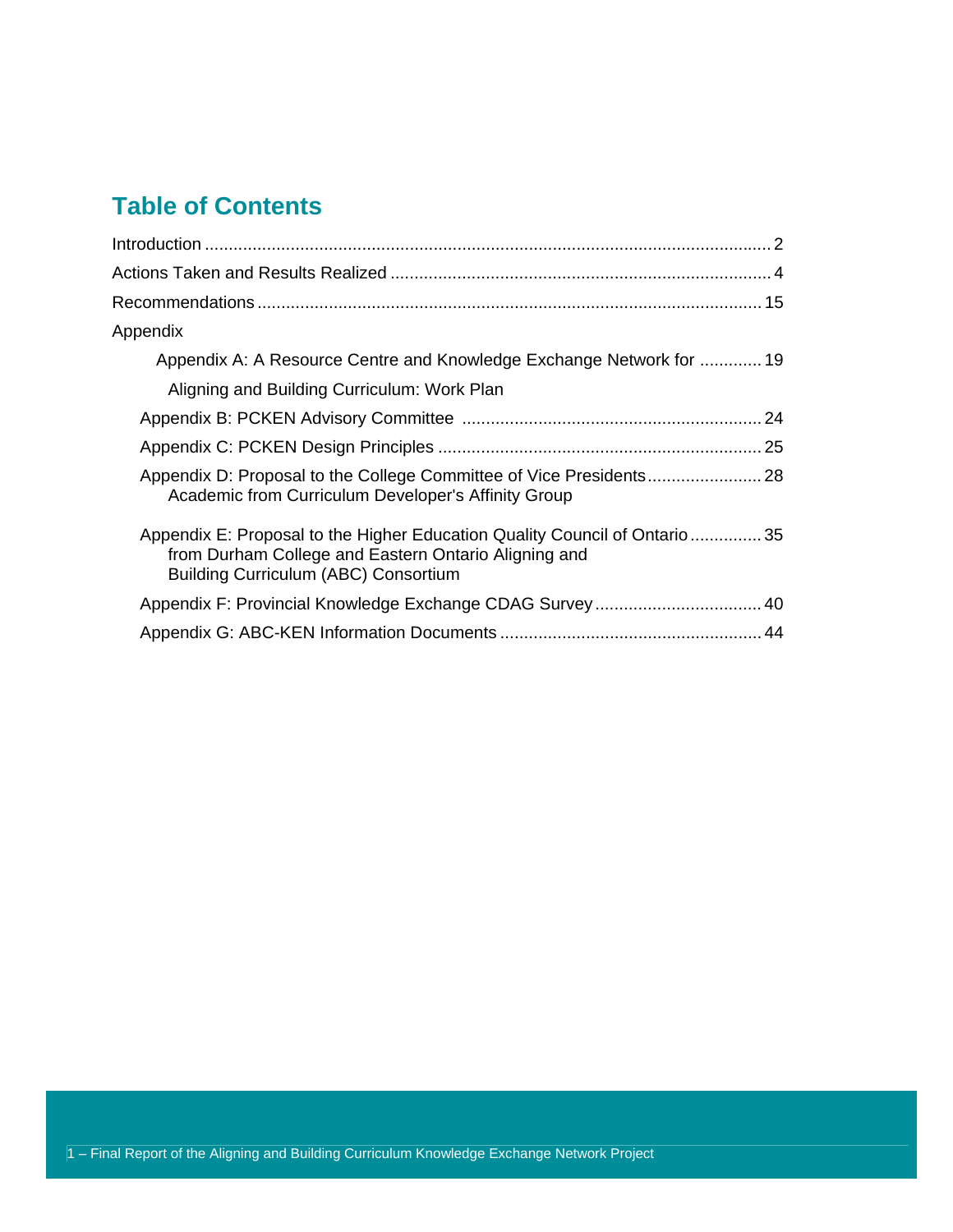### **Introduction**

A consortium of six colleges in Eastern Ontario have been working together for the past eight years to support faculty as they work to design, review, and revise curriculum at both the program and course level. Eight cohorts of faculty from the contributing colleges have participated in a two-part program called Aligning and Building Curriculum (ABC).

In fall 2008 this group launched an ABC Curriculum Resource Project. Phase 1 of the project focused on developing a website to house a variety of curriculum resources, tools, and web links that are useful to ABC participants as they engage in curriculum work. The resources are organized to support a conceptual framework for curriculum design (Curriculum Road Map) that was developed by this group to frame curriculum work in college programs. More information about the program can be found on the program website at http://innovation.dc-uoit.ca/abc/. In 2009-10, with the support of the Higher Education Quality Council of Ontario (HEQCO) funding, the participating colleges were able to build on this work to engage ABC participants in using a knowledge exchange network (ABC-KEN). ABC-KEN allowed them to share knowledge about curriculum and to contribute to the expansion of curriculum resources available to ABC participants and to others working on curriculum in Ontario's colleges. Curriculum information, tools, and links to curriculum cases and the ABC-KEN site can be found on the ABC Curriculum Resources website at http://abcresource.loyalistcollege.ca/index.htm.

Given the success of the 2009-10 project, which provided insights into the use of a knowledge exchange network to mobilize, shape, extend, and share knowledge and tools for aligning and building curriculum, the ABC Planning Team was eager to address an additional research question:

How can curriculum resource materials (policies, tools, processes, and practices) used in Ontario's community colleges be identified, shared, adopted, and extended to build capacity for curriculum development in the college system?

The team sought guidance and support from HEQCO to strengthen and extend ABC-KEN beyond the scope of the Eastern Region colleges. We welcomed the resulting opportunity to share the success of the ABC Program, Curriculum Resources Website, and KEN with public colleges across the province. This report documents the activities undertaken, results obtained, and lessons learned, including the current status of the provincial curriculum knowledge exchange network initiative (PCKEN).

We are truly grateful for the support we have received from many groups and individuals who assisted with this project. First we would like to thank the members of the 2010-11 ABC cohort who successfully collaborated with their peers to create and share innovative, valuable curriculum tools using the Curriculum Conversations framework and ABC-KEN. We also thank Tom Carey from HEQCO and Valerie Lopes from Seneca College who both freely shared their expertise related to knowledge exchange networks and offered ongoing advice and support. Thank you to Neil David at Seneca who continued to provide invaluable technical support to our ABC-KEN users. We would like to especially thank the executive and members of the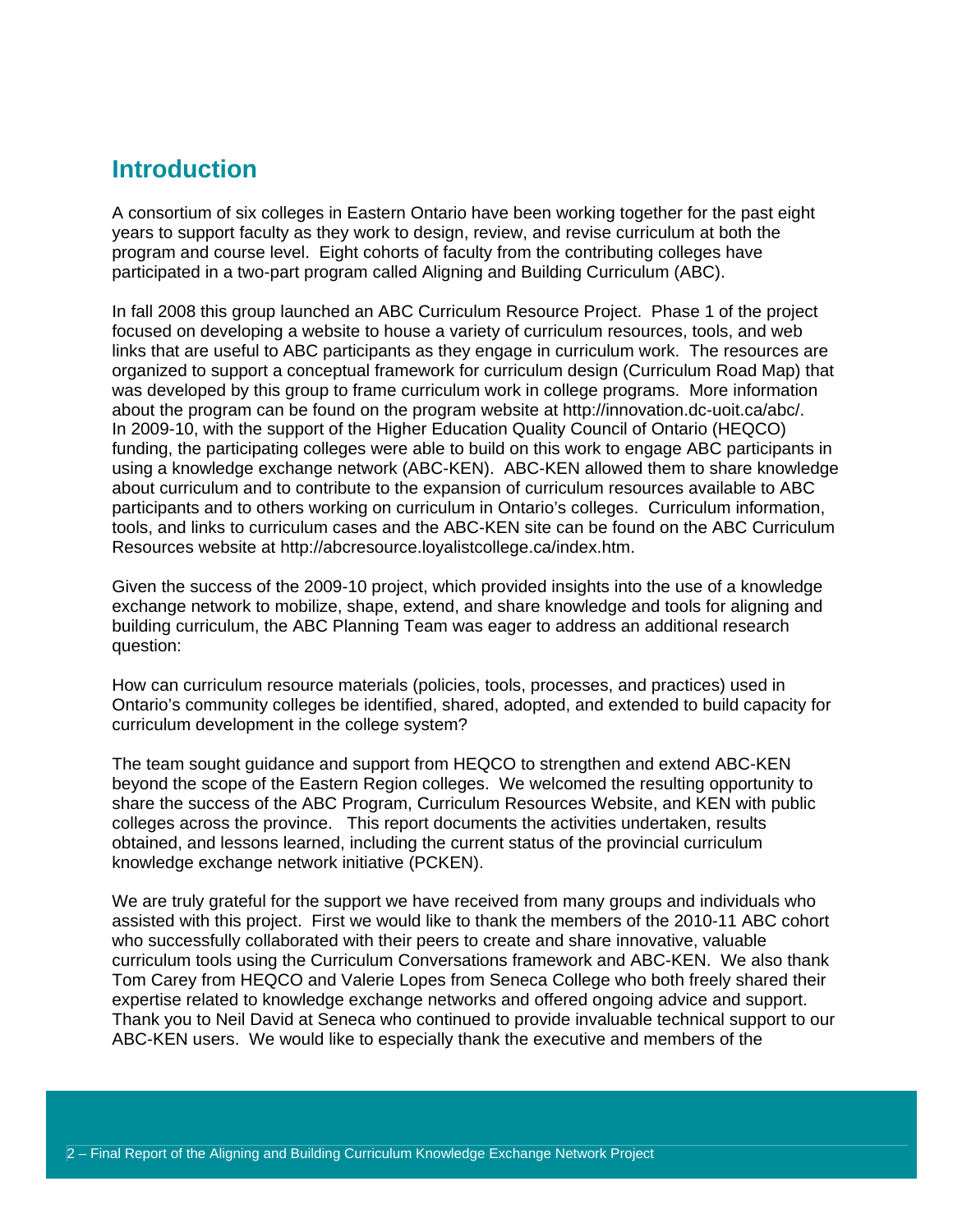Curriculum Developer's Affinity Group (CDAG) who enthusiastically endorsed and championed the vision of a provincial curriculum knowledge exchange network and who continue to work in collaboration with the ABC Planning Team to support the realization of this vision. We also appreciate the generous support of the staff of the Centre for Academic and Faculty Enrichment at Durham College.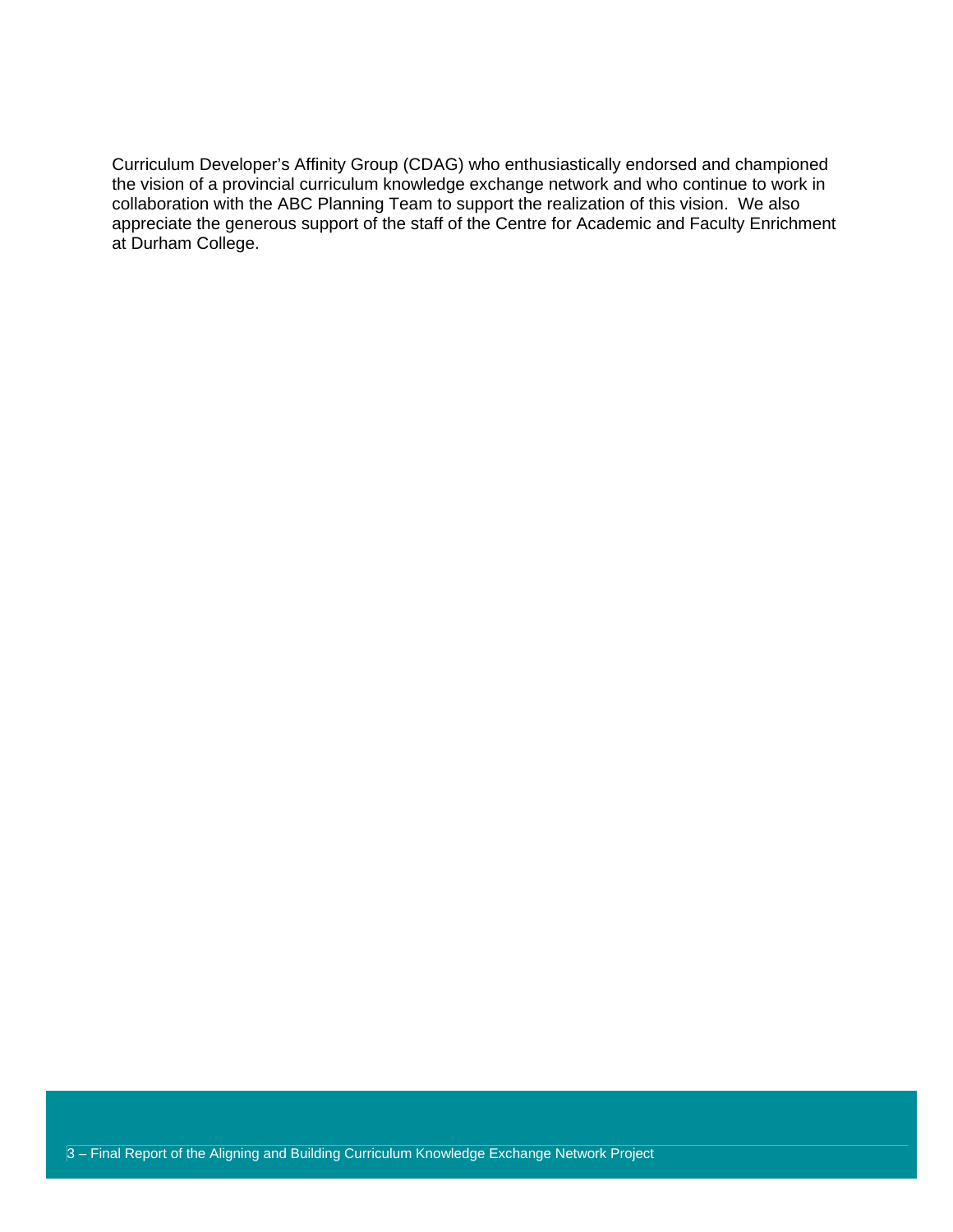### **Actions Taken and Results Realized**

To work with curriculum developers in targeted colleges across Ontario to identify a strategy and framework for developing a provincial curriculum knowledge exchange network.

To explore ways to promote the use of curriculum resources for training and development of college faculty and for just-in-time support for teachers engaged in curriculum work.

To revise ABC-KEN tools and processes and assess the impact of this change on participants in the 2010-11 ABC Program.

To promote sustainability of the curriculum knowledge exchange network beyond 2011.

In September 2010 a work plan entitled, *A Resource Centre and Knowledge Exchange Network for Aligning and Building Curriculum,* was developed and used to guide the activities over the 2010-11 period (see Appendix A).

**Goal #1: Work with curriculum developers in targeted colleges across Ontario to identify a strategy and framework for developing a provincial curriculum knowledge exchange network.** 

#### *Initial Contact with the Curriculum Developer's Affinity Group (CDAG)*

In October 2010 an initial meeting was held with the executive of CDAG, a system-wide group recognized by the College Council of Vice-Presidents Academic (CCVPA), to share project goals and seek support for the concept of a provincial knowledge exchange network.

In November, during CDAG's annual Great Learning Conference, two visioning workshops were held. The 26 people attending the workshop represented 12 different Ontario colleges. The participants explored the project's key research question:

*How can curriculum resource materials (policies, tools, processes, and practices) used in Ontario's community colleges be identified, shared, adopted, and extended to build capacity for curriculum development in the college system?* 

The workshops provided valuable information which helped shape the development of the PCKEN design principles. These principles continue to guide the development of the provincial site. Workshop participants also identified potential resources and processes that have now been shared on the ABC Curriculum Resource Website and will eventually be shared on a provincial site.

A brief presentation outlining the potential of a provincial curriculum knowledge exchange, as well as a request for support, was made to the CDAG membership at their annual general meeting. A motion to "support in principle the development of a proposal for a provincial knowledge exchange network" was passed. The CDAG members also agreed to assist in the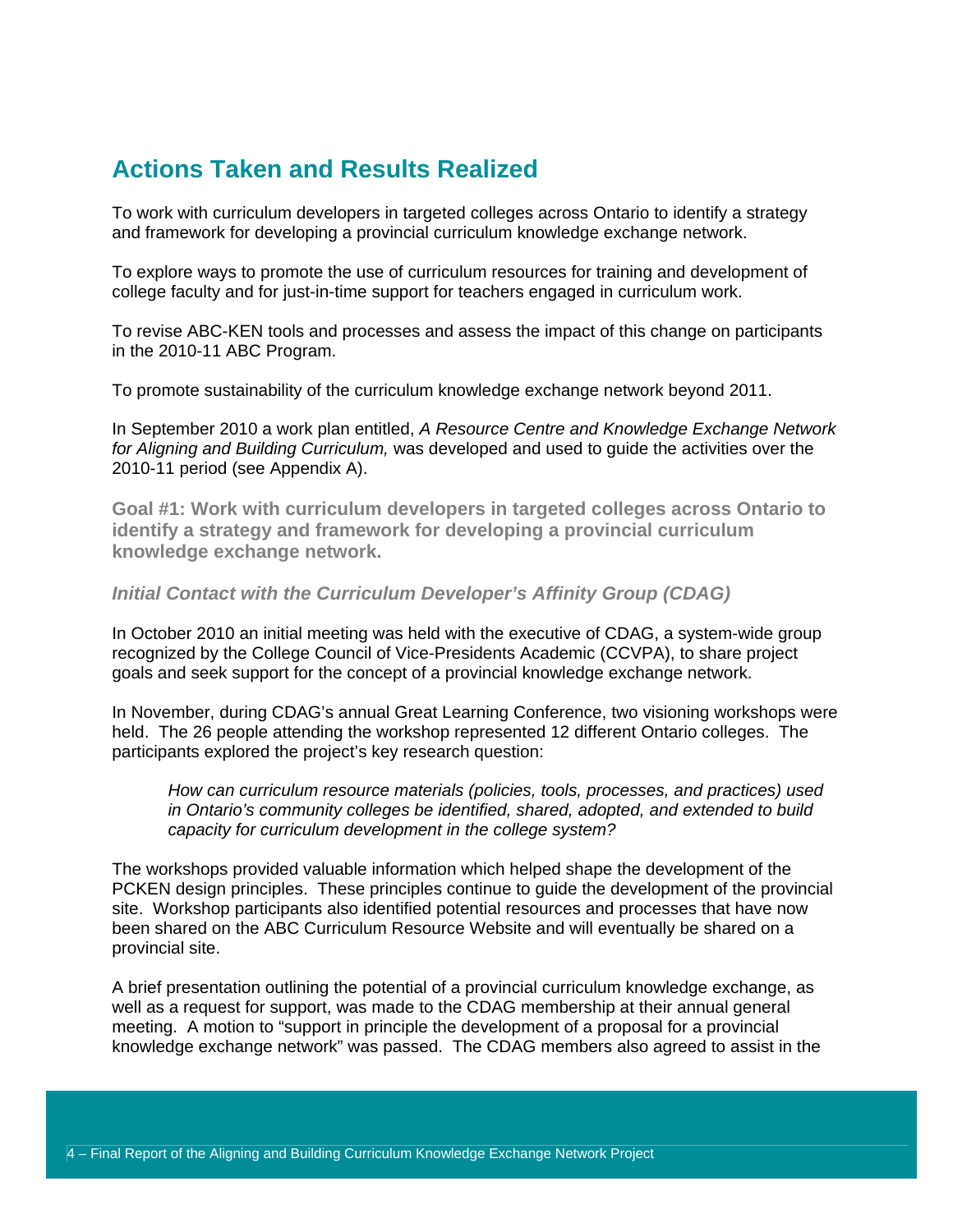development of a PCKEN Advisory Committee (see Appendix B) and to participate in ongoing discussions regarding the development of the site.

#### *PC-KEN Vision*

The provincial curriculum knowledge exchange network will be a virtual network where those working on curriculum in the Colleges of Applied Arts and Technology (CAAT's) in Ontario can:

- access, share, extend, revise, re-use, and co-create curriculum information and resources for general curriculum purposes, and for specific discipline-related curriculum;
- enter a forum to exchange ideas on curriculum development;
- contribute to, and access, a repository of curriculum information, tools, templates, learning objects. and other resource materials otherwise challenging to build at an individual college basis; and
- access a password-protected site which houses the shared information and resources, and where the resources are available exclusively to (public) Ontario provincial colleges.

PCKEN will be developed, maintained, and supported in a consultative manner with opportunities for input from participating colleges. An advisory committee will support the promotion, quality, and sustainability of the network.

In a time of scarce resources, Ontario's public colleges face a number of curriculum related challenges:

- new program development is extensive; curriculum renewal is continuous;
- new technologies require curriculum be revamped for delivery in new modalities;
- changing learner demographics are driving ongoing curricular changes;
- a more mobile and diverse learner population expects to be able to transfer with increased transparency between colleges; and
- many educators in the college system are retiring and taking their curriculum expertise with them; faculty who are hired for subject matter expertise often have limited curriculum design/development knowledge and experience.

The provincial curriculum knowledge exchange network will contribute to knowledge cocreation, exchange, and mobilization; to building curriculum capacity in Ontario's colleges; and to reducing duplication by using a platform that allows consolidation of expertise and sharing of resources. **The outcome will be increased efficiency across the college system and within each of the colleges.**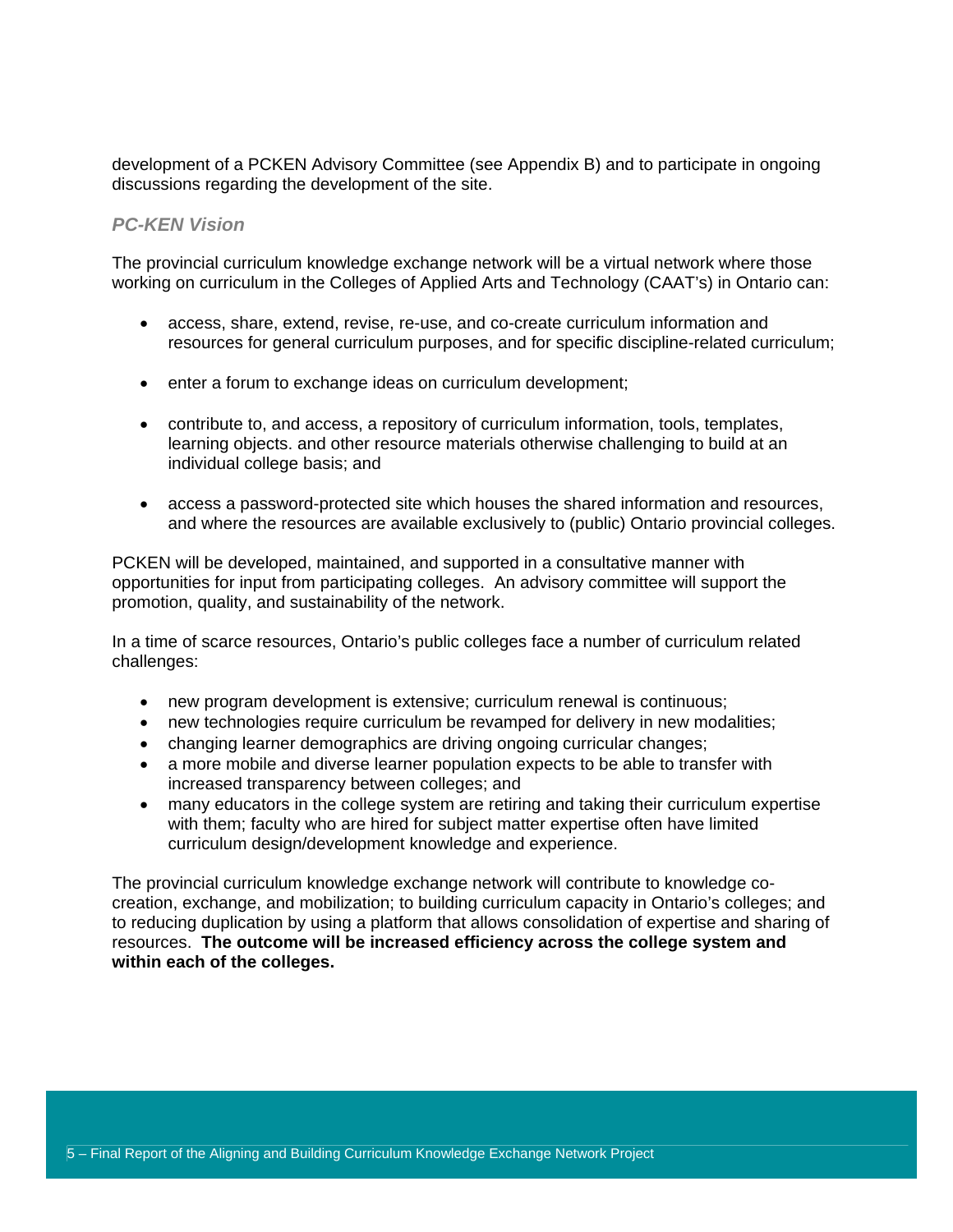#### *Development of Design Principles*

In December 2010 a draft of the PCKEN design principles was developed, based on feedback from two visioning workshops held during the CDAG conference at Niagara College in November 2010 and an informal focus group held at ABC in October 2010. The draft was circulated to the PCKEN Advisory Committee, to the ABC Planning Team, and to the CDAG executive. In February the design principles were revised and finalized based on feedback from these groups (See Appendix C).

#### *Technology Options*

A variety of technology options have been under consideration throughout this project. An exploration of technology options involved consultations with; Valerie Lopes, Academic eLearning Liaison, Seneca College; Chris Hinton, Director of the Centre for Academic and Faculty Excellence at Durham College; Tom Carey, Visiting Senior Scholar, HEQCO; Chris Klimek, e-Learning Content Developer, Durham College; and Darin Faber, Coordinator of e-Publishing, Algonquin College. A needs analysis was conducted and site functions were identified. An analysis of existing software options is currently underway.

#### *Financial Sustainability*

Discussions with the CDAG executive and with Tom Carey identified three possible source of support for a provincial curriculum knowledge exchange network: HEQCO, College Council of Vice-Presidents Academic; and Colleges Ontario. A draft PCKEN project budget was established and two proposals were prepared. The CCVPA proposal requests financial support from the Ontario public colleges of \$32,800.00 for the initial start-up as well as a yearly estimated sum of \$20,000.00 to support ongoing growth and operations (see Appendix D). A second proposal was made to HEQCO for \$12,000.00 to provide rigorous, independent research that will enable evidence-based decision making to guide the evolution of PCKEN (see Appendix E). Currently a third proposal is underway requesting financial support for the development and implementation of a PCKEN from the Ontario College Quality Assurance Service.

#### *Current Status of PCKEN*

In June 2011 a presentation was made to the CDAG membership outlining the current status of the PCKEN project. The presentation provided a historical context for the PCKEN project, a graphic overview of the site framework, and mock-ups of potential PCKEN and CDAG home pages. It also identified steps required to bring the network to fruition, with the key step being funding.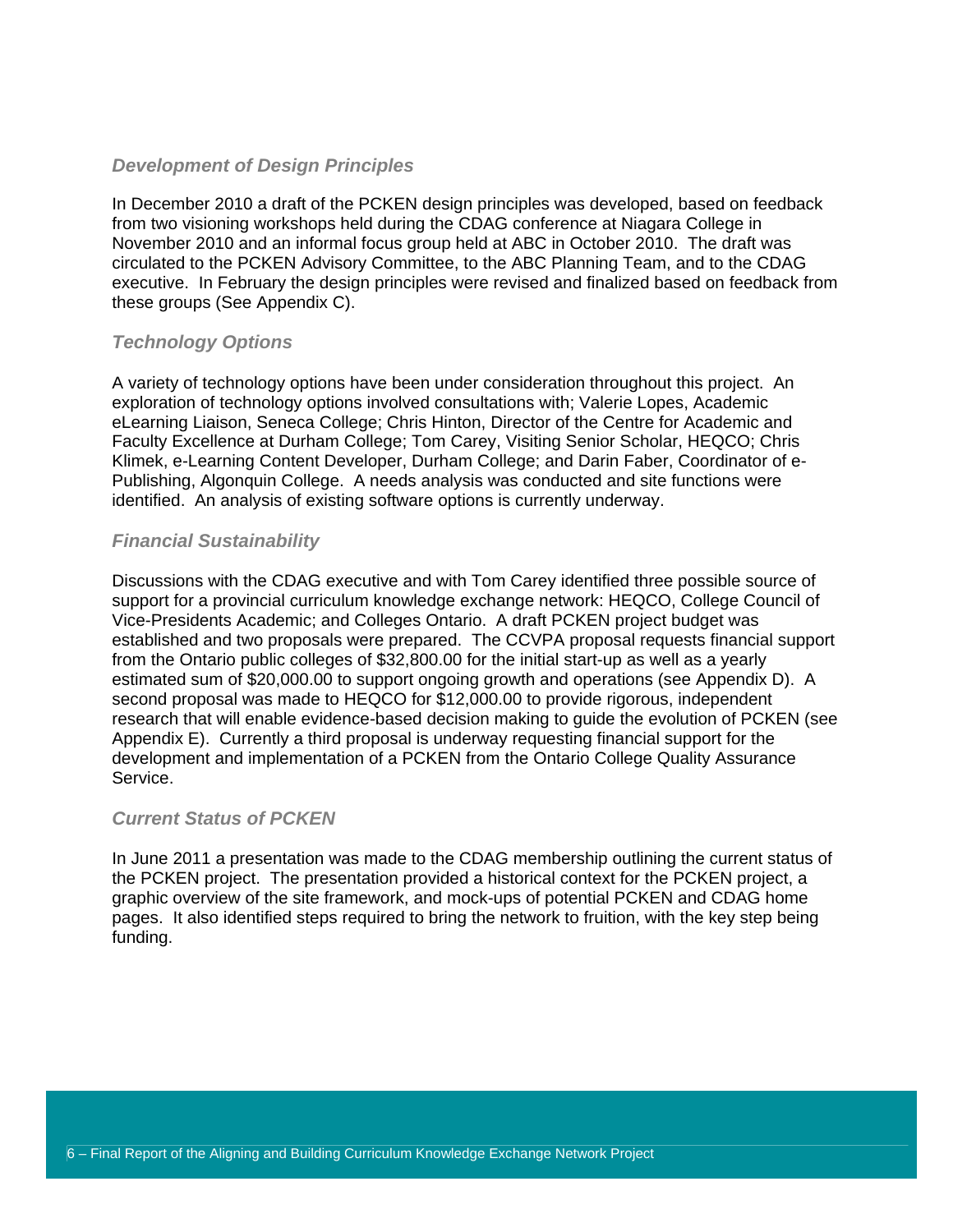**Exhibit 1 : Overview o f the PCKEN site.** 



May 3, 2011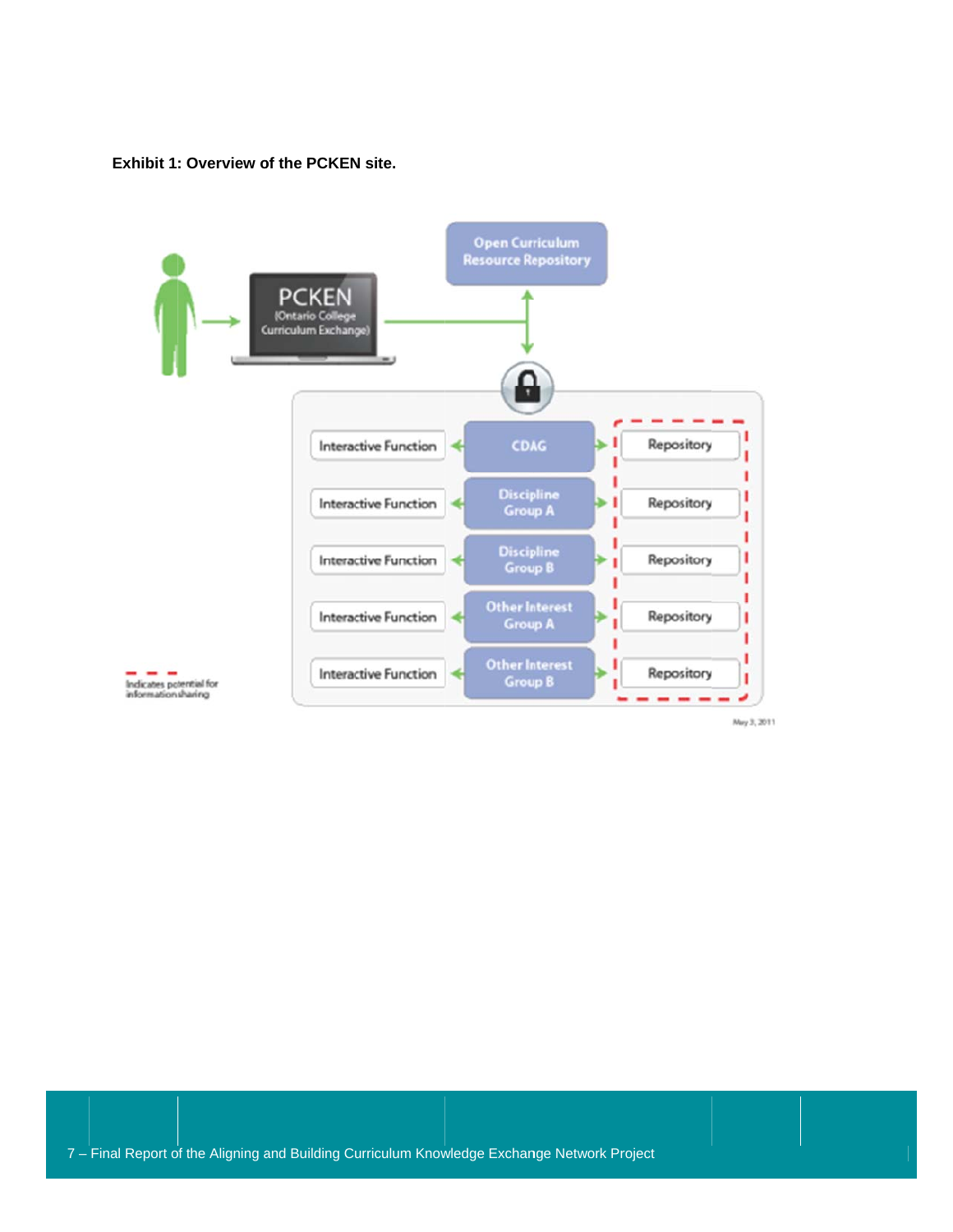#### Exhibit 2: PCKEN Home Page (Mock-up)

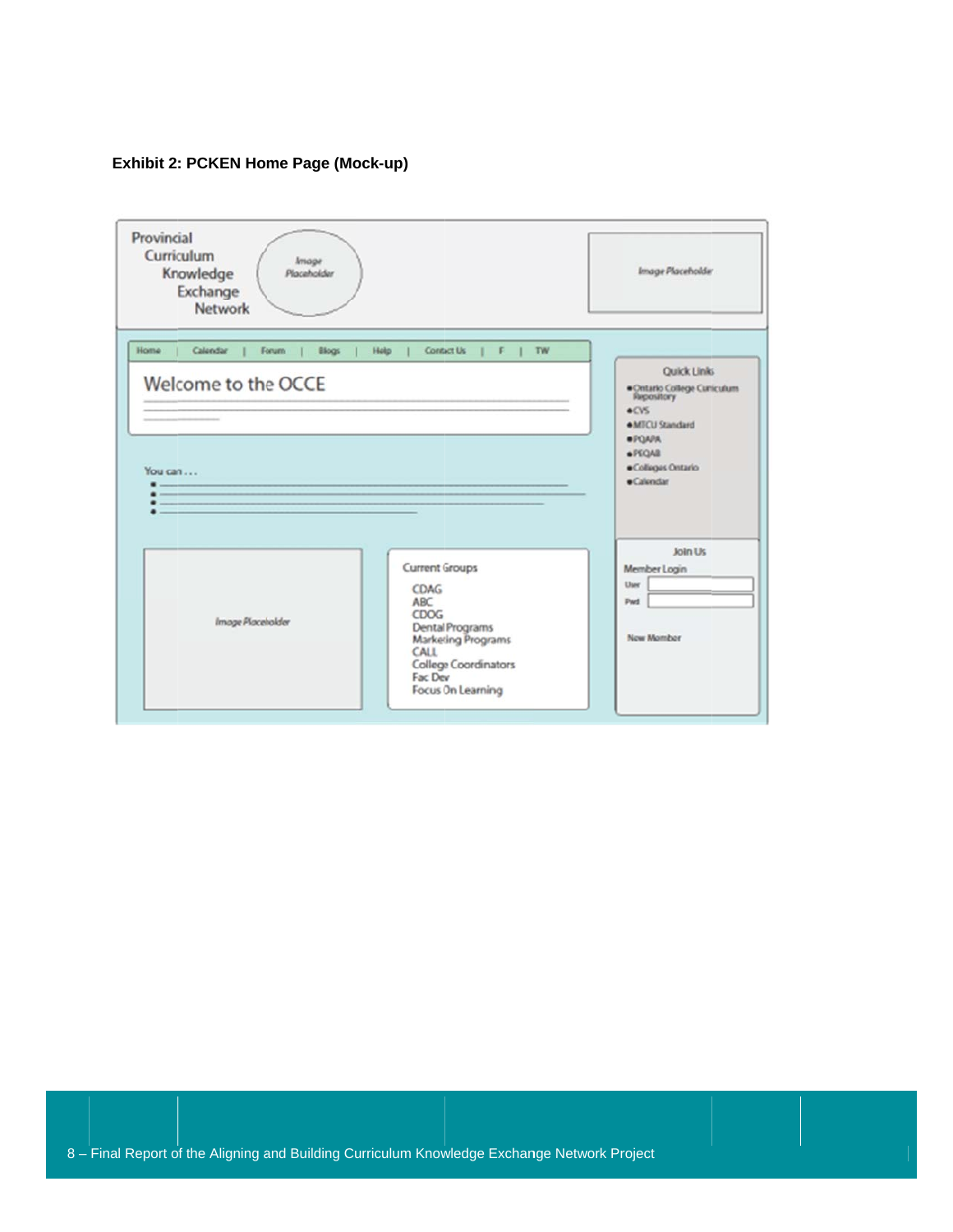**Exhibit 3: CDAG Home Page (Mock-up)** 

| <b>PCKEN</b>                                                                                                                                                                                                                           |                                                                                                                                                                                                                                                                       | CDAG                                                                                                                                                                                                     |
|----------------------------------------------------------------------------------------------------------------------------------------------------------------------------------------------------------------------------------------|-----------------------------------------------------------------------------------------------------------------------------------------------------------------------------------------------------------------------------------------------------------------------|----------------------------------------------------------------------------------------------------------------------------------------------------------------------------------------------------------|
| <b>HOME</b><br><b>FORUMS</b><br><b>REPOSITORY</b>                                                                                                                                                                                      | <b>CALENDAR</b><br><b>HELP</b>                                                                                                                                                                                                                                        | <b>CONTACT US</b><br>TW                                                                                                                                                                                  |
| Welcome<br>On this site you can<br>the control of the control of the control of<br>the control of the control of the con-<br>the company of the company of the company<br>the control of the control of the control of<br>Site monitor | <b>News &amp; Announcements</b><br>June 15 2011<br>. Annual Spring Meeting<br>the control of the control of the control of the control of the control of<br><u> 1989 - Johann Barn, mars eta inperiodo</u><br>Nov. 5 2011<br>· Annual Conference<br>Image Placeholder | Search<br><b>Quick Links</b><br>• CDAG Repository<br>• OCC Repository<br>• CVS<br>· MTCU Standards<br>· PQAPA<br>· PEQAB<br>· CDAG Membership list<br>• CDAG Executive<br>· Goggle docs<br>· GoToMeeting |

During May and June several members of CDAG approached their academic vice-presidents, reviewed the draft proposal from CDAG to the CCVPA requesting support for the PCKEN project, and sought their initial response. The positive response from the Vice-Presidents has prompted a request to bring the PCKEN proposal to the next CCVPA meeting in November 2011. Durham College has offered to manage PCKEN financial matters once funding is confirme d. prompted a request to bring the PCKEN proposal to the next CCVPA meeting in November<br>2011. Durham College has offered to manage PCKEN financial matters once funding is<br>confirmed.<br>A brief survey related to the desired func

the CDAG members (see Appendix F). The information generated by the survey will be considered when making decisions about an appropriate platform for the PCKEN site.

There is work to be completed before a PCKEN can be launched. A decision about an appropriate platform will need to be made. The analysis that is currently underway should allow that decision to be made over the summer months. Following that decision, discussions about where the site will be hosted can be finalized. Operational requirements have been identified, but detailed processes or procedures are still being determined.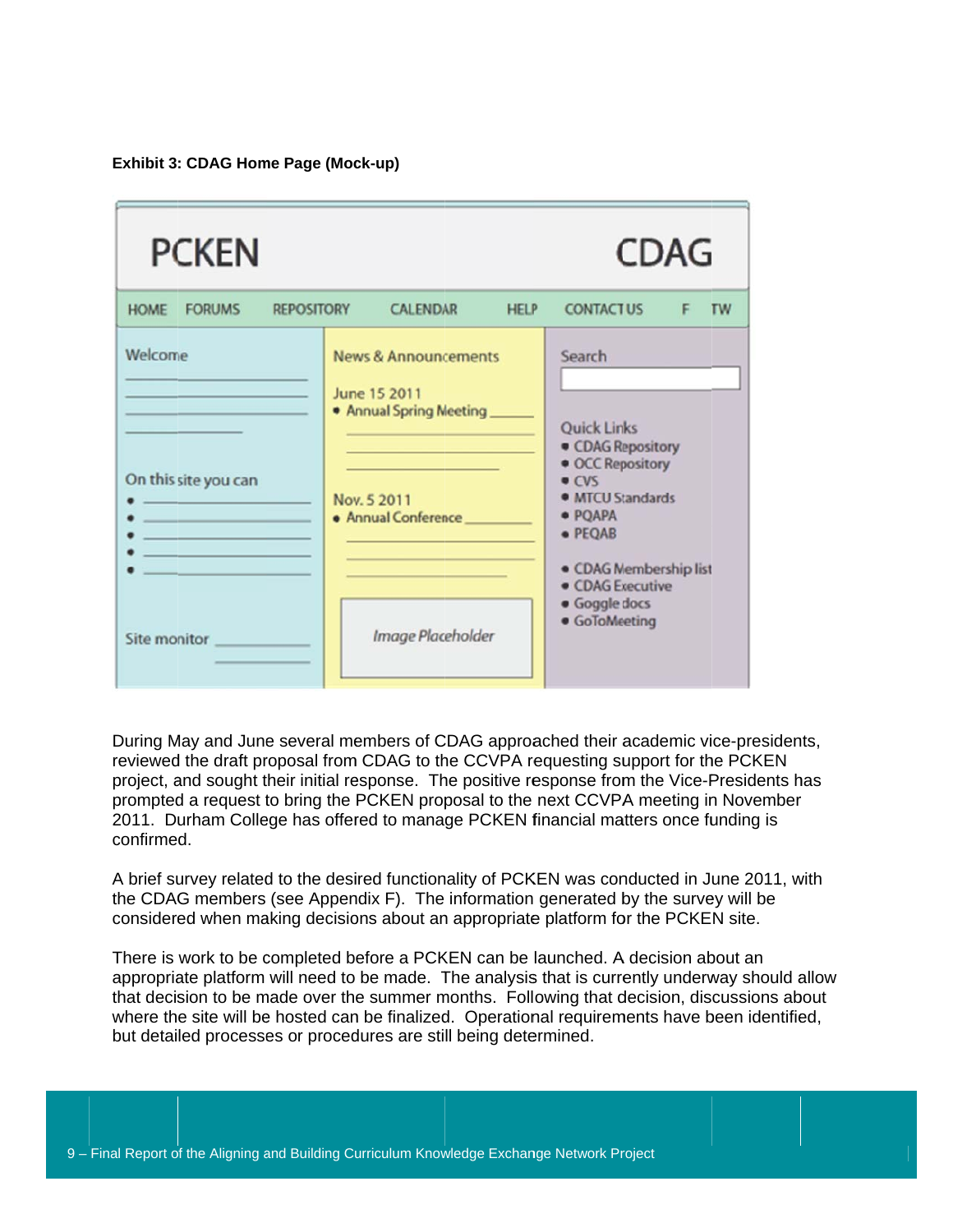Having demonstrated the positive impacts from our six college pilot study, we are now establishing the necessary commitments to sustain these benefits over time. The PCKEN Advisory Committee will take the lead in developing the full work plan, supported by the ABC Planning Team and the CDAG membership in accordance with the agreed design principles.

**Goal # 2: Explore ways to promote the use of curriculum resources for training and development of college faculty and for just-in-time support for teachers engaged in curriculum work.** 

#### *Sharing Materials and Processes*

During the two PCKEN visioning workshops offered at the CDAG conference at Niagara College, conference attendees were invited to identify any material, processes, resources or tools they wished to share with their colleagues in other colleges. These materials were collected and, where appropriate, were posted to the ABC Curriculum Resources Website.

#### *Participation in ABC*

To further promote the sharing of curriculum-related material and process, colleges from outside the Eastern Region were invited to participate in the ABC Program, a program that previously limited acceptance to participants from Eastern Region colleges. All the supporting materials for the program were available to all participants to use or adapt for their own training and development purposes.

Five colleges from outside the Eastern Region joined with the six ABC colleges for the 2010-11 ABC Program: George Brown, Lambton, St. Clair, Niagara and Sheridan Colleges. During the program the participants – 49 faculty and curriculum leaders – engaged in activities using the ABC Curriculum Resources Website, the ABC Curriculum Cases, and the ABC-KEN site. This provided opportunities to introduce individuals engaged in curriculum work from college outside the Easter Region to these curriculum resources. Although feedback from participants outside the Eastern region is not captured separately, the ABC participant feedback was very positive. Nine of the 49 participants specifically identified among the benefits of the ABC program the "networking opportunities and sharing knowledge, practices and perspectives with great people from around the province."

While attending the face-to-face ABC program sessions, curriculum developers from seven colleges representing both Eastern Region and other colleges were invited to an informal session to discuss how this work could be supported. The participants concluded that the ABC Curriculum Resources Website was a very effective support. They agreed that further support and sharing could be accomplished within the CDAG community or through a provincial curriculum resource site.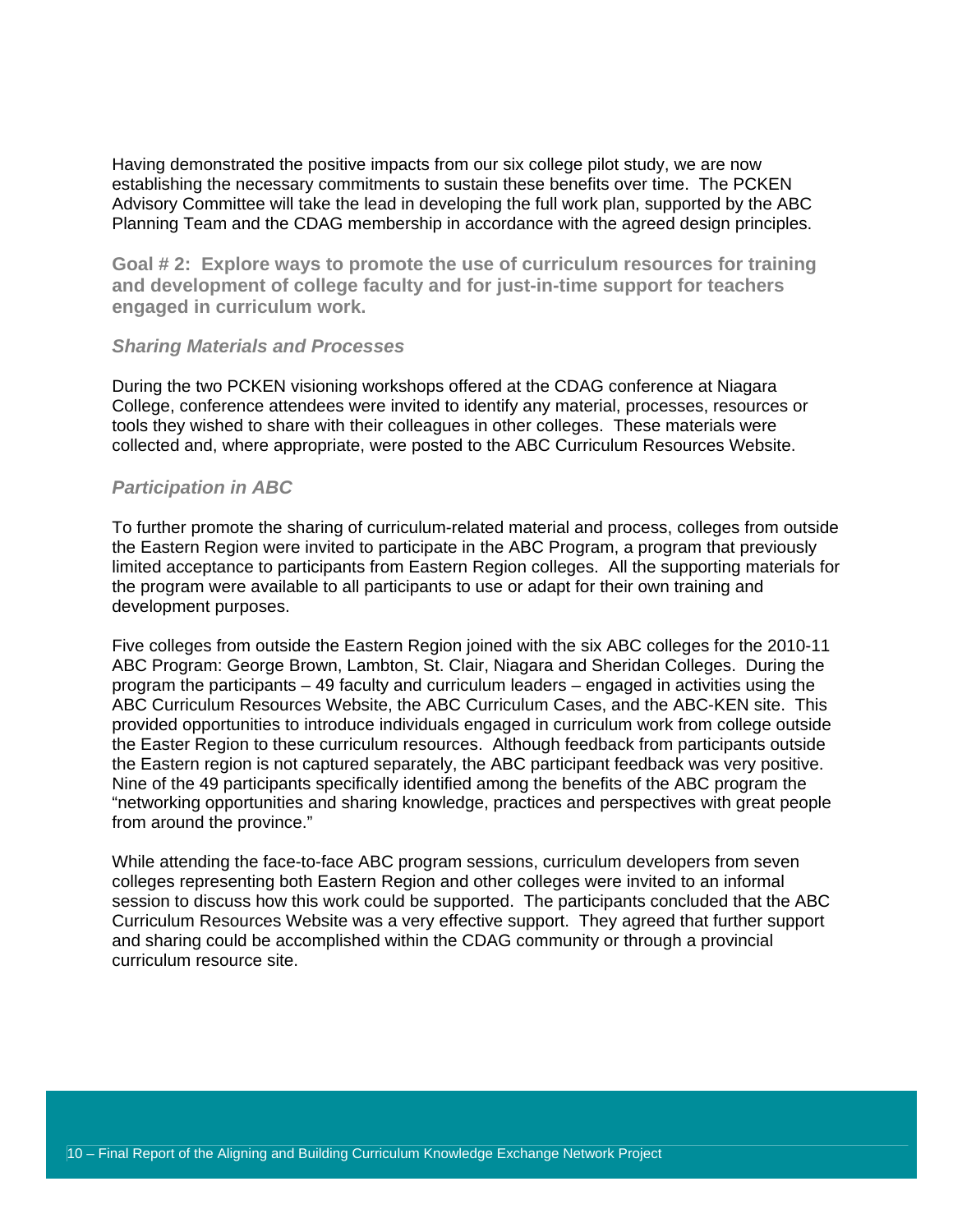#### *Curriculum Cases*

Four colleges were approached and invited to provide a narrative for the Curriculum Cases gallery. Three colleges agreed to contribute and as a result, two new curriculum cases have been added and a third case will be completed over the summer. The Curriculum Cases gallery is linked from both the ABC Curriculum Resources Website and the ABC-KEN site. It can be viewed at http://abcresource.loyalistcollege.ca/cases/.

In keeping with extending participation in the development of curriculum resources beyond the Eastern Region, Centennial College was approached and agreed to provide a case for the gallery. These cases go beyond the description of principles and process to explain how college educators actually develop curriculum for learners in their college programs. One of the new cases focuses on the inclusion and assessment of essential employability skills across three years of an advanced diploma course and the second case features the process involved in the development of a college-wide mandatory general education course.

**Goal #3: Revise ABC-KEN tools and processes and assess the impact of this change on participants in the 2010-11 ABC program.** 

#### *Revisions to the ABC-KEN Platform*

ABC participants use the ABC-KEN platform to engage in an ongoing curriculum dialogue that bridges the span between ABC Part 1 and ABC Part 2. The goal of the activity, entitled Curriculum Conversations, is the construction and exchange of curriculum knowledge and resources. The activity builds upon the foundational knowledge base established in ABC Part 1.

A survey conducted with the first ABC cohort to engage in the Curriculum Conversations activity was conducted in March and May of 2010. The survey responses identified enablers and barriers to participation in ABC-KEN and provided suggestions for changes to the ABC-KEN platform and processes. In consultation with the ABC Planning Team and in keeping with the recommendations resulting from that survey the following steps were taken:

- In September 2010, following discussions with Seneca, small scale changes were made to the ABC-KEN platform. The set-up of the discussion forum was revised to enhance the reader's ability to follow the discussion threads. As well, a forum entitled "Tip Sheets 2009-2010" was added to the site. This forum contained tip sheets developed by the previous ABC cohort.
- To help reduce problems accessing and navigating the site the instructions provided to the ABC participants were revised. During ABC Part 1 each participant received an information package which contained two documents; ABC Knowledge Exchange Network Guidelines for Use, and ABC-KEN Curriculum Conversations Activity (see Appendix G).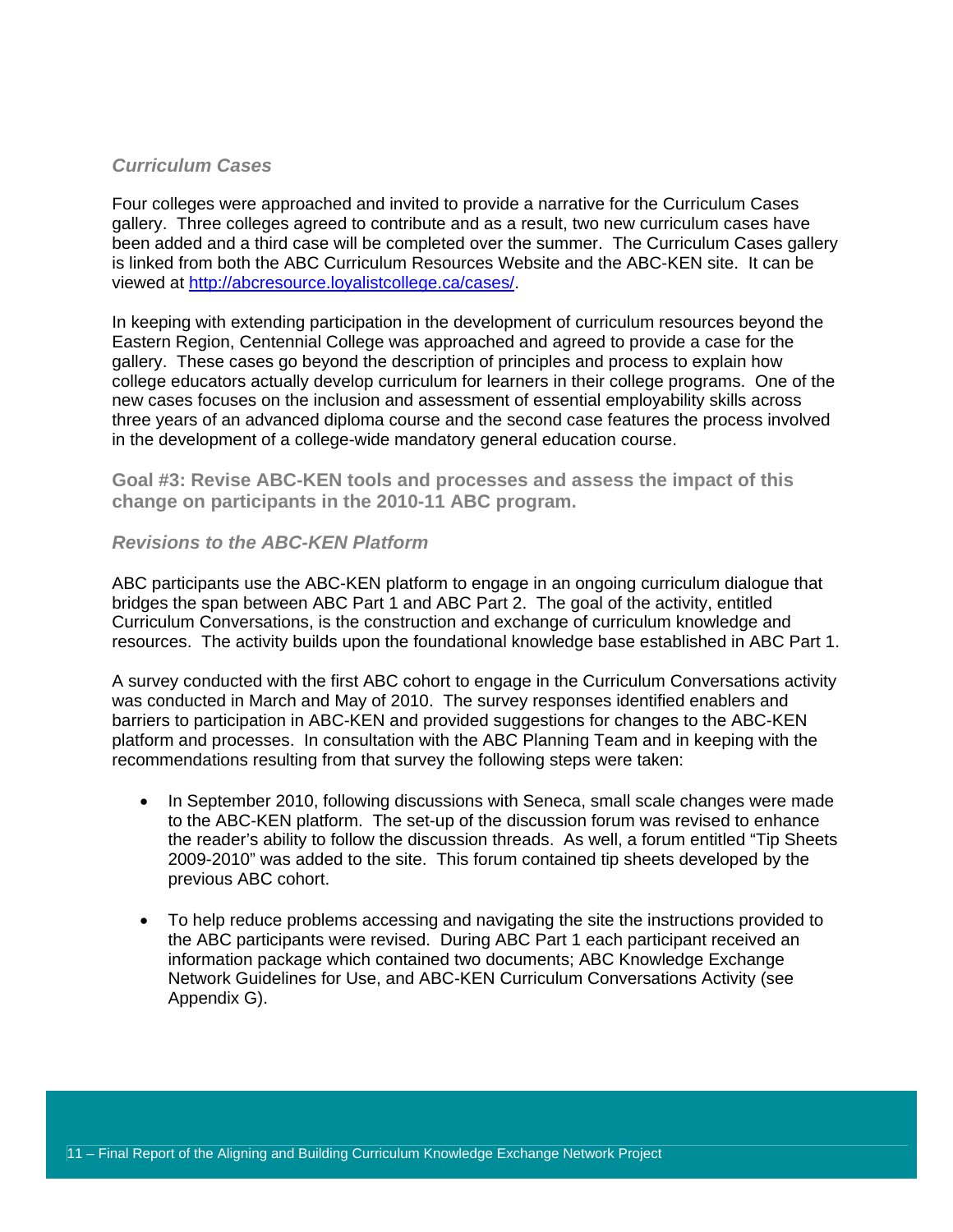- The Curriculum Conversations activity was also revised. Based on feedback from the previous year, team size was reduced from three to five members, to two to three members. This change promoted more effective communication between team members. Rather than asking participants to work with three identified options as was the case in 2009-10, teams were encouraged to focus their efforts on creating solutions or resources for curriculum issues they were currently facing in their programs. Because ABC-KEN existed in 2009-10, it was now possible to share with these ABC participants exemplars from the previous cohort.
- To help eliminate concerns about the technology or access to the site, the ABC-KEN platform was thoroughly reviewed with the ABC participants and time was provided to ensure that each team had successfully logged on to the site, using the Mozilla browser, prior to the conclusion of ABC Part 1. Further support to use the site was offered when requested.
- Following consultation with the ABC Planning Team, some changes and additions to the ABC-KEN site were made in the interim between ABC Part 1 and Part 2.

#### *ABC-KEN Results*

In the fall of 2010 and again in the spring of 2011, the ABC Curriculum Resources Website was reviewed and revised. Resources were added and all broken links were corrected. At approximately four thousand hits per month, the site continues to be a valuable resource for ABC participants and for those engaged in curriculum work across the province.

In October 2010, three ABC-KEN sessions were held during ABC Part 1. The sessions were designed to:

- introduce the participants to the concept of a knowledge exchange network;
- introduce the Curriculum Conversations activity;
- assist participants in identifying curriculum-related issues;
- provide exemplars from the previous cohort;
- review activity expectations;
- demonstrate the ABC-KEN site; and
- ensure all teams had successfully logged on to the ABC-KEN site.

At the conclusion of ABC Part 1, the 49 participants had self-selected into 21 working teams. Each team was invited to post their progress in November 2010 and January 2011 in the Curriculum Conversations forum. During that four-month period, participants posted 33 progress reports which resulted in 40 posted responses. Two teams failed to post during this timeframe.

The use of team workspace, a private space provided to teams for communication and development purposes, was limited. Although the teams communicated among themselves frequently, only 12 teams accessed the team workspace, and only one team issued more than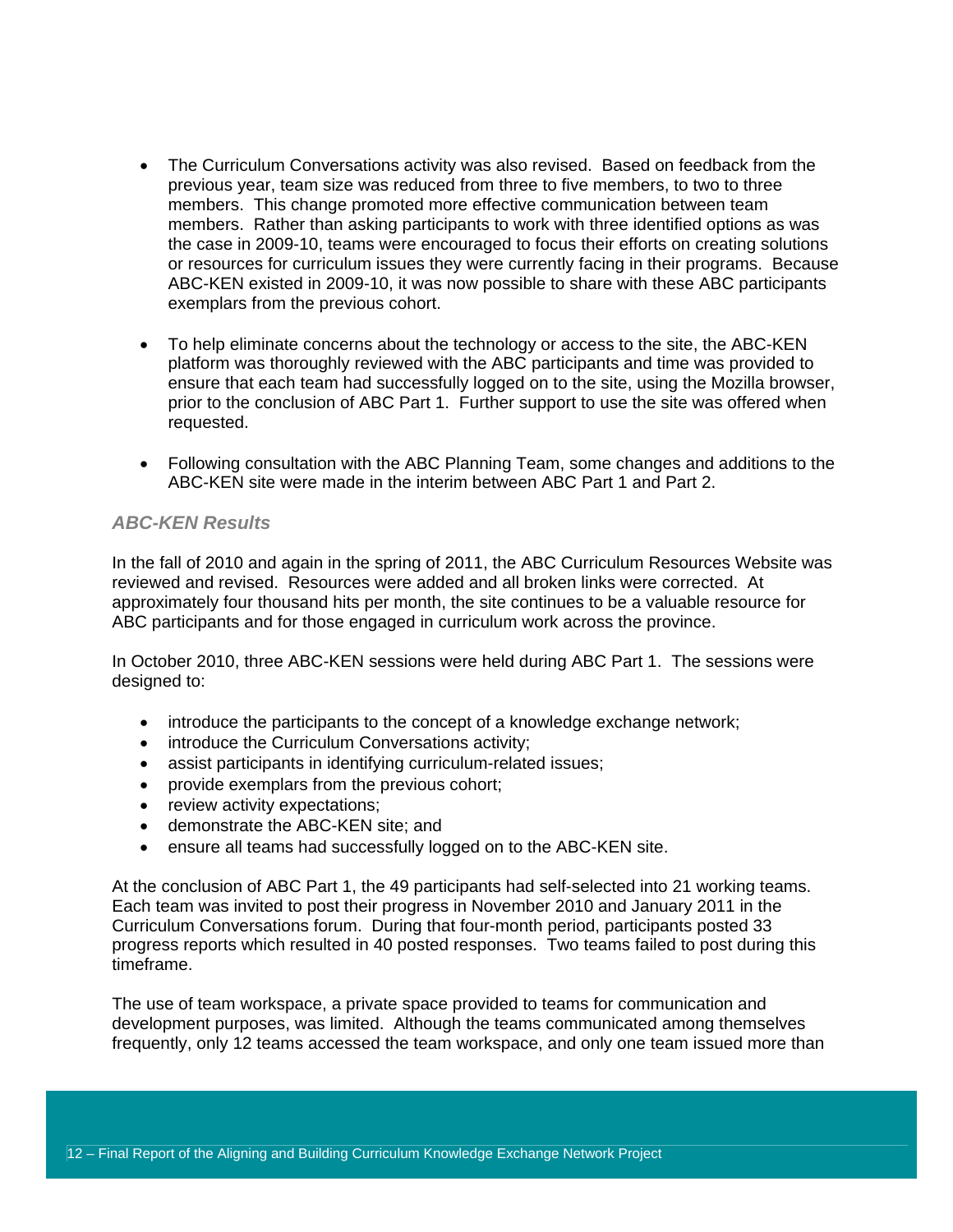two postings to this forum. In total the team workspace was used 44 times. There was also limited use of the general discussion forum. Only three items were posted in this forum and two of the three were postings more correctly belonging in the Curriculum Conversations forum. This year teams managed to navigate the ABC-KEN site and post items without incurring any technical difficulties.

In May 2011, during ABC Part 2, 19 of the 21 teams shared with their ABC colleagues the curriculum products/resources they had developed. Based on feedback received from their peers, some teams will be revising their products and reposting to the ABC-KEN site. The quantity, quality, and range of curriculum products developed during ABC Part 2 far exceeded those produced the previous year. Products developed by the teams included:

- a teaching philosophy tip sheet;
- a new program development guide produced using Xtranormal video software;
- a curriculum mapping model;
- results of a case study of the use of taped verbal feedback rather than written feedback for a student assignment;
- a website for part-time teachers;
- a tip sheet for developing hybrid courses;
- a 360 degree quick response form for use with Program Advisory Committees;
- an inter-disciplinary on-line assignment for paramedics; and
- a tip sheet outlining various innovative evaluation tools that can be utilized in nursing programs.

Many of the products produced by the ABC teams will be posted to the ABC Curriculum Resources Website.

Discussions with the ABC Planning Team regarding sustaining the ABC-KEN Curriculum Conversations activity for 2011-12 have been undertaken. The Team is committed to maintaining the ABC-KEN Curriculum Conversations activity during the next year of ABC programming. It is the plan of the Team that by 2012-13 a provincial curriculum knowledge exchange will be established and will be used for the ABC-KEN activities.

**Goal #4: Promote sustainability of the curriculum knowledge exchange network beyond 2011.** 

The work undertaken to promote the sustainability of a provincial curriculum knowledge exchange is summarized below.

• The ABC Planning Team will continue to work with CDAG to support the development and implementation of PCKEN and once the site is established they will explore options for incorporating the ABC Curriculum Resources Website into the provincial site. In the interim, the team intends to maintain the current ABC Curriculum Resources Website and use the communication tools of a learning management system for curriculum sharing.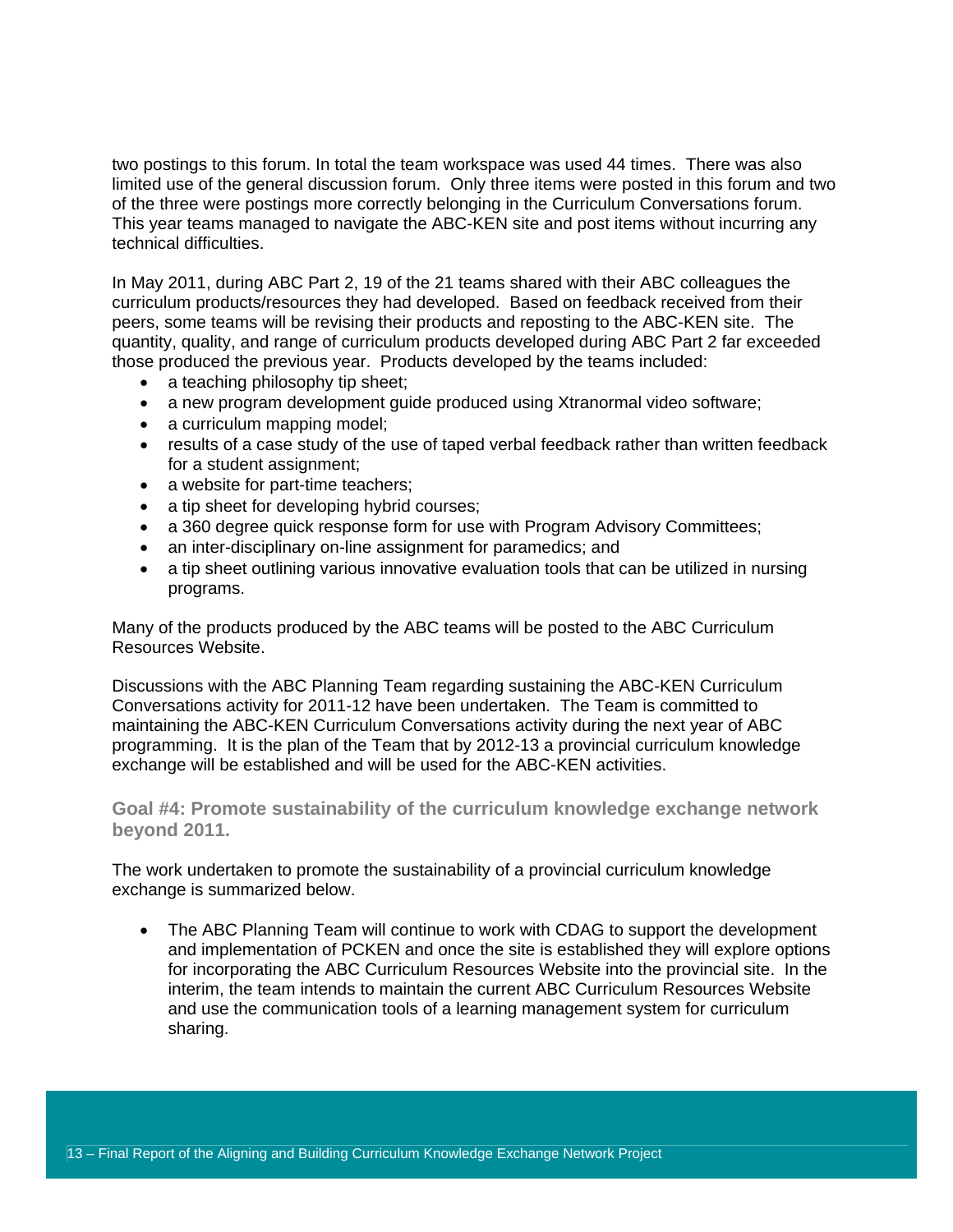- CDAG is fully supportive of the PCKEN initiative. In May 2011, CDAG sponsored an electronic meeting of its full membership with PCKEN as its key agenda item. Specifically CDAG will seek funding for the continued development and the establishment of PCKEN, as well as funding to support ongoing operations of the site, at the CCVPA meeting in November.
- CDAG, in cooperation with the ABC Planning Team, will also explore other funding opportunities.
- While awaiting confirmation of funding, work will continue on the development of organizational and operational procedures for PCKEN.
- A decision about which software to use will be made once the analysis of options has been completed; however, the actual design of the site will not be possible until funding is confirmed.

In summary, this project has brought together the ABC Planning Team and CDAG to champion the implementation of a sustainable technical and social infrastructure that would enable faculty and others working on curriculum across Ontario to access online resource materials, to engage in on-line discussion and problem solving, to share curriculum experiences and to contribute their own resources and expertise to the proposed site. The project has also promoted the development and sharing of new curriculum tools and resources by extending participation in the ABC program beyond Eastern Ontario, by supporting revisions to the ABC Curriculum Resources Website and the ABC Curriculum Cases, and through engaging ABC participants in the Curriculum Conversations activities.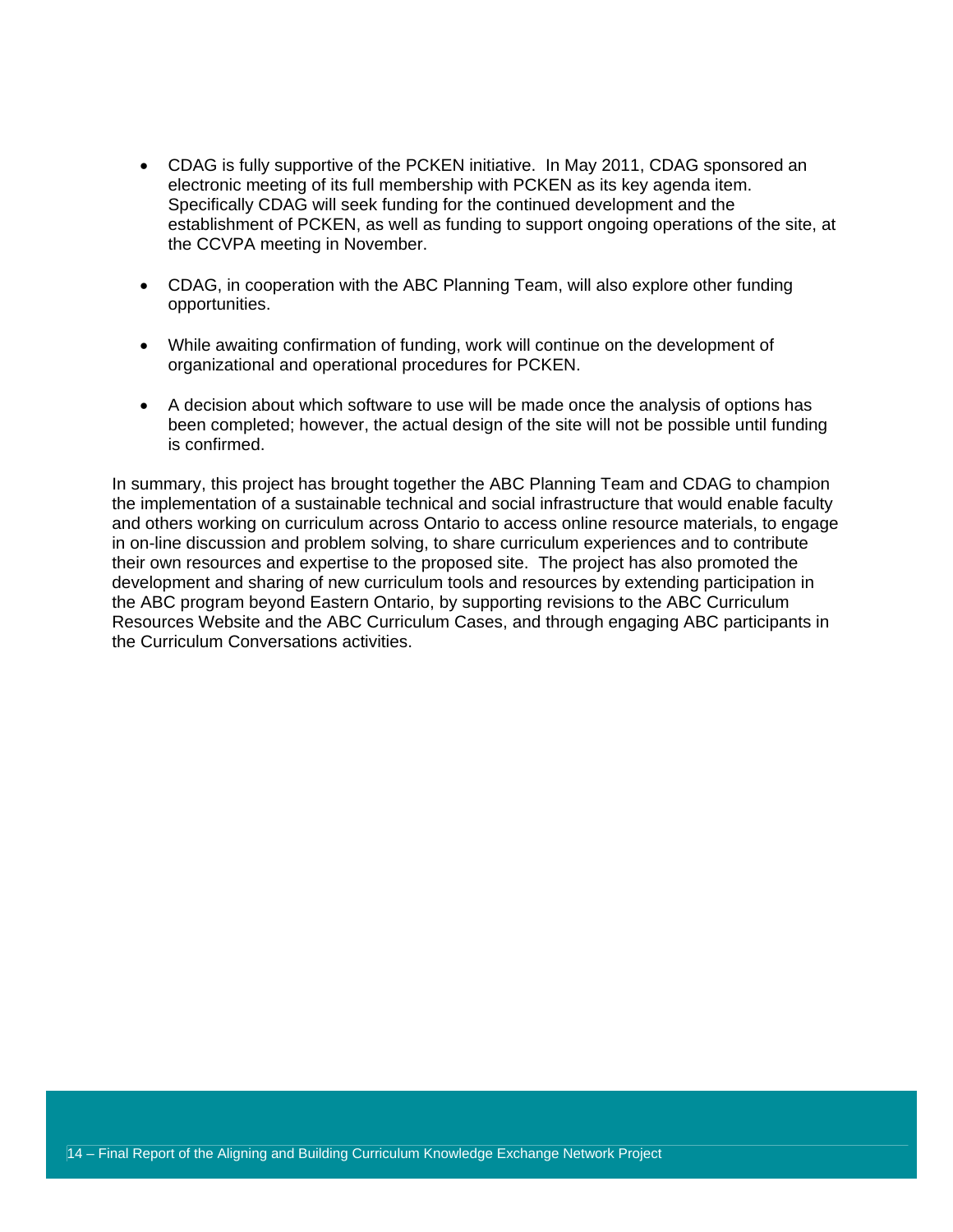### **Recommendations**

The ABC Planning Team in cooperation with CDAG recommends the following:

- 1. The success of ABC-KEN be extended to PCKEN, a virtual network where those working on curriculum in Ontario's public colleges will benefit from a wide range of curriculum resources, tools, templates, learning materials managed in a protected repository, shared or collaboratively developed curriculum, and improved curriculum decision making through access to a system-wide forum for idea exchange. This would involve:
	- continued efforts to secure funding for this initiative;
	- identification of person(s) to administer and manage the site;
	- development of terms of reference for the PCKEN Advisory Committee;
	- creation of a marketing plan that would ensure all user groups were made aware of the existence and the potential of the site;
	- development of information and orientation materials for PCKEN users; and
	- site development, testing, and implementation.
- 2. The CCVPA, or other sponsors, support and fund the further development and continued operation of PCKEN.
- 3. Given financial support for PCKEN from sources other than HEQCO, that HEQCO continues their support of this vision through the funding of an evaluation research study of the new PCKEN during its initial year in operation, thus providing needed guidance as the network evolves and matures.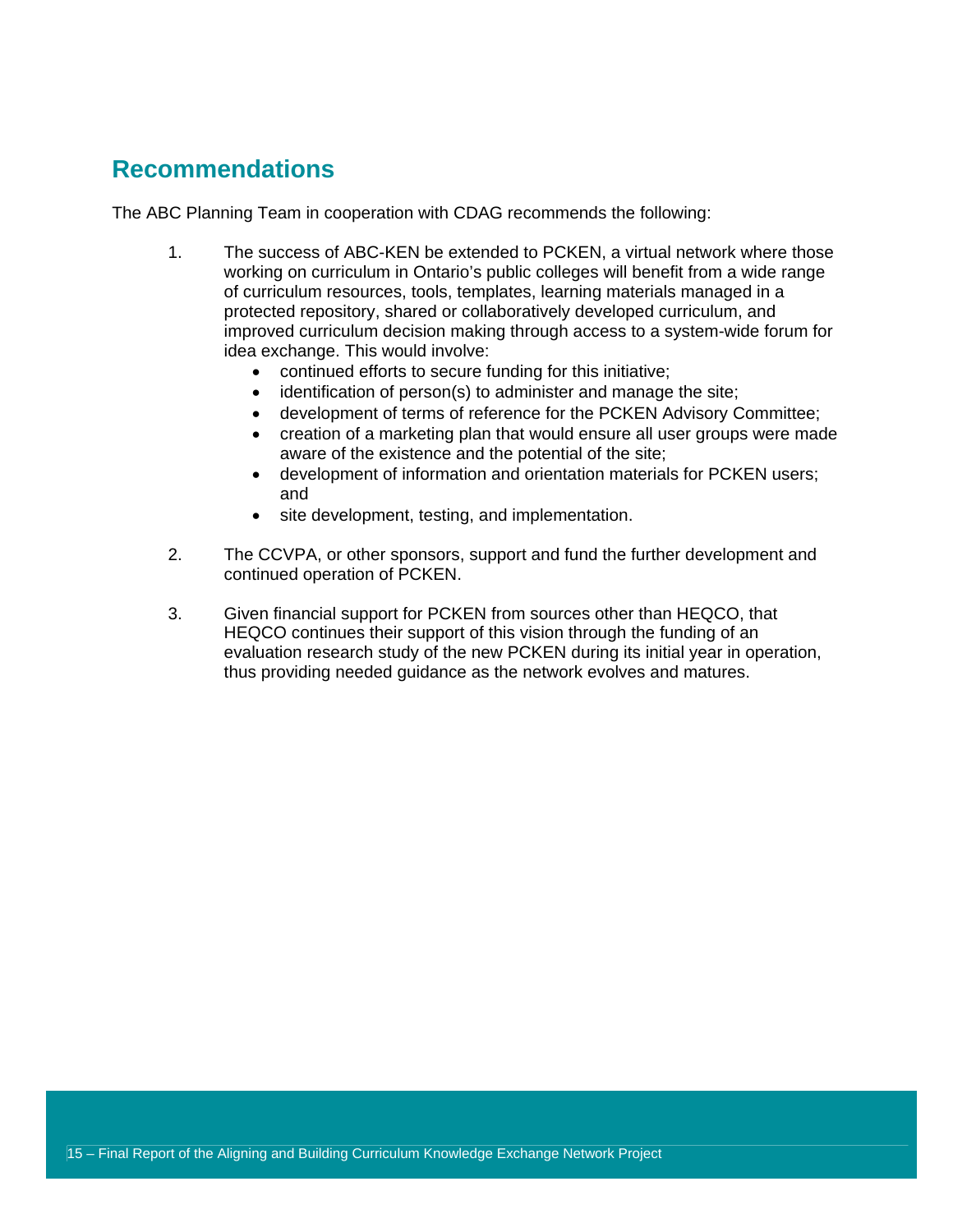### **Appendix A**

### **Work Plan: A Resource Centre and Knowledge Exchange Network for Aligning and Building Curriculum**

|                                                                                                                                                 | <b>September</b>                                                                                                                                                          | <b>October/November</b>                                                                                                                                                                                                                                                                                                                                                                                           | <b>December/January</b><br><b>February</b>                                                                                                                                                                                                                                                                                               |                                                                                                                                                                                  | <b>March</b>                                                                                                                                                                                                                                                                      |  |
|-------------------------------------------------------------------------------------------------------------------------------------------------|---------------------------------------------------------------------------------------------------------------------------------------------------------------------------|-------------------------------------------------------------------------------------------------------------------------------------------------------------------------------------------------------------------------------------------------------------------------------------------------------------------------------------------------------------------------------------------------------------------|------------------------------------------------------------------------------------------------------------------------------------------------------------------------------------------------------------------------------------------------------------------------------------------------------------------------------------------|----------------------------------------------------------------------------------------------------------------------------------------------------------------------------------|-----------------------------------------------------------------------------------------------------------------------------------------------------------------------------------------------------------------------------------------------------------------------------------|--|
| <b>Collaborate with</b><br>curriculum developers<br>in Ontario colleges to<br>identify a strategy and<br>framework for a<br>provincial KEN      | <b>Contact CDAG</b><br>$\bullet$<br>executive to<br>discuss project<br>Request<br>$\bullet$<br>opportunity to<br>participate in<br>annual Great<br>Learning<br>Conference | Meet with CDAG<br>$\bullet$<br>executive regarding<br>provincial KEN<br>initiative<br>Prepare for and<br>present at CDAG<br><b>Great Learning</b><br>Conference<br>Identify interested<br>$\bullet$<br>curriculum developers<br>to contribute to project<br>Identify an "advisory or<br>feedback group"<br>Collect information<br>from CDAG<br>participants about<br>possible resources and<br>processes to share | <b>Discuss</b><br>$\bullet$<br>progress with<br><b>CDAG</b> executive<br>Identify potential<br>target audience<br>for provincial<br><b>KEN</b><br>Explore a variety<br>of options for a<br>provincial KEN<br>Continue to<br>collect<br>information<br>about existing<br>and potential<br>curriculum<br>resources that<br>could be shared | Draft scenarios<br>$\bullet$<br>identifying<br>possible<br>provincial KEN<br>frameworks and<br>operational<br>guidelines<br>Seek feedback<br>$\bullet$<br>from advisory<br>group | Recommend an initial<br>$\bullet$<br>prototype for a<br>provincial KEN<br>Identify resources<br>$\bullet$<br>needed to build and<br>pilot prototype<br>Seek feedback on<br>$\bullet$<br>prototype from<br>representatives of<br>Ontario colleges<br>engaged in<br>curriculum work |  |
| <b>Explore ways to</b><br>promote the use of<br>curriculum resources<br>for training,<br>development and JIT<br>support for college<br>teachers | Invite<br>$\bullet$<br>curriculum<br>developers or<br>faculty from<br>other colleges<br>to attend<br>Eastern Region<br>ABC Program                                        | Meet with curriculum<br>$\bullet$<br>developers attending<br>ABC Program to<br>discuss curriculum<br>support in their<br>colleges<br>Discuss ways that<br>current and potential<br>resources could be                                                                                                                                                                                                             | Begin to identify<br>$\bullet$<br>and document<br>materials and<br>processes used<br>in Ontario<br>colleges for<br>curriculum<br>related PD<br>Begin to collect<br>$\bullet$                                                                                                                                                             | Ensure that<br>$\bullet$<br>framework for<br>provincial KEN<br>supports ongoing<br>curriculum<br>training and PD<br>Identify and<br>$\bullet$<br>secure resources<br>required to | Post curriculum<br>$\bullet$<br>cases on website                                                                                                                                                                                                                                  |  |

Last revised April 8, 2011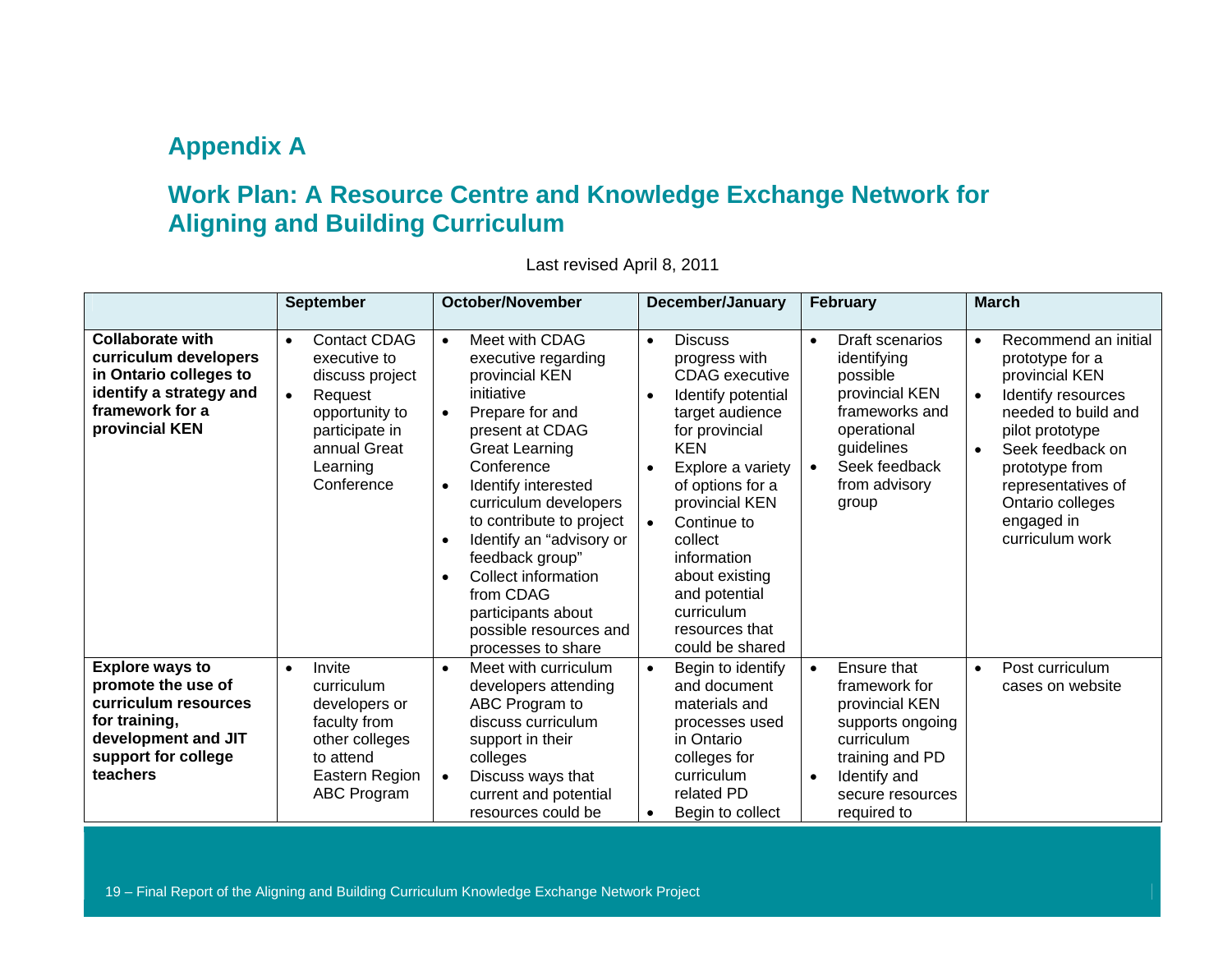|                             |                           | used to support faculty              | information and         | "capture"                  |                                    |
|-----------------------------|---------------------------|--------------------------------------|-------------------------|----------------------------|------------------------------------|
|                             |                           | training and                         | develop cases           | curriculum cases           |                                    |
|                             |                           | development with                     |                         | Develop cases<br>$\bullet$ |                                    |
|                             |                           | <b>CDAG</b><br>$\circ$               |                         |                            |                                    |
|                             |                           | participants                         |                         |                            |                                    |
|                             |                           | <b>ABC</b>                           |                         |                            |                                    |
|                             |                           | $\circ$                              |                         |                            |                                    |
|                             |                           | curriculum                           |                         |                            |                                    |
|                             |                           | developers                           |                         |                            |                                    |
|                             |                           | Identify potential                   |                         |                            |                                    |
|                             |                           | curriculum cases                     |                         |                            |                                    |
|                             |                           | (including 2 from                    |                         |                            |                                    |
|                             |                           | outside Eastern                      |                         |                            |                                    |
|                             |                           | Region) (at CDAG                     |                         |                            |                                    |
|                             |                           | conference)                          |                         |                            |                                    |
|                             |                           | Contact teachers and                 |                         |                            |                                    |
|                             |                           | identify 3 or 4 who                  |                         |                            |                                    |
|                             |                           | would be willing to                  |                         |                            |                                    |
|                             |                           | share their stories to               |                         |                            |                                    |
|                             |                           | build a curriculum case              |                         |                            |                                    |
| <b>Revise ABC-KEN tools</b> | Review<br>$\bullet$       | Post revised tip sheets<br>$\bullet$ | Facilitate<br>$\bullet$ | Facilitate<br>$\bullet$    | Facilitate curriculum<br>$\bullet$ |
| and processes               | experience from           | on ABC-KEN site                      | curriculum              | curriculum                 | conversations and                  |
|                             | 2009-10                   | Prepare support<br>$\bullet$         | conversations           | conversations              | the use of the revised             |
|                             | Send 2009-10<br>$\bullet$ | materials for 2010-11                | and the use of          | and the use of             | ABC-KEN site                       |
|                             | participants              | participants to use                  | the revised ABC-        | the revised ABC-           | Discuss with ABC<br>$\bullet$      |
|                             | request to                | ABC-KEN                              | <b>KEN</b> site         | <b>KEN</b> site            | Planning team the                  |
|                             | update tip                | Set up and test revised              |                         |                            | integration of ABC                 |
|                             | sheets                    |                                      |                         |                            | <b>KEN</b> activities into         |
|                             |                           | <b>ABC-KEN site</b>                  |                         |                            |                                    |
|                             | Meet with ABC             | Revise curriculum<br>$\bullet$       |                         |                            | May ABC Program                    |
|                             | planning team             | conversations activity               |                         |                            |                                    |
|                             | to review 2009-           | and prepare handout                  |                         |                            |                                    |
|                             | 10 activities and         | Identify samples of<br>$\bullet$     |                         |                            |                                    |
|                             | discuss                   | curriculum                           |                         |                            |                                    |
|                             | suggestions for           | conversation products                |                         |                            |                                    |
|                             | future                    | to share with new ABC                |                         |                            |                                    |
|                             | Discuss with              | cohort                               |                         |                            |                                    |
|                             | Valerie changes           | Develop and deliver<br>$\bullet$     |                         |                            |                                    |
|                             | to Seneca                 | sessions in 2010 fall                |                         |                            |                                    |
|                             | platform                  | ABC program to                       |                         |                            |                                    |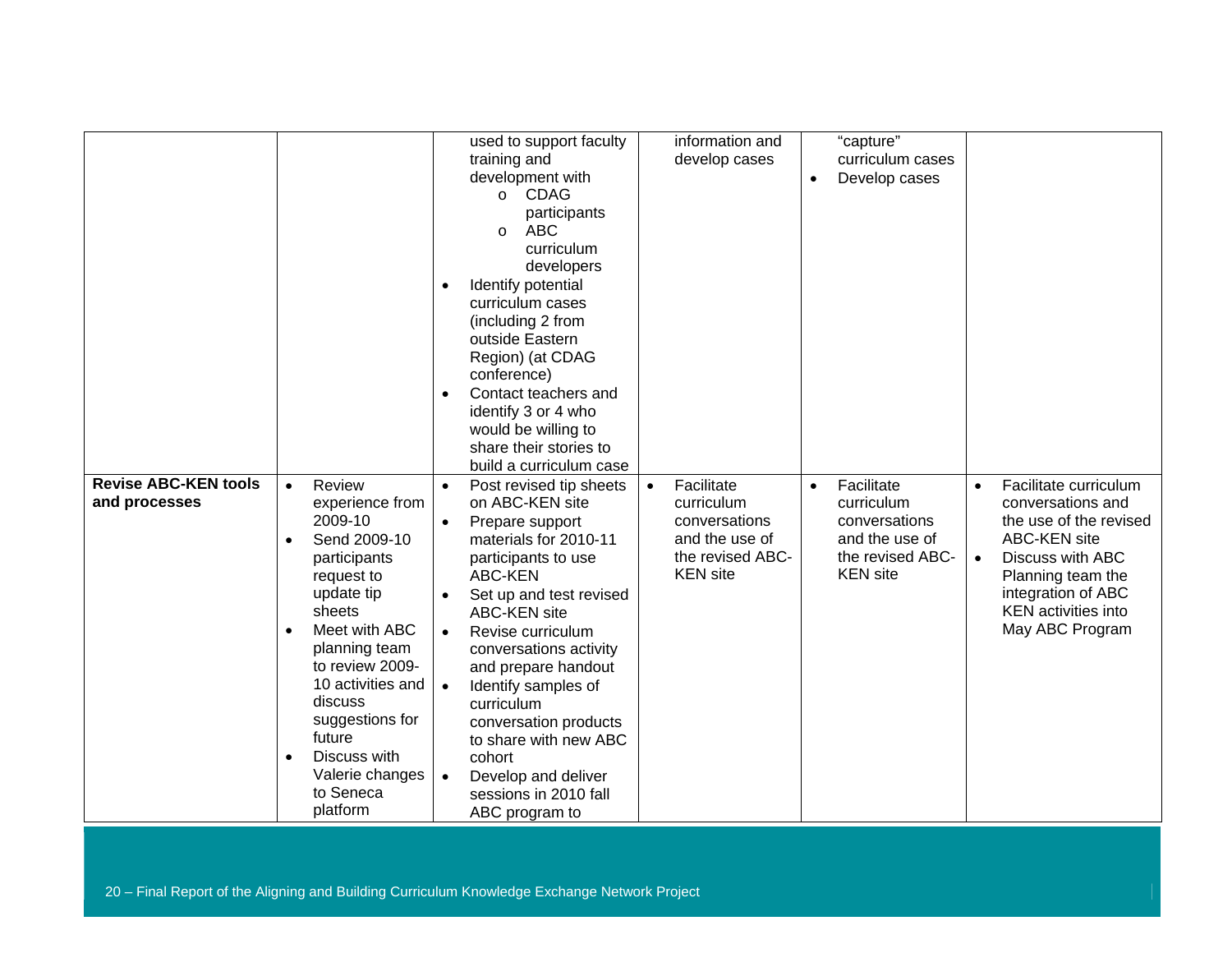|                                              | Review and<br>update<br>curriculum<br>resources<br>website<br>-add contact<br>information<br>-fix broken links                | engage participants in<br><b>ABC-KEN</b> activities<br>Prepare and post<br>$\bullet$<br>revised ABC-KEN<br>materials on program<br>website                                                                           |                                                                                                                                                     |                                                                                                                                                                                                                                                                                                                                                                                                                  |  |
|----------------------------------------------|-------------------------------------------------------------------------------------------------------------------------------|----------------------------------------------------------------------------------------------------------------------------------------------------------------------------------------------------------------------|-----------------------------------------------------------------------------------------------------------------------------------------------------|------------------------------------------------------------------------------------------------------------------------------------------------------------------------------------------------------------------------------------------------------------------------------------------------------------------------------------------------------------------------------------------------------------------|--|
| <b>Promote sustainability</b><br>beyond 2011 |                                                                                                                               |                                                                                                                                                                                                                      | Discuss possible<br>funding sources<br>with Tom                                                                                                     | Identify "next<br>Draft a sustainability<br>$\bullet$<br>steps" needed to<br>plan<br>realize potential<br>Discuss and seek<br>of provincial<br>feedback from ABC<br>curriculum KEN<br>planning team and<br>provincial "advisory<br>Identify issues<br>$\bullet$<br>and steps<br>group"<br>needed to<br>promote<br>sustainability if<br>current<br>resources<br>Identify possible<br>$\bullet$<br>funding sources |  |
| <b>Other activities</b>                      |                                                                                                                               |                                                                                                                                                                                                                      |                                                                                                                                                     |                                                                                                                                                                                                                                                                                                                                                                                                                  |  |
| <b>Taking stock of</b>                       | All activities                                                                                                                | All activities scheduled for                                                                                                                                                                                         | Activities scheduled                                                                                                                                | Work on the PCKEN is progressing. Proposed                                                                                                                                                                                                                                                                                                                                                                       |  |
| progress (monthly<br>status and plan update) | scheduled for<br>September have<br>been completed or<br>are in progress<br>Meeting with                                       | October-November have<br>been completed. With the<br>support of the CDAG<br>executive we held two<br>"visioning workshops" at                                                                                        | for December-<br>January have been<br>completed.<br>Design principles                                                                               | plans were discussed with Tim Klassen who<br>indicated support of the initiative. A conversation<br>with Tom Carey explored possible funding<br>opportunities.                                                                                                                                                                                                                                                   |  |
|                                              | <b>CDAG Exec</b><br>scheduled for<br>October 13<br>Arrangements<br>made to<br>present<br>workshop at<br><b>Great Learning</b> | the CDAG conference and<br>discussed the project at<br>the CDAG AGM. A motion<br>to support, in principle, a<br>provincial curriculum<br>knowledge exchange was<br>passed unanimously. We<br>established an advisory | have been revised<br>and approved by the<br>CDAG executive.<br>We continue to<br>investigate a variety<br>of options for the<br>technical framework | The CDAG has agreed to sponsor a proposal for<br>funding to the CCVPA (College Committee of<br>Vice-Presidents Academic) and is requesting that<br>this item be added to the agenda of their spring<br>meeting (likely in June). A proposal to present to<br>this group has been drafted and approved by the<br>CDAG executive.                                                                                  |  |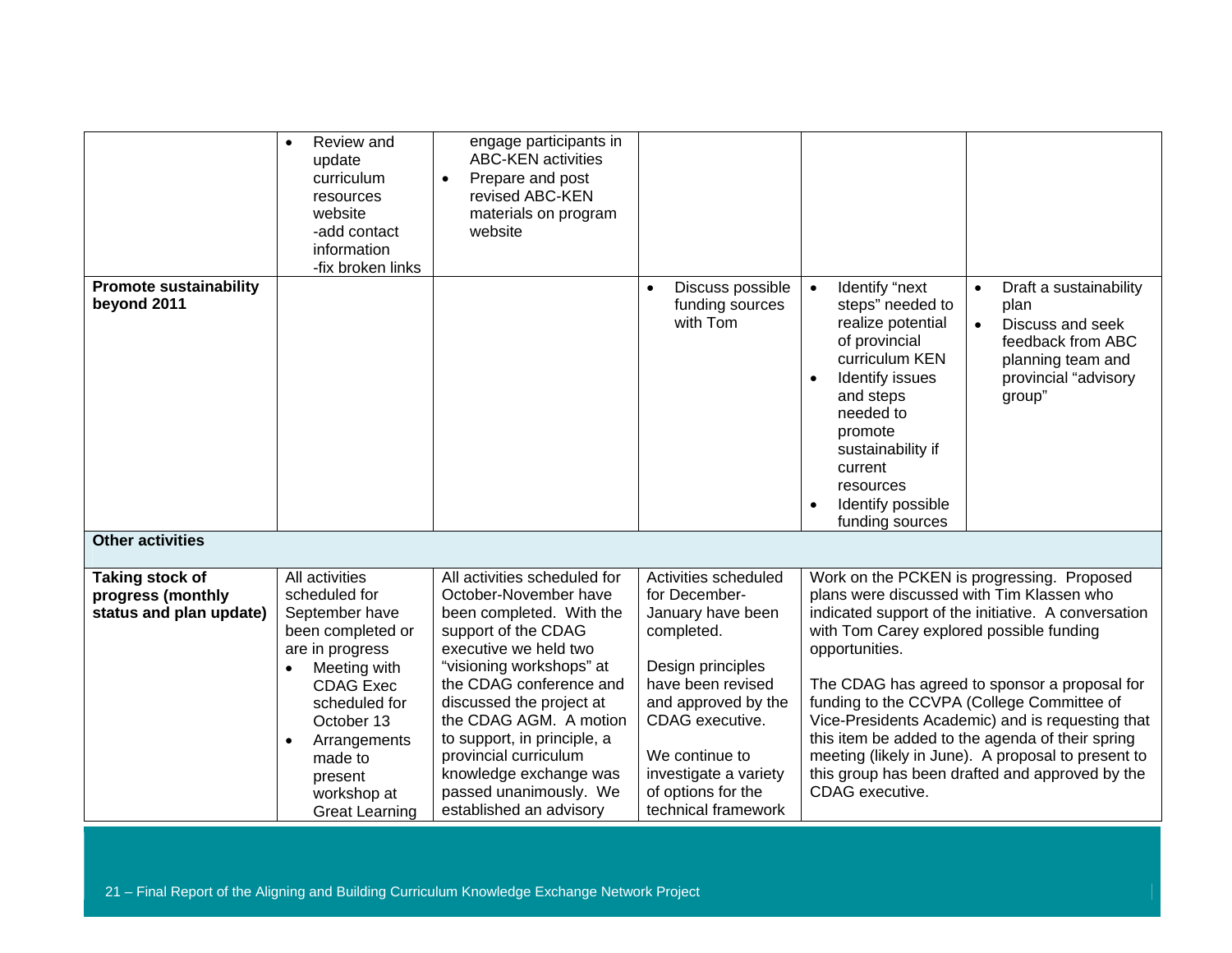| Conference in             | group from CDAG              | for PCKEN               | CDAG has agreed to sponsor an electronic          |
|---------------------------|------------------------------|-------------------------|---------------------------------------------------|
| November                  | members and have begun       |                         | meeting of its full membership to discuss PCKEN   |
| Faculty from<br>$\bullet$ | to collect information about | Four colleges have      | progress. This is scheduled for early May. An     |
| other colleges            | curriculum cases and         | indicated an interest   | email was sent to the advisory group to           |
| invited to ABC            | resources from them.         | in contributing a       | encourage them to participate in this meeting.    |
| Program. To               |                              | curriculum case-        |                                                   |
| date 4                    | An informal focus group      | Centennial, Fleming,    | Connection was made with the group working to     |
| participants              | was held with curriculum     | Conestoga, and St.      | revise and update the Dental Hygiene programs     |
| have confirmed            | support people who were      | Lawrence. Work has      | to meet revised standards and to develop          |
| Experience<br>$\bullet$   | attending the ABC            | begun on two cases.     | common outcomes in each year in programs          |
| from 2009-10              | Program.                     |                         | across the province. This group sees the need     |
| was reviewed              |                              | We continue to          | for a curriculum sharing tool such as that        |
| and plans made            | The ABC-KEN site was         | facilitate curriculum   | proposed for PCKEN.                               |
| to revise                 | revised; support materials   | conversations ABC-      |                                                   |
| curriculum                | developed, teams formed      | KEN participants.       | Work has begun on a draft requesting funding      |
| conversation              | and the 2010 version of      | Participation           | from HEQCO for support and evaluation of          |
| activity                  | our curriculum               | continues to be         | PCKEN.                                            |
| Initial                   | conversations was            | higher relative to last |                                                   |
| $\bullet$                 | launched. Teams seem to      | year.                   | Curriculum cases are not ready for posting but    |
| discussion was            | be more engaged and          |                         | work continues on the two cases previously        |
| held with                 | activity on the ABC-KEN      | Plans are being         | identified (St. Lawrence and Centennial) and      |
| Valerie to revise         | site appears to be stronger  | made to incorporate     | work has begun on a third case (Fleming).         |
| <b>ABC-KEN site</b>       | than at this same time last  | the knowledge           |                                                   |
| hosted by                 |                              | exchange occurring      | Participation in the ABC-KEN curriculum           |
| Seneca. A                 | year.                        | on ABC-KEN into         | conversations this year continues to be more      |
| follow-up call is         | The ABC Curriculum           | part 2 of the ABC       | active than in 2009-10. To date 8 teams have      |
| scheduled Oct.            | Resources website was        |                         | already posted their "final products". Most other |
| 10                        | updated.                     | program.                | teams have work underway. We anticipate about     |
| 2009-10                   |                              | A time has been         | 15 projects will be completed before ABC Part 2.  |
| participants              |                              | established to          |                                                   |
| invited to revise         |                              | connect with Tom        | An initial plan is in place to integrate ABC-KEN  |
| tip sheets                |                              |                         |                                                   |
| based on                  |                              | Carey to begin the      | activities into part 2 of the ABC Program in May. |
| feedback from             |                              | conversation related    |                                                   |
| ABC colleagues            |                              | to other potential      |                                                   |
| Curriculum<br>$\bullet$   |                              | funding sources.        |                                                   |
| Resources                 |                              |                         |                                                   |
| website was               |                              |                         |                                                   |
| reviewed.                 |                              |                         |                                                   |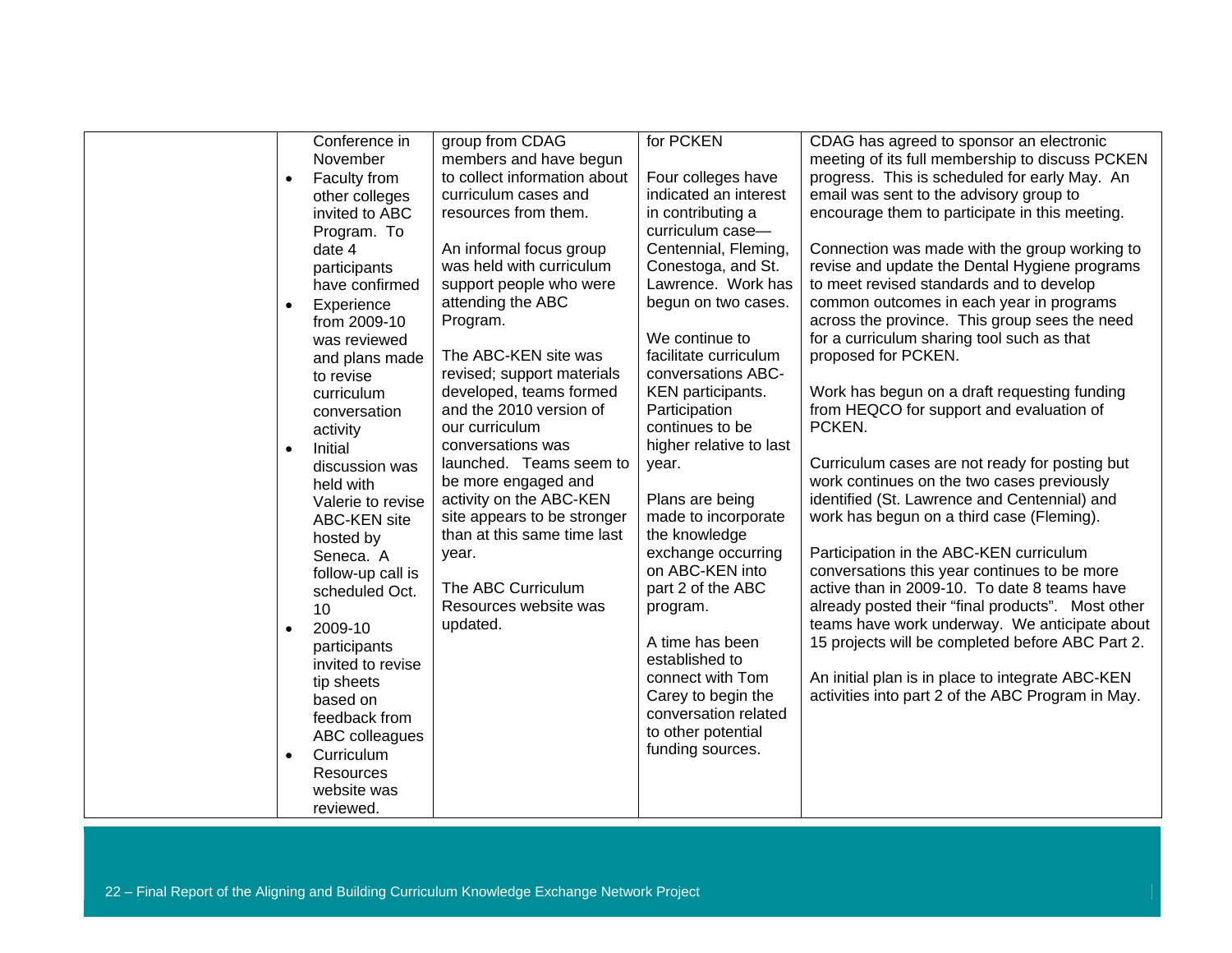| Information sent |  |  |
|------------------|--|--|
| to Erin          |  |  |
|                  |  |  |
| requesting       |  |  |
|                  |  |  |
| updating of      |  |  |
| broken link and  |  |  |
|                  |  |  |
| addition of      |  |  |
| contact          |  |  |
|                  |  |  |
| information      |  |  |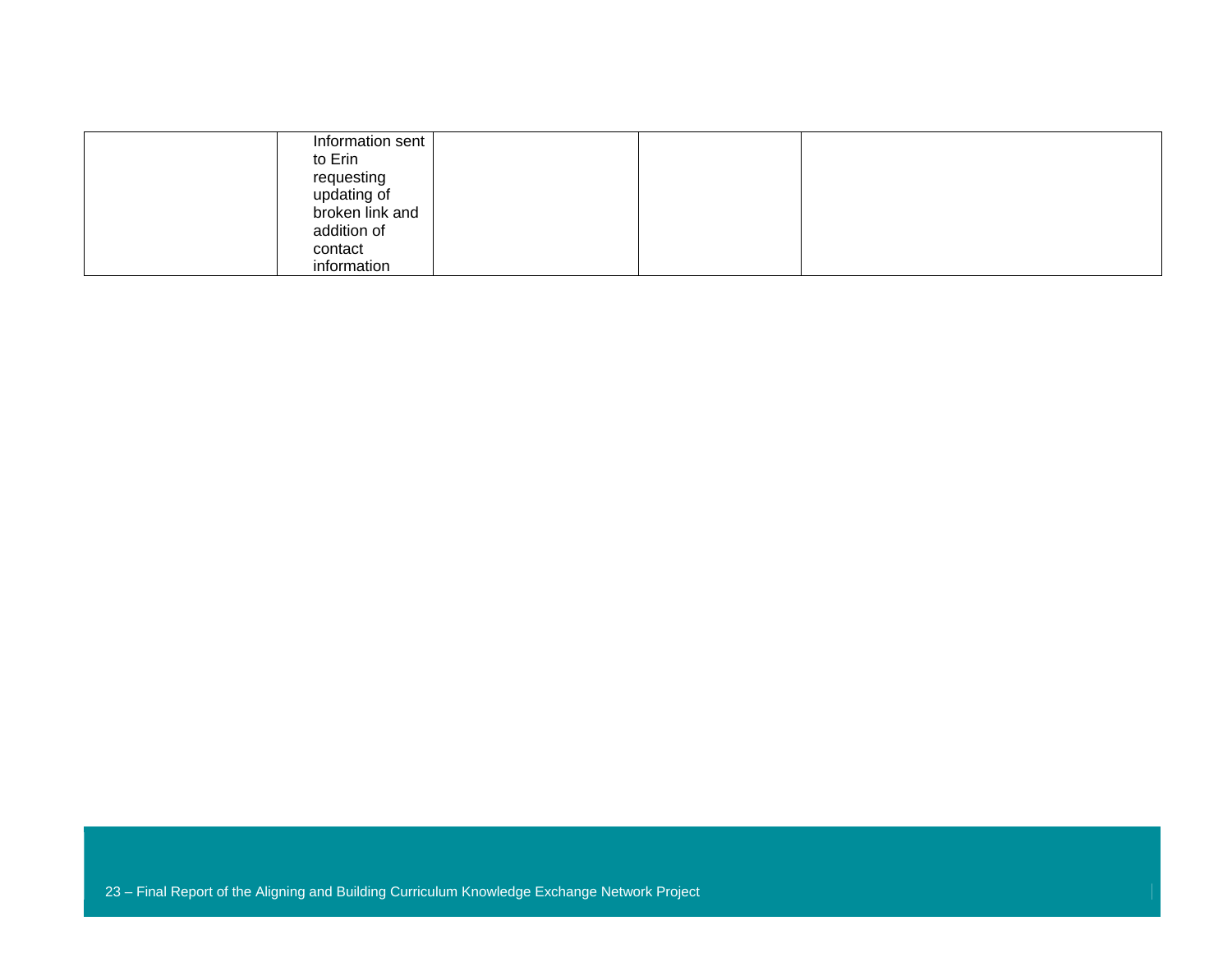### **Appendix B**

### **Provincial Curriculum Knowledge Exchange Network Advisory Committee**

Note: This document identifies those who agreed to assume an advisory role following the 2010 CDAG conference

| #              | <b>Name</b>                                         | College                      | <b>Email</b>                    |  |  |
|----------------|-----------------------------------------------------|------------------------------|---------------------------------|--|--|
| 1              | Linda Saari*                                        | Niagara College              | Isaari@niagarac.on.ca           |  |  |
| $\overline{2}$ | Sandy Odrowski                                      | Durham College               | sandy.odrowski@durhamcollege.ca |  |  |
| 3              | Nicole Simoneau                                     | <b>Collage Boreal</b>        | nicole.simoneau@borealc.on.ca   |  |  |
| 4              | Annique Boelryk                                     | Georgian College             | aboelryk@georgianc.on.ca        |  |  |
| 5              | Jody Merritt                                        | St. Clair College            | jmerritt@stclaircollege.ca      |  |  |
| 6              | Wilma McCormack                                     | Algonquin College            | mccormw@algonquincollege.com    |  |  |
| $\overline{7}$ | <b>Tim Klassen</b>                                  | <b>OCQAS</b>                 | klassen@ocqas.org               |  |  |
| 8              | <b>Pauline Smiley</b>                               | <b>Fleming College</b>       | psmiley@fleming.on.ca           |  |  |
| 9              | Cheryl Batten*                                      | Conestoga College            | cbatten@conestogac.on.ca        |  |  |
| 10             | Alice Clark*                                        | <b>Confederation College</b> | clark@confederationc.on.ca      |  |  |
| 11             | Benjamin Laskar                                     | <b>Centennial College</b>    | blaskar@centennialcollege.ca    |  |  |
| 12             | Aga Palalas                                         | George Brown College         | apalalas@georgebrown.ca         |  |  |
| 13             | Anne Vandervelde                                    | George Brown College         | avelede@georgebrown.ca          |  |  |
| 14             | <b>Mary Trent</b>                                   | Seneca College               | mary.trent@senecac.on.ca        |  |  |
|                |                                                     |                              |                                 |  |  |
|                | *indicates a member of the 2020-2011 CDAG executive |                              |                                 |  |  |
|                |                                                     |                              |                                 |  |  |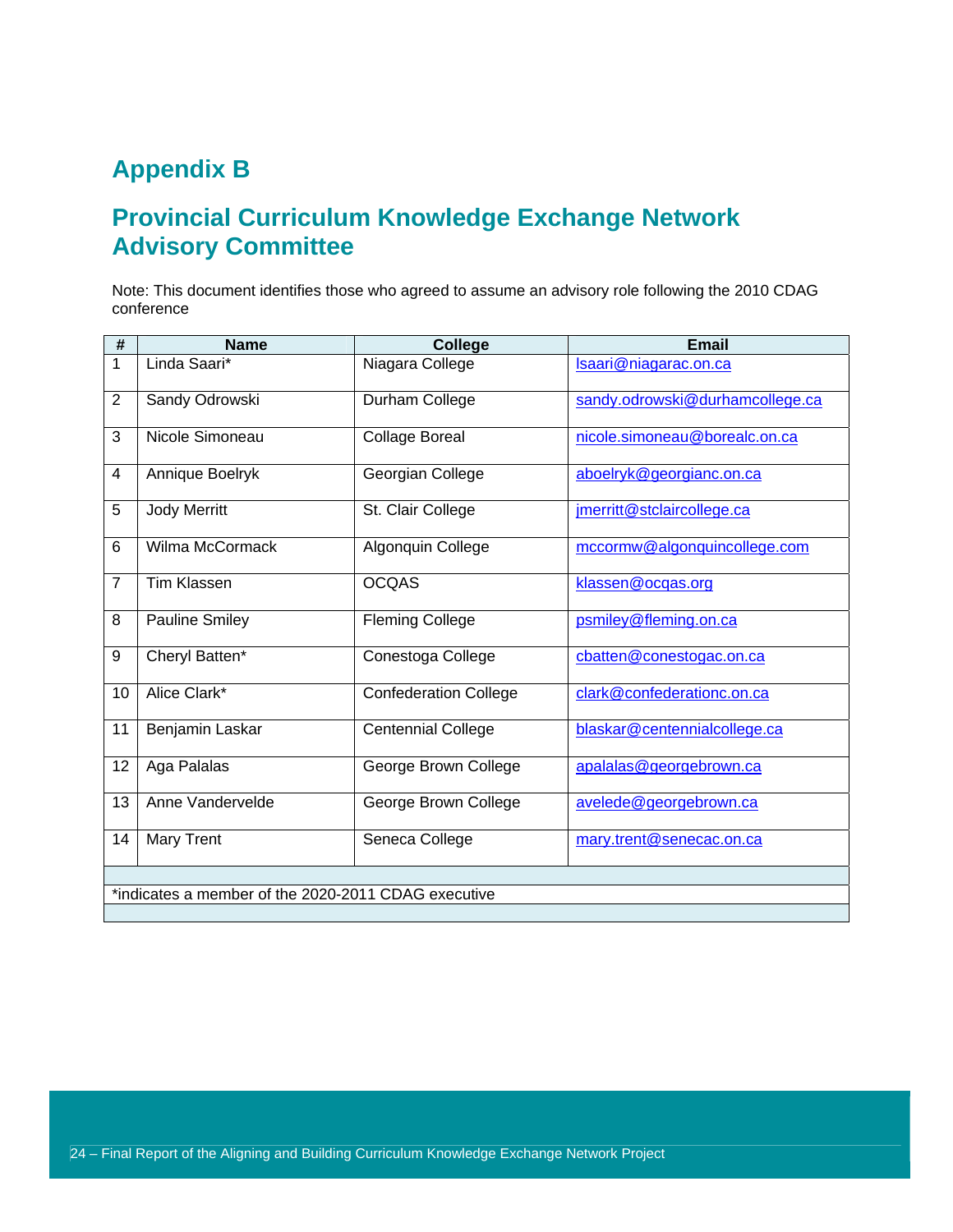### **Appendix C**

### **Provincial Curriculum Knowledge Exchange Network Design Principles**

Last revised February 11, 2011

These design principles were initially informed and shaped by the feedback received during two "visioning" workshops held during the Curriculum Developers' Affinity Group (CDAG) Conference at Niagara College in October 2010. A first draft of the design principles were circulated to an advisory group. Feedback from this group as well as discussion with the CDAG executive group was used to revise the document and develop this draft of the design principles.

#### *Concept*

The provincial curriculum knowledge exchange network (PCKEN) will be a virtual network where those interested in curriculum work in Community Colleges of Applied Arts and Technology (CAAT's) in Ontario can access, share, extend, revise, re-use and co-create curriculum information and resources. It will provide a forum for the exchange of ideas as well as a repository of curriculum resource materials.

The provincial curriculum knowledge exchange network will be developed, maintained and supported in a consultative manner with opportunities for input from participating colleges. An advisory board supports the promotion, quality and sustainability of the network.

#### *Purpose*

The provincial curriculum knowledge exchange network (PCKEN) will contribute to exemplary learning and teaching by building curriculum capacity in Ontario colleges. It will promote the development of quality college curriculum resources that can be used at institutional, program, and course levels. It will also grow curriculum expertise by supporting curriculum related professional development for college educators.

Curriculum developers and those engaged in curriculum work in colleges throughout Ontario will use the provincial curriculum knowledge exchange as a portal leading to credible curriculum resources as well as to a forum to share (retrieve, review and contribute) information, tools/templates, and best practices related to curriculum development in Ontario's community colleges.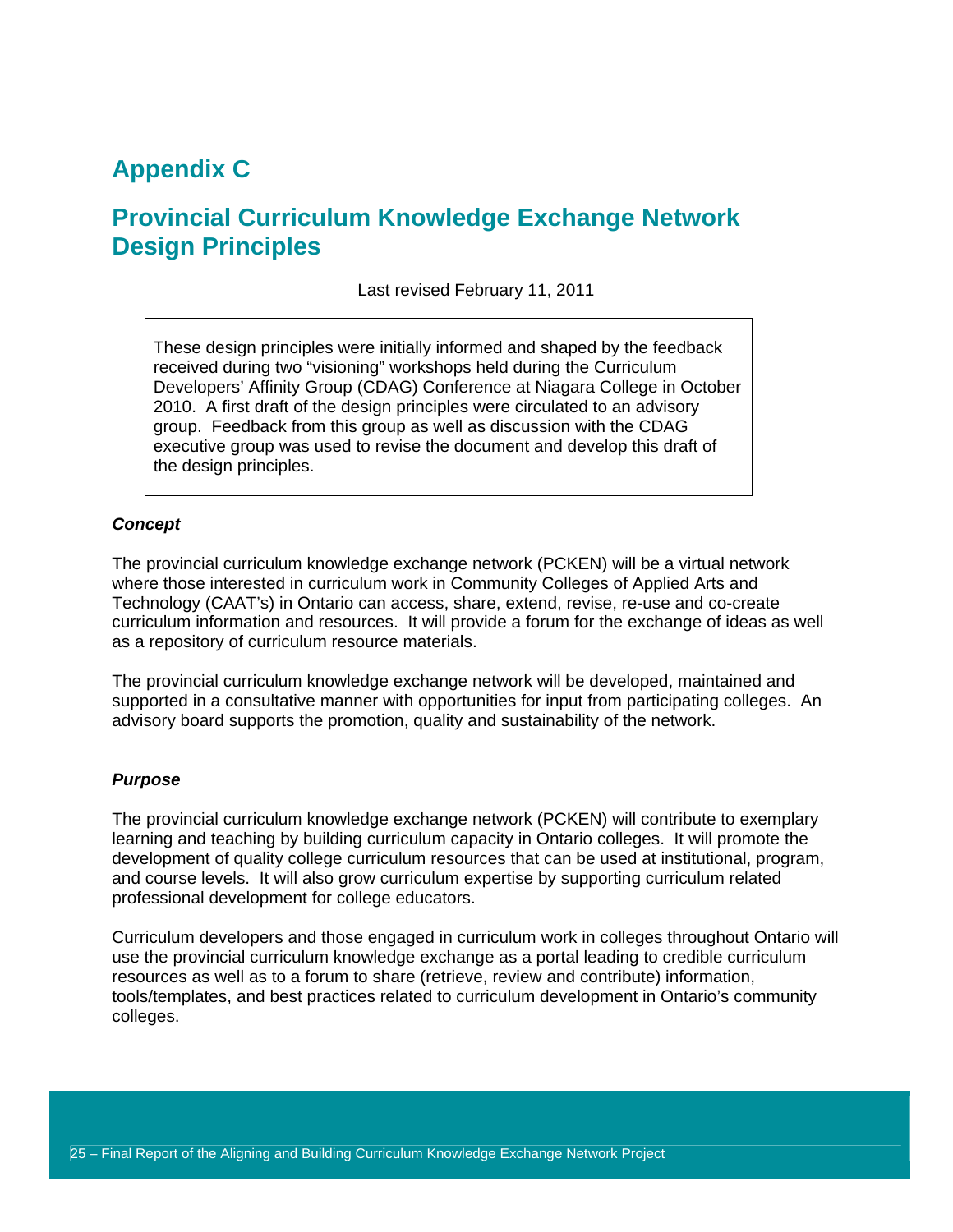The provincial curriculum knowledge exchange network is consistent with and supportive of the Curriculum Developers Affinity Group (CDAG) mandate<sup>1</sup>.

#### *Target audiences/communities*

The provincial curriculum knowledge exchange network will support the work of curriculum practitioners in Ontario's community colleges. It is expected that this community will share a standards-based or outcomes-based approach to curriculum.

The primary audiences will include

- Curriculum developers, curriculum coaches, and faculty (both full-time and "contract") engaged in curriculum work at both a course and program level including
	- o New course or program development
	- o Revision and revitalizing of existing courses or programs
	- o Program or course review
	- o Program (curriculum) coordination
	- o Instructional design
	- o Faculty delivering curriculum
- Professional developers who are guiding and supporting faculty in curriculum related work
- Teams working on specific curriculum projects
- Those responsible for program quality
- Educational technologists supporting online learning environments

Secondary audiences may include

- Discipline specific groups engaged in curriculum work
- Institutional researchers doing curriculum related research

1.4 Accept accountability and responsibility for the operational subcommittees reporting to CDAG.

 $\overline{\phantom{a}}$  $1$  The mandate of the Group is to:

<sup>1.1</sup> Make recommendations on educational policies and objectives of a province-wide nature with respect to curriculum, methodology, admissions requirements, and related academic matters regarding programs and courses to the Coordinating Committee of Vice-Presidents Academic of Colleges Ontario.

<sup>1.2</sup> Provide a communications link with CDAG members from each college.

<sup>1.3</sup> Provide a forum for the discussion of concerns related to the development and operation of courses and programs.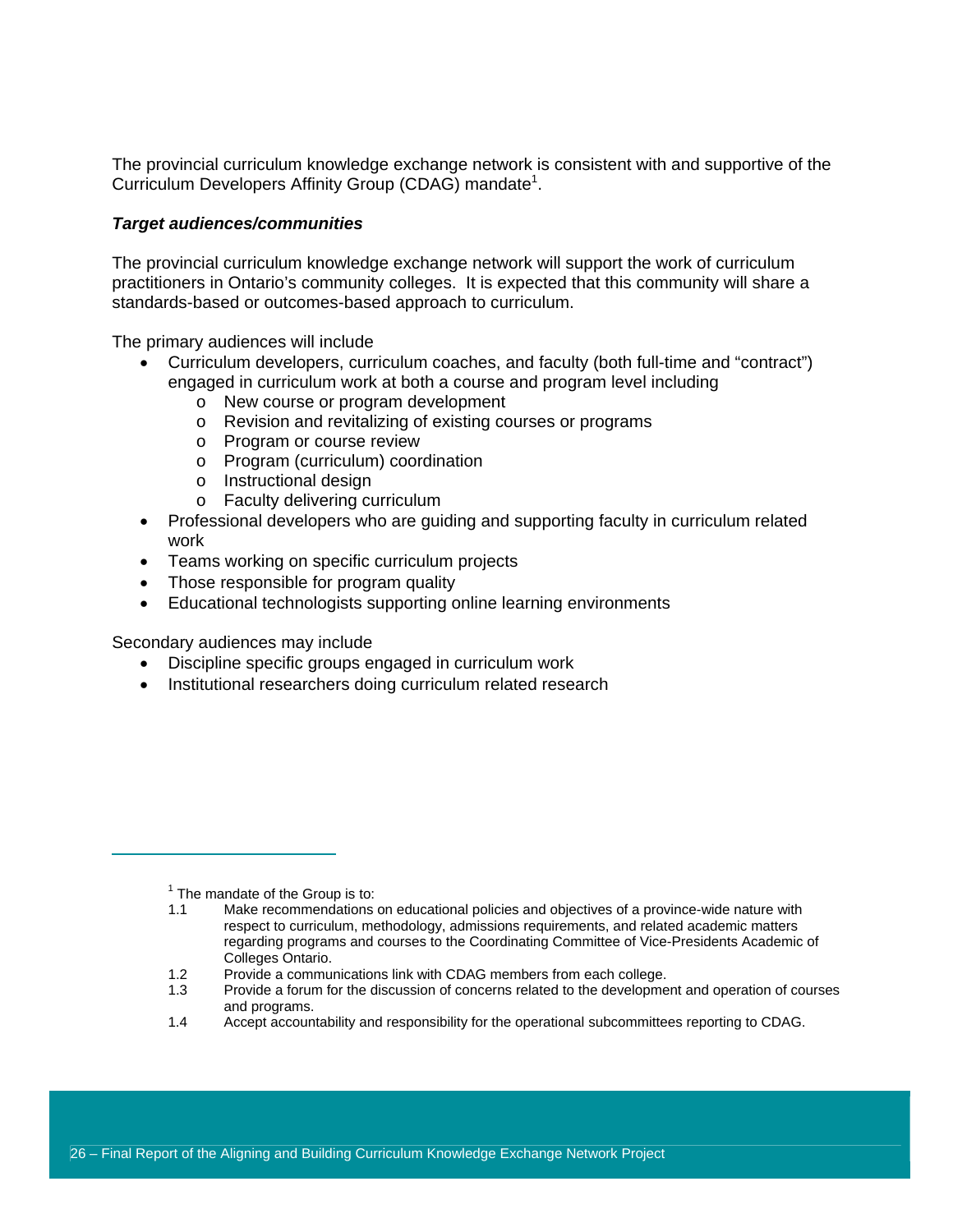#### *Design Principles*

The provincial curriculum knowledge exchange network (PCKEN) site will adhere to the following design principles:

- 1. Focus on content and processes relevant to curriculum practices in Ontario's Colleges of Applied Arts and Technology (CAAT's)
- 2. Grow and sustain collegial practices regarding curriculum within Ontario's CAAT's
- 3. Provide "open" (no password required) access to the repository of resources
- 4. Restrict access (password protect) to those parts of the site designed to provide a safe and comfortable environment for the frank and open exchange of information and ideas and to those areas housing resource material that have not yet been released for wider distribution
- 5. Put in place strategies to ensure that the resources on the site remain current and relevant and that the network itself is financially viable and sustainable
- 6. Respond to the needs of users by acting upon user feedback
- 7. Use a peer review process to ensure a relevant and credible repository of resources
- 8. Employ legal and ethical guidelines when posting resources and information
- 9. Build on and provide connections to existing sources of information
- 10. Invite French language resources and contributions, although the site will be structured for English users.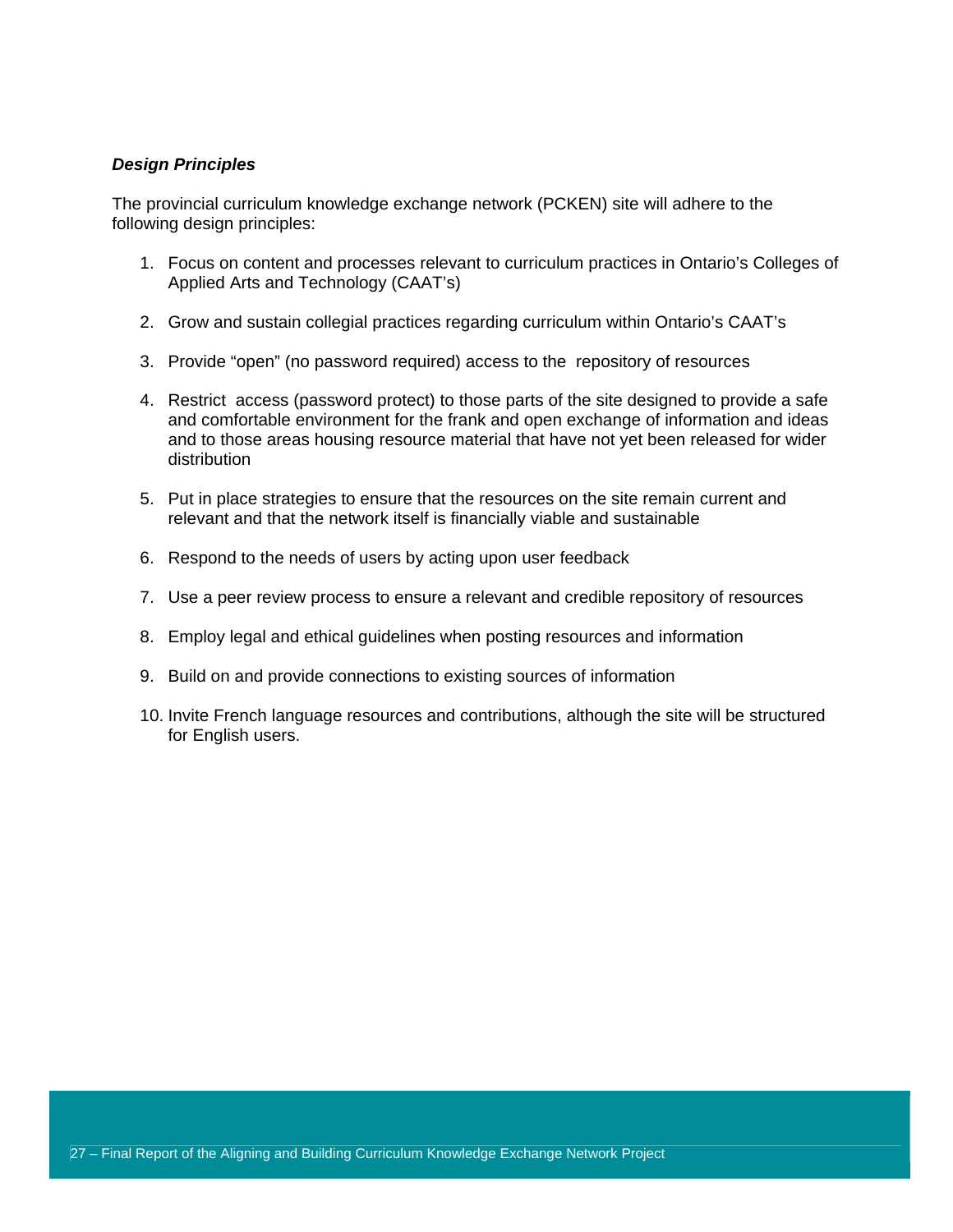### **Appendix D**

### **Proposal to the College Committee of Vice Presidents Academic From Curriculum Developers' Affinity Group**

#### **Executive Summary**

The Curriculum Developers' Affinity Group (CDAG) is seeking the support of the College Committee of Vice-Presidents Academic (CCVPA) to implement a planned provincial curriculum knowledge exchange network (PCKEN).

The provincial curriculum knowledge exchange network (PCKEN) will be a virtual network where those working on curriculum in Colleges of Applied Arts and Technology (CAAT's) in Ontario can:

- access, share, extend, revise, re-use and co-create curriculum information and resources for general curriculum purposes, and for specific discipline related curriculum
- enter a forum to exchange ideas
- contribute to, and access, a repository of curriculum information, tools, templates, learning objects and other resource materials otherwise challenging to build at an individual college basis
- access a password-protected site which houses the shared information and resources, and where the resources are available exclusively to (public) Ontario provincial colleges.

PCKEN will be developed, maintained and supported in a consultative manner with opportunities for input from participating colleges. An advisory board will support the promotion, quality and sustainability of the network.

In a time of scarce resources, Ontario's public colleges face a number of curriculum related challenges:

- new program development is extensive; curriculum renewal is continuous
- new technologies require curriculum be revamped for delivery in new modalities
- changing learner demographics are driving ongoing curricular changes
- a more mobile and diverse learner population expects to be able to transfer with increased transparency between colleges
- many educators in the college system are retiring and taking their curriculum expertise with them; faculty who are hired for subject matter expertise often have limited curriculum design/development knowledge and experience

The provincial curriculum knowledge exchange network (PCKEN) will contribute to knowledge management, building curriculum capacity in Ontario's colleges, and reducing duplication, using a platform that allows consolidation of expertise and sharing of resources. The outcome will be increased efficiency across the college system and within each of our colleges.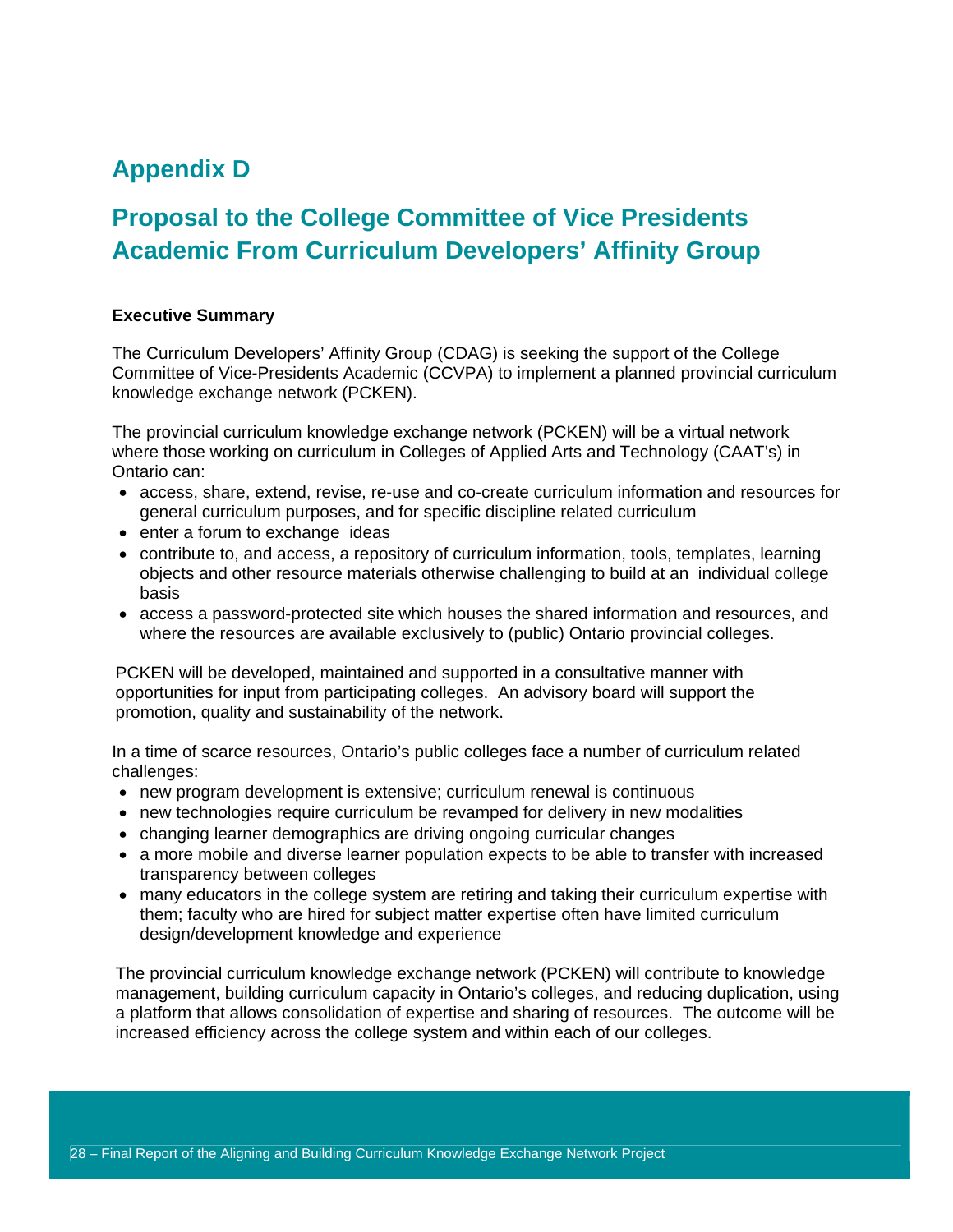We ask that the College Committee of Vice-Presidents Academic support this initiative by providing \$1500.00 from each college for the initial start-up year and an estimated \$900 to \$1,000 to sustain the knowledge exchange network in subsequent years. We are also seeking a college to host the PCKEN site and one to serve as the "lead college" to provide administrative functions including receiving and distributing funds.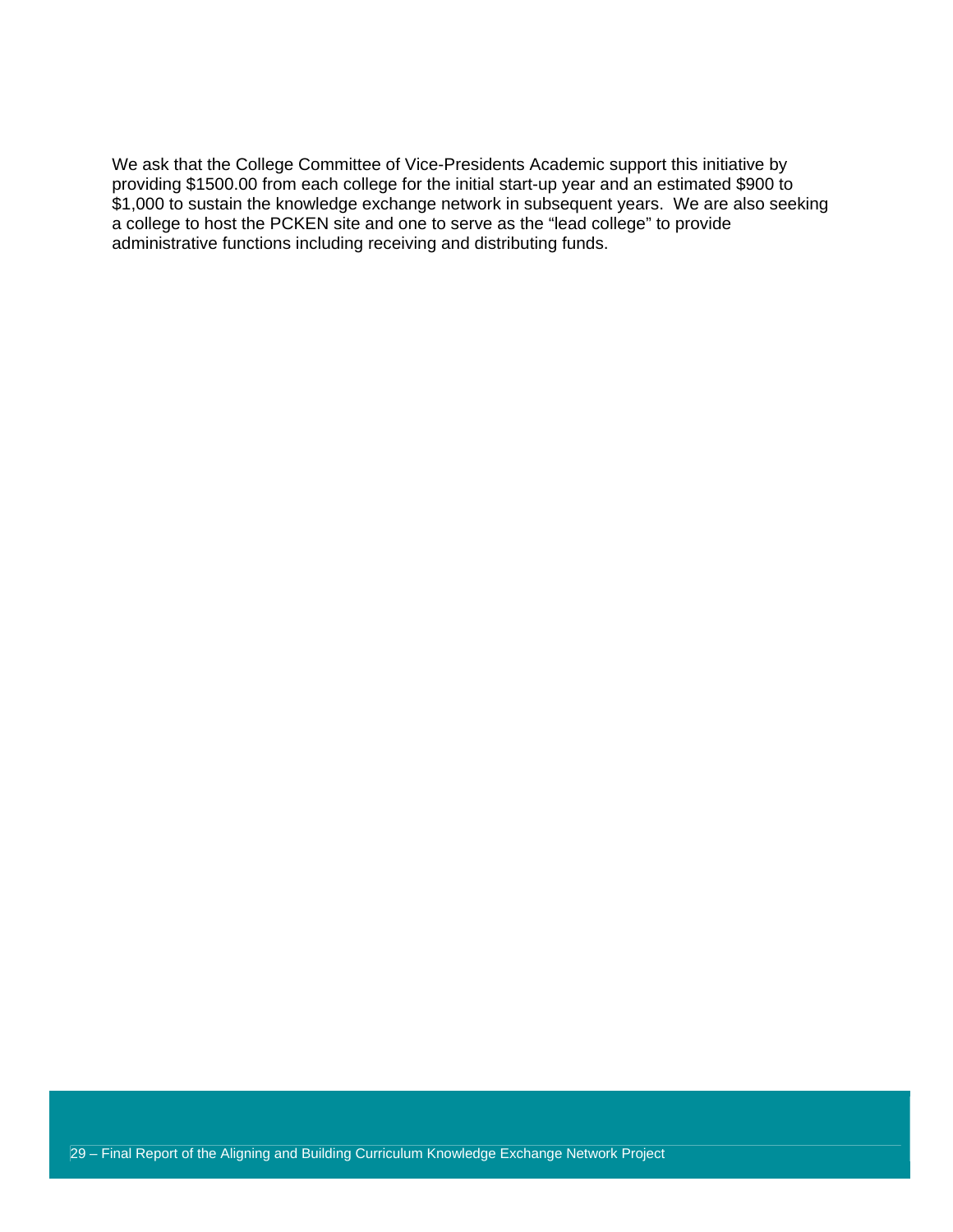#### **Proposal to the College Committee of Vice-Presidents Academic from Curriculum Developers' Affinity Group**

The purpose of this document is to solicit support from the College Committee of Vice-Presidents Academic (CCVPA) for the implementation of a planned provincial curriculum knowledge exchange network (PKEN). This knowledge exchange would support curriculum work taking place in Ontario's public colleges.

#### **Context**

In 2009-10, with the support of HEQCO funding, colleges in Eastern Ontario were able to engage teachers participating in the regional Aligning and Building Curriculum (ABC) program in using a knowledge exchange network (ABC-KEN). ABC-KEN allowed them to develop and share curriculum knowledge and contribute to the expansion of a curriculum repository. Curriculum information, tools, and links to curriculum cases and the ABC-KEN site can be found on the ABC Curriculum Resources website at http://abcresource.loyalistcollege.ca/index.htm. Usage of this site has grown steadily with an average of more than 4000 hits per month throughout the academic year. The project undertaken in 2009-10 provided some insights into the use of a knowledge exchange network to mobilize, shape, extend and share knowledge and tools for aligning and building curriculum.

In 2010-11 HEQCO provided additional funding to develop a plan for a provincial curriculum knowledge exchange network (PCKEN) that would build curriculum capability in Ontario's colleges by promoting the sharing of knowledge, experience and resources related to curriculum. This plan is nearing completion. We are seeking your support for its implementation.

#### **Concept**

The provincial curriculum knowledge exchange network (PCKEN) will be a virtual network where those working on curriculum in Colleges of Applied Arts and Technology (CAAT's) in Ontario can access, share, extend, revise, re-use and co-create curriculum information and resources. It will provide a forum for the exchange of ideas as well as a repository of curriculum resource materials.

Curriculum developers and those engaged in curriculum work in public colleges throughout Ontario will use the provincial curriculum knowledge exchange as a portal leading to credible curriculum resources as well as to a forum to share (retrieve, review and contribute) information, tools/templates, and best practices related to curriculum development in Ontario's public colleges.

The provincial curriculum knowledge exchange network will be developed, maintained and supported in a consultative manner with opportunities for input from participating colleges. An advisory board will support the promotion, quality and sustainability of the network.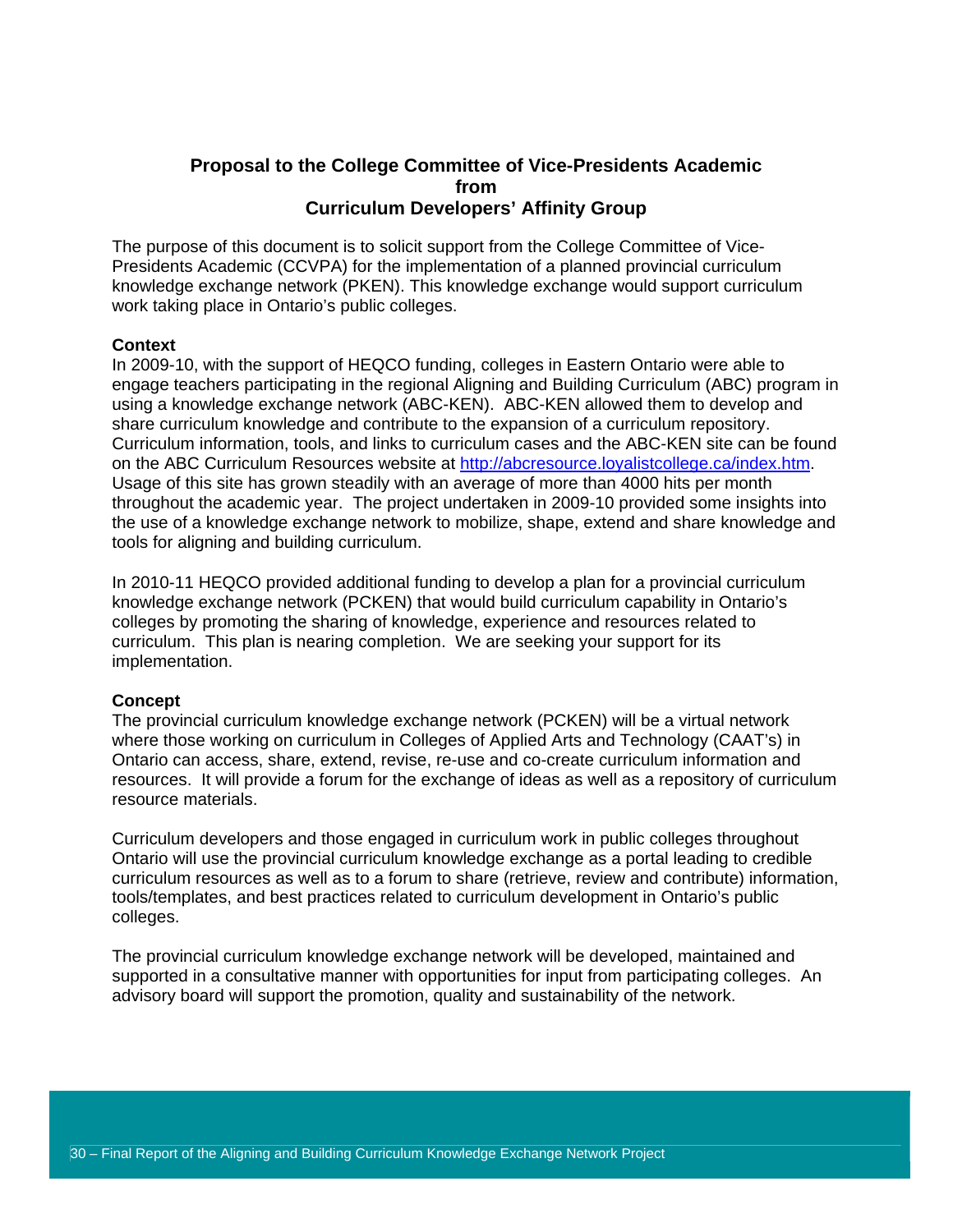#### **Purpose/Benefits**

Colleges are currently engaged in a range of curriculum work. New program development is extensive, curriculum renewal is continuous, new technologies are requiring that curriculum be revamped for delivery in new modalities, and changing learner demographics are driving curricular change. At the same time, resources are scarce. Furthermore, many educators in the college system are approaching retirement and will be leaving the colleges-- taking their curriculum expertise with them. Faculty who are hired for subject matter expertise, often have limited curriculum expertise and experience. The provincial curriculum knowledge exchange network (PCKEN) will help with knowledge management and build curriculum capacity in Ontario's colleges. It will contribute to exemplary learning and teaching by promoting the development of quality college curriculum resources that can be used at institutional, program, and course levels. It will also grow curriculum expertise by supporting curriculum related professional development for college educators.

Educators in Ontario's public colleges will have access to a broad range of resources not always available in individual colleges. Consolidation of expertise and sharing of resources will reduce costly duplication of effort and create efficiency across the system.

The provincial curriculum knowledge exchange (PCKEN) will provide a repository of curriculum information, templates, learning objects, rubrics and other assessment tools that can be used across programs. In addition, specific discipline and program groups will be able to use it as a forum to share and discuss curriculum documents and materials specific to teaching and learning in their discipline areas. This type of curriculum sharing will be critical to the success of efforts to promote student transferability between programs and colleges across the system.

The provincial curriculum knowledge exchange network is consistent with and supportive of the Curriculum Developers Affinity Group (CDAG) mandate<sup>2</sup>.

#### **Target Audience**

The provincial curriculum knowledge exchange network will support the work of curriculum practitioners in Ontario's community colleges. It is expected that this community will share a standards-based or outcomes-based approach to curriculum.

1.8 Accept accountability and responsibility for the operational subcommittees reporting to CDAG.

 $\overline{\phantom{a}}$  $2$  The mandate of the Group is to:

<sup>1.5</sup> Make recommendations on educational policies and objectives of a province-wide nature with respect to curriculum, methodology, admissions requirements, and related academic matters regarding programs and courses to the Coordinating Committee of Vice-Presidents Academic of Colleges Ontario.

<sup>1.6</sup> Provide a communications link with CDAG members from each college.

<sup>1.7</sup> Provide a forum for the discussion of concerns related to the development and operation of courses and programs.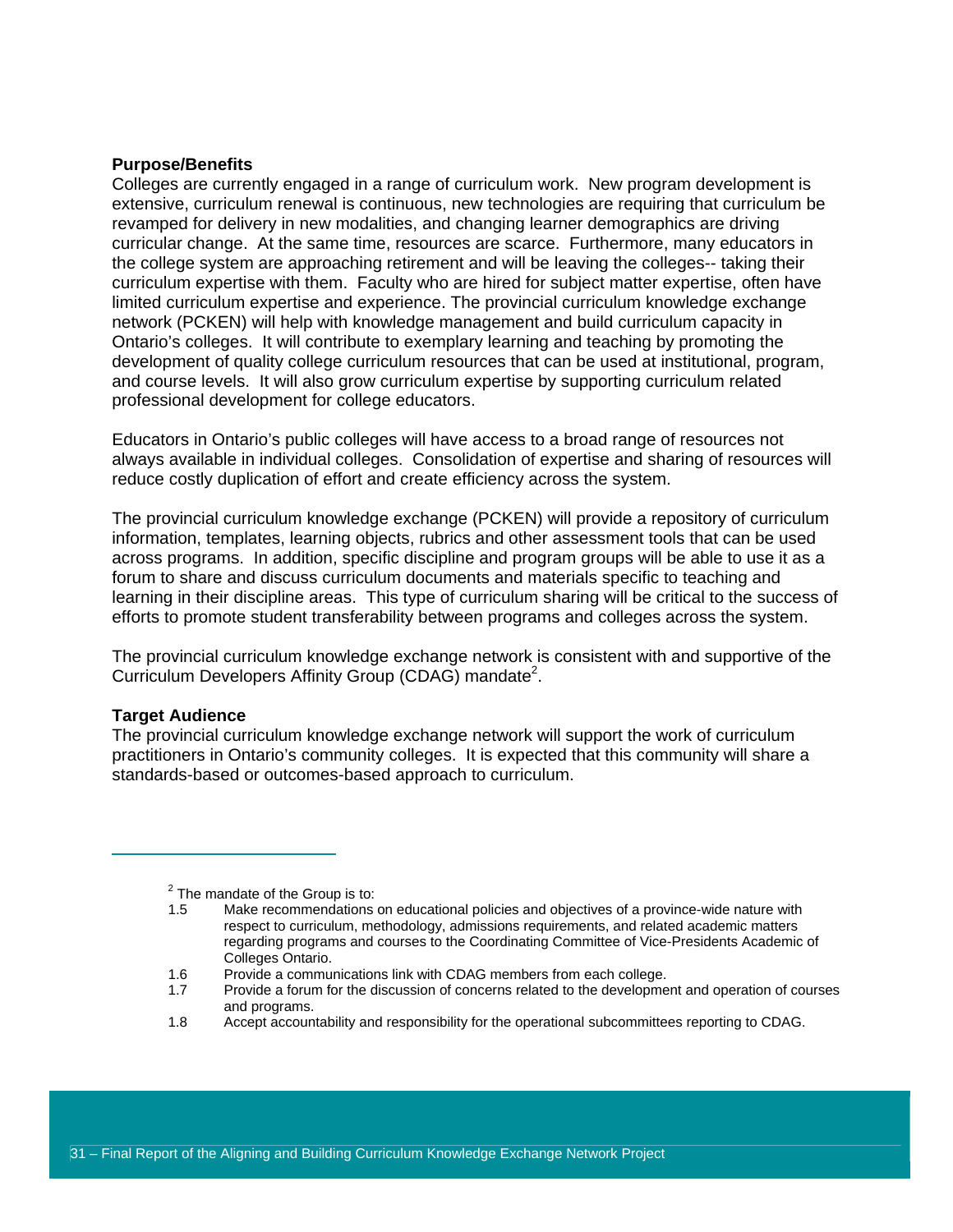The site will be used by those with a leadership role in curriculum to share best practices, develop resources that can be used across institutions, build tools and practices for curriculum training and development, and engage in a dialogue on a range of curriculum topics. In addition those engaged in curriculum work at a course or program level will have access to credible curriculum information and resources as well as to a forum to exchange ideas and materials. For example, teachers working on projects such as the current work being done to revise the curriculum for the Dental Hygiene programs could use the PCKEN site to co-create curriculum by sharing draft curriculum, soliciting feedback, and making final versions available to all. Or, as happened recently, a college who was revising its course outline template could review the templates used at other colleges to identify attributes it wished to incorporate. The knowledge exchange network will reduce costly duplication and extend quality resources across the system.

More specifically the target audiences will include

- Curriculum developers, curriculum coaches, and faculty (both full-time and "contract") engaged in curriculum work at both a course and program level including
	- o New course or program development
	- o Revision and revitalizing of existing courses or programs
	- o Program or course review
	- o Program (curriculum) coordination
	- o Instructional design
	- o Faculty delivering curriculum
- Professional developers who are quiding and supporting faculty in curriculum related work
- Teams working on specific curriculum projects
- Those responsible for program quality
- Educational technologists supporting online learning environments
- Discipline specific groups engaged in curriculum work
- Institutional researchers doing curriculum related research

#### **Design Principles**

The provincial curriculum knowledge exchange network (PCKEN) site will adhere to the following design principles:

- 1. Focus on content and processes relevant to curriculum practices in Ontario's Colleges of Applied Arts and Technology (CAAT's).
- 2. Grow and sustain collegial practices regarding curriculum within Ontario's public colleges.
- 3. Make the repository of resources easily accessible to all educators in Ontario's public colleges.
- 4. Restrict access (password protect) to those parts of the site designed to provide a safe and comfortable environment for the frank and open exchange of information and ideas and to those areas housing resource material that have not been released for wider distribution
- 5. Put in place strategies to ensure that the resources on the site remain current and relevant and that the network itself is financially viable and sustainable
- 6. Respond to the needs of users by acting upon user feedback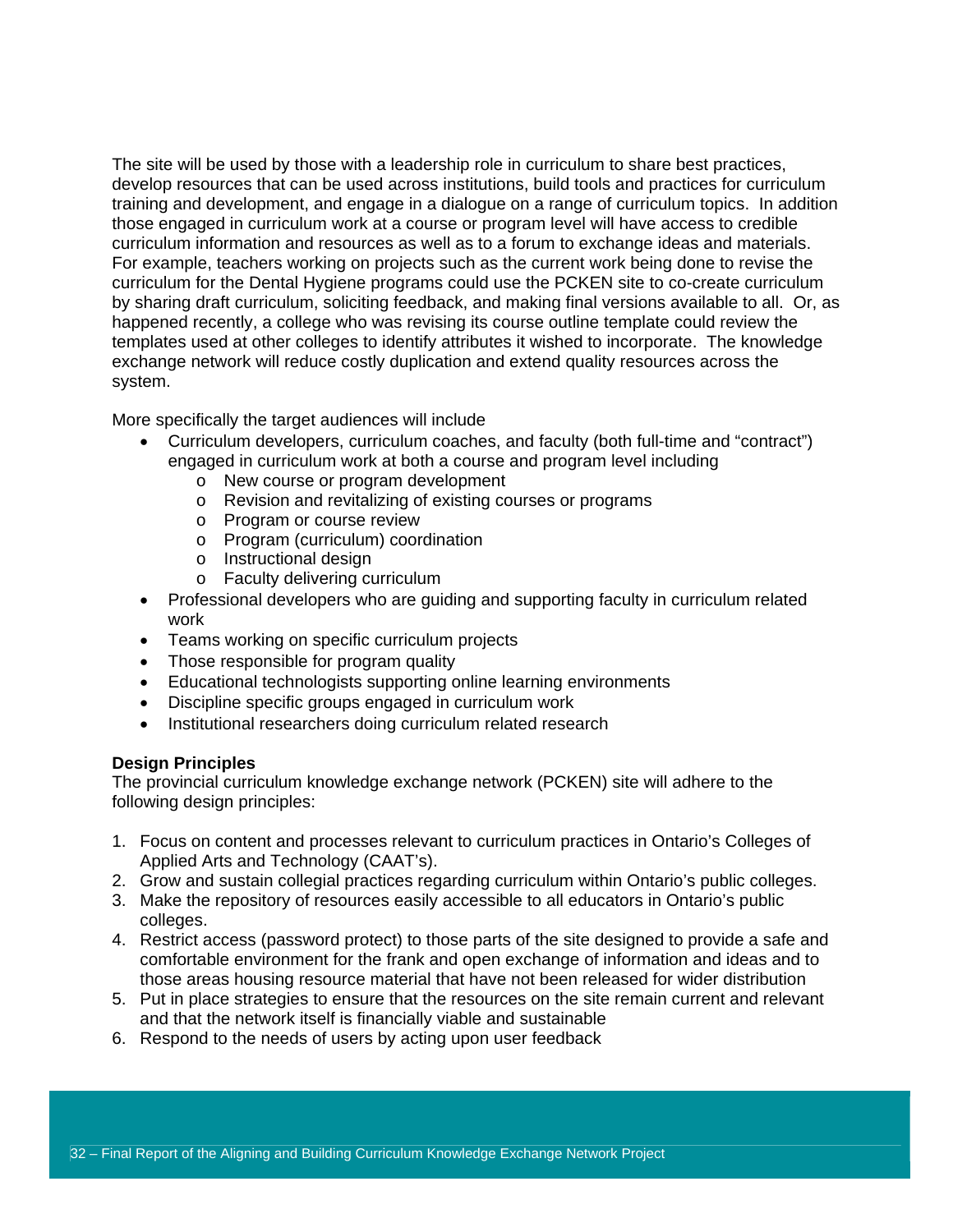- 7. Use a peer review process to ensure a relevant and credible repository of resources
- 8. Employ legal and ethical guidelines when posting resources and information
- 9. Build on and provide connections to existing sources of information
- 10. Invite French language resources and contributions, although the site will be structured for English users.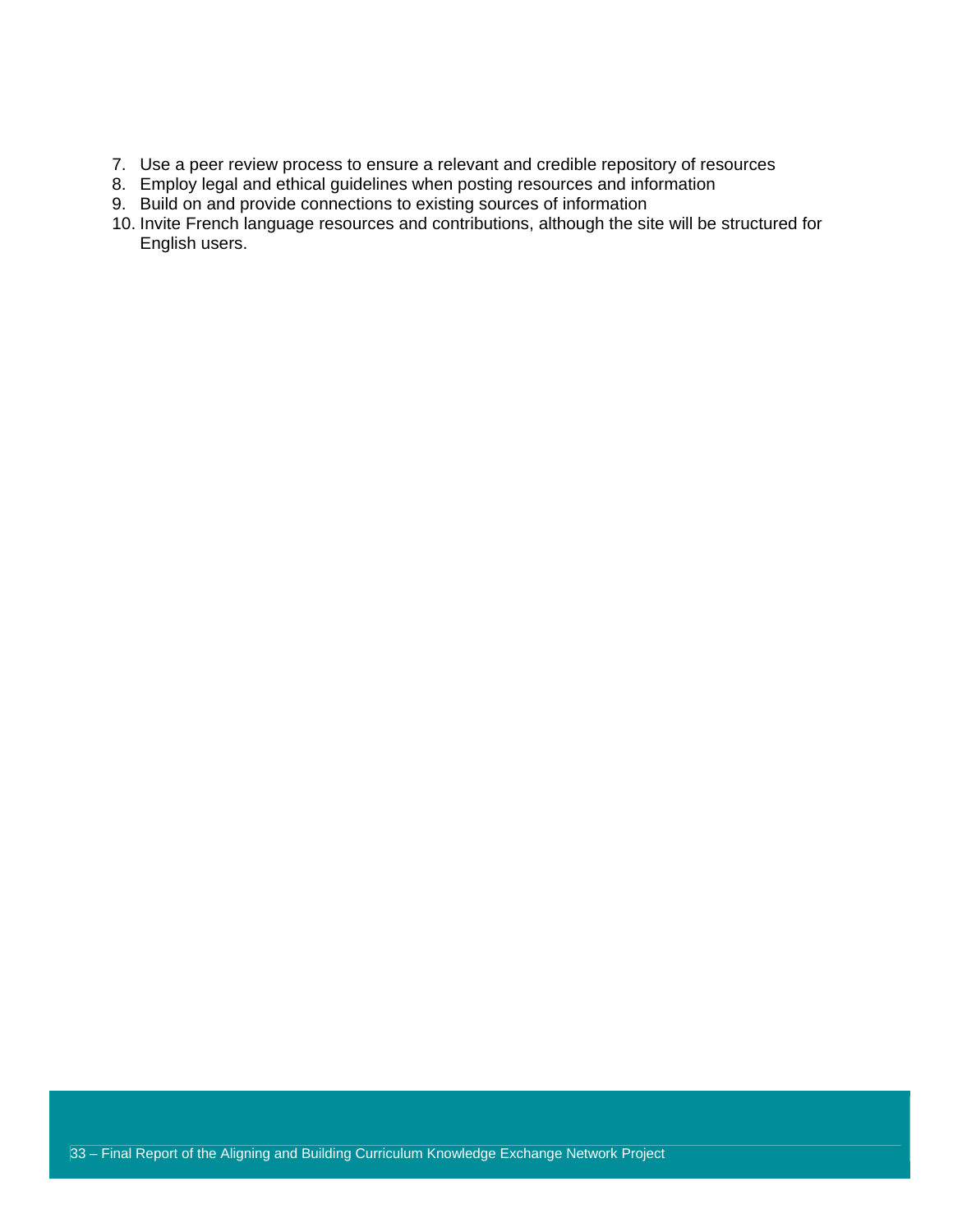#### **Proposed Budget**

|                                                                                                                 | Start-up             | Ongoing            |
|-----------------------------------------------------------------------------------------------------------------|----------------------|--------------------|
| Website update<br><b>Organizational Expenses</b><br>(Transportation, meeting, office, etc.)                     | 1,000.00<br>2,000.00 | 500.00<br>2,000.00 |
| <b>Technical support</b><br>(design and set-up-This assumes a system other<br>than Drupal, ongoing maintenance) | 10,000.00            | 5,000.00           |
| Development of additional curriculum cases                                                                      | 1,800.00             | 1,500.00           |
| Project coordination                                                                                            | 15,000.00            | 8,000.00           |
| Promotion<br>(Conference fees and expenses, promotional materials)                                              | 3,000.00             | 3,000.00           |
| Total                                                                                                           | 32,800.00            | 20,000.00          |
| Per College                                                                                                     | \$1,500              | \$900-1,000        |

#### **Support Needed**

We are currently seeking a college to host the PCKEN site and one to serve as the "lead college" to provide administrative functions including receiving and distributing funds. While the Higher Education Quality Council of Ontario (HEQCO) does not fund operational projects they are considering one time funding in the range of 10,000 to 15,000 dollars. .

We ask that the College Committee of Vice-Presidents Academic support this initiative by providing \$1500.00 from each college for the initial start-up year and an estimated \$900 to \$1,000 to sustain the knowledge exchange network in subsequent years.

#### **Contact Information**

Alice Clark Chair, Curriculum Developers' Affinity Group Coordinator, Quality Assurance Confederation College clark@confederationc.on.ca Phone 807-475-6657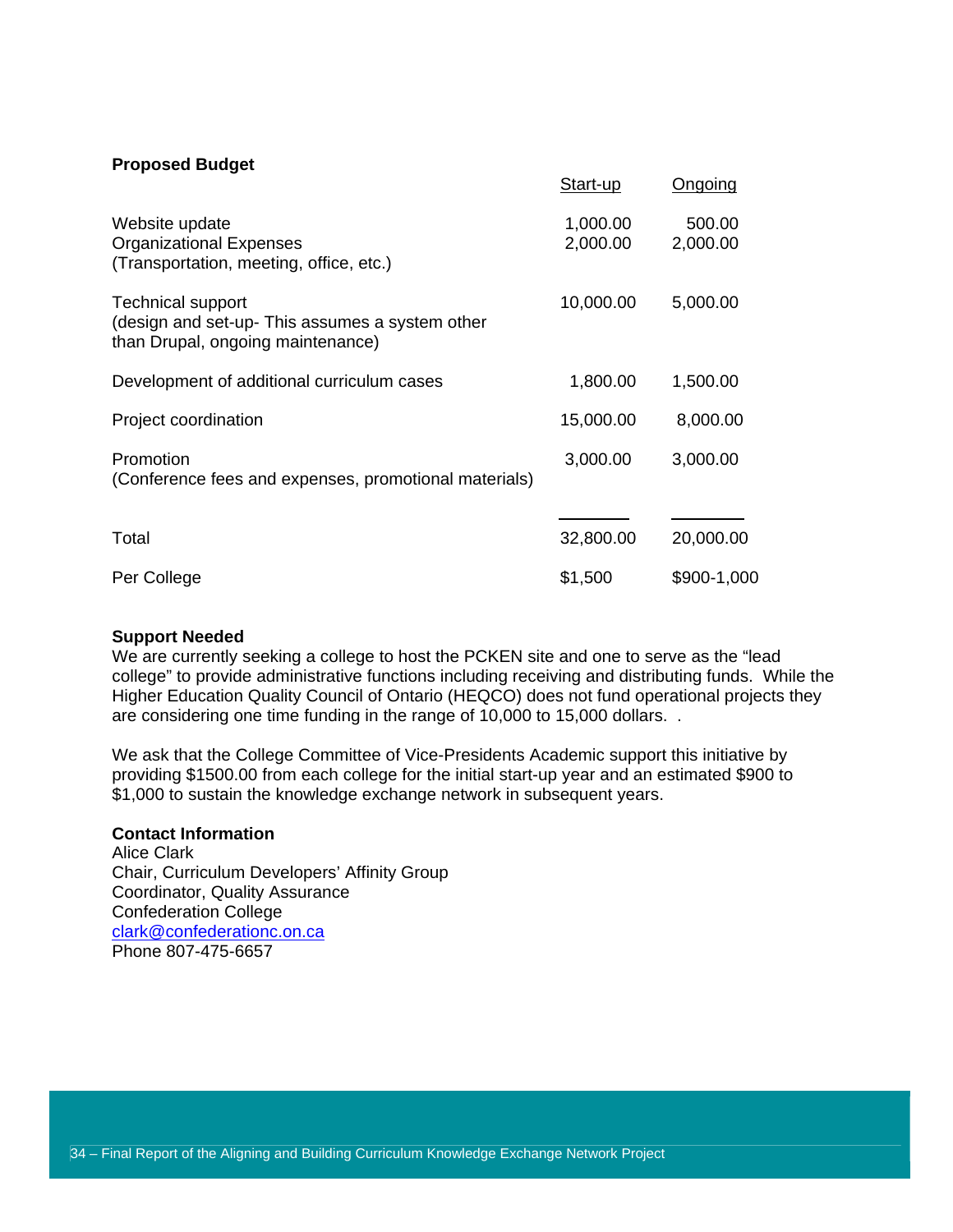### **Appendix E**

**Proposal to the Higher Education Quality Council of Ontario from Durham College and the Eastern Ontario Aligning and Building Curriculum (ABC) Consortium: Evaluation & Research Study of an Ontario Curriculum Knowledge Exchange Network**

With the support of the Higher Education Quality Council of Ontario (HEQCO), plans have been developed to build a provincial curriculum knowledge exchange network (PCKEN) for use by those engaged in curriculum work in Ontario's public colleges. It is expected that colleges will provide the funding to make these plans a reality. This is a new initiative for the colleges with much potential for more efficient and effective curriculum decision-making. Nevertheless, such a college-wide system is new and will benefit from early analysis and evaluation. Given HEQCO's strong research capacity, their support is being sought for an Evaluation and Research study. This proposed Evaluation and Research study has a dual purpose. First, it will identify and analyze approaches to curriculum knowledge exchange in other jurisdictions. It will identify best practices for the use of knowledge exchange in the collaborative development of curriculum and the building of faculty curriculum expertise. Second, it will provide information that will allow colleges to assess the value of their investment in the knowledge exchange and to support evidence-based decision making as future policies and practices for the PCKEN are developed.

#### **Context and Background Work**

A consortium of six colleges in Eastern Ontario have collaborated over the past decade to develop a program to support faculty as they work to design, review and revise curriculum. The program entitled Aligning and Building Curriculum (ABC) has been running successfully since 2003. In fall 2008 this group launched an Aligning and Building Curriculum (ABC) Curriculum Resource Project. Phase 1 of the project focused on developing a website to house a variety of curriculum resources, tools, and web links that are useful to ABC participants as they engage in curriculum work. The resources are organized to support a conceptual framework for curriculum design (Curriculum Road Map) that was developed by this group to frame curriculum work in college programs. More information about the program can be found on the program website at http://innovation.dc-uoit.ca/abc/

In 2009-10, with the support of HEQCO funding, the participating colleges were able to build on this work to engage ABC participants in using a knowledge exchange network (ABC-KEN). ABC-KEN allowed them to share knowledge about curriculum and to contribute to the expansion of curriculum resources available to ABC participants and to others working on curriculum in Ontario's colleges. Curriculum information, tools, and links to curriculum cases and the ABC-KEN site can be found on the ABC Curriculum Resources website at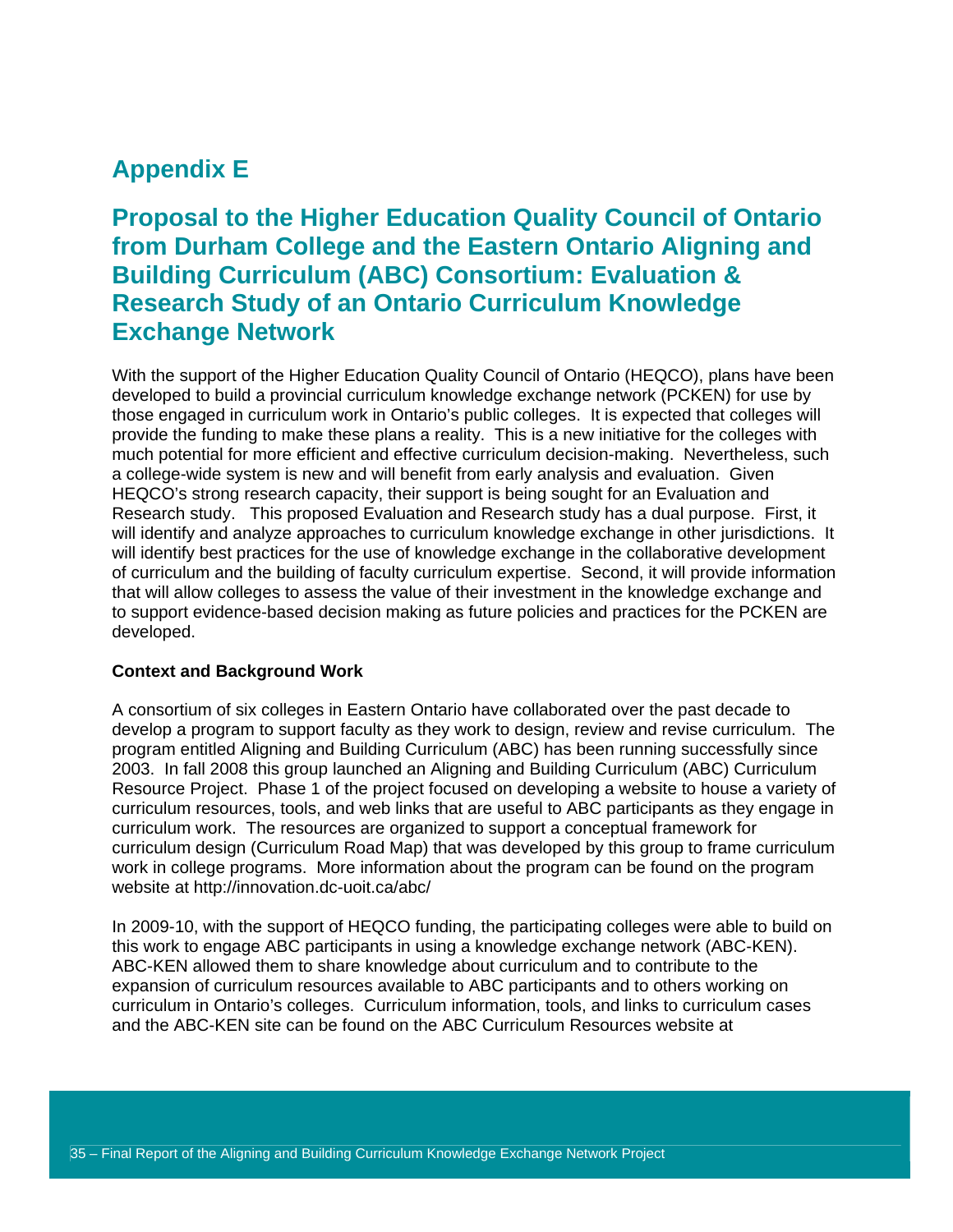http://abcresource.loyalistcollege.ca/index.htm. This site has proved popular with an average of more than 4,000 hits per month during the academic year.

In 2010-11, again with the support of HEQCO funding, work was undertaken to explore ways that curriculum resource materials, (policies, tools, processes, and practices) used in Ontario's community colleges could be identified, shared, adapted and extended to build capability for curriculum development in the college system. Educators with leadership roles in Ontario's public colleges as well as faculty engaged in curriculum work were consulted to determine their needs and expectations. Consultation occurred initially through two visioning workshops held with members of the provincial Curriculum Developers' Affinity Group (CDAG) and subsequently through dialogue with an advisory group, curriculum developers attending the ABC Program, the CDAG executive committee, and conversations with individuals charged with curriculum responsibilities in the college system.

This work has culminated in the development of a proposal to extend the successful ABC-KEN to a provincial curriculum knowledge exchange network (PCKEN). The provincial curriculum knowledge exchange network (PCKEN) will be a virtual network where those working on curriculum in Colleges of Applied Arts and Technology (CAAT's) in Ontario will benefit from:

- a broad range of curriculum resources including curriculum information, tools, templates, learning materials and other resource materials managed in a repository that is available exclusively to Ontario's public colleges;
- shared and/or collaboratively developed curriculum through the use of collaborative tools;
- improved curriculum decision-making through ready access to a system-wide forum for idea exchange; and
- efficient development and use of both discipline specific and generic curriculum materials through access to a system-wide resource repository that reduces duplication of effort and shares best practices.

Sources of funding to launch and sustain PCKEN are being identified. A proposal to the College Committee of Vice-Presidents Academic (CCVPA) to secure the needed resources is currently being pursued. The plan is to seek, in tandem, financial support for the implementation and ongoing maintenance of PCKEN and, at the same time, to seek HEQCO's support to provide rigorous, independent research that will enable evidence-based decisionmaking to guide the evolution of PCKEN. HEQCO's reputation for reliable and valid research will assure the colleges that their investment will be accompanied by a thorough analysis of the value proposition for the PCKEN, including the remaining issues requiring further research.

#### **Project to Engage in an Evaluation Study of the Provincial Curriculum Knowledge Exchange Network (PCKEN)**

In a time of scarce resources, Ontario's public colleges face a number of curriculum related challenges: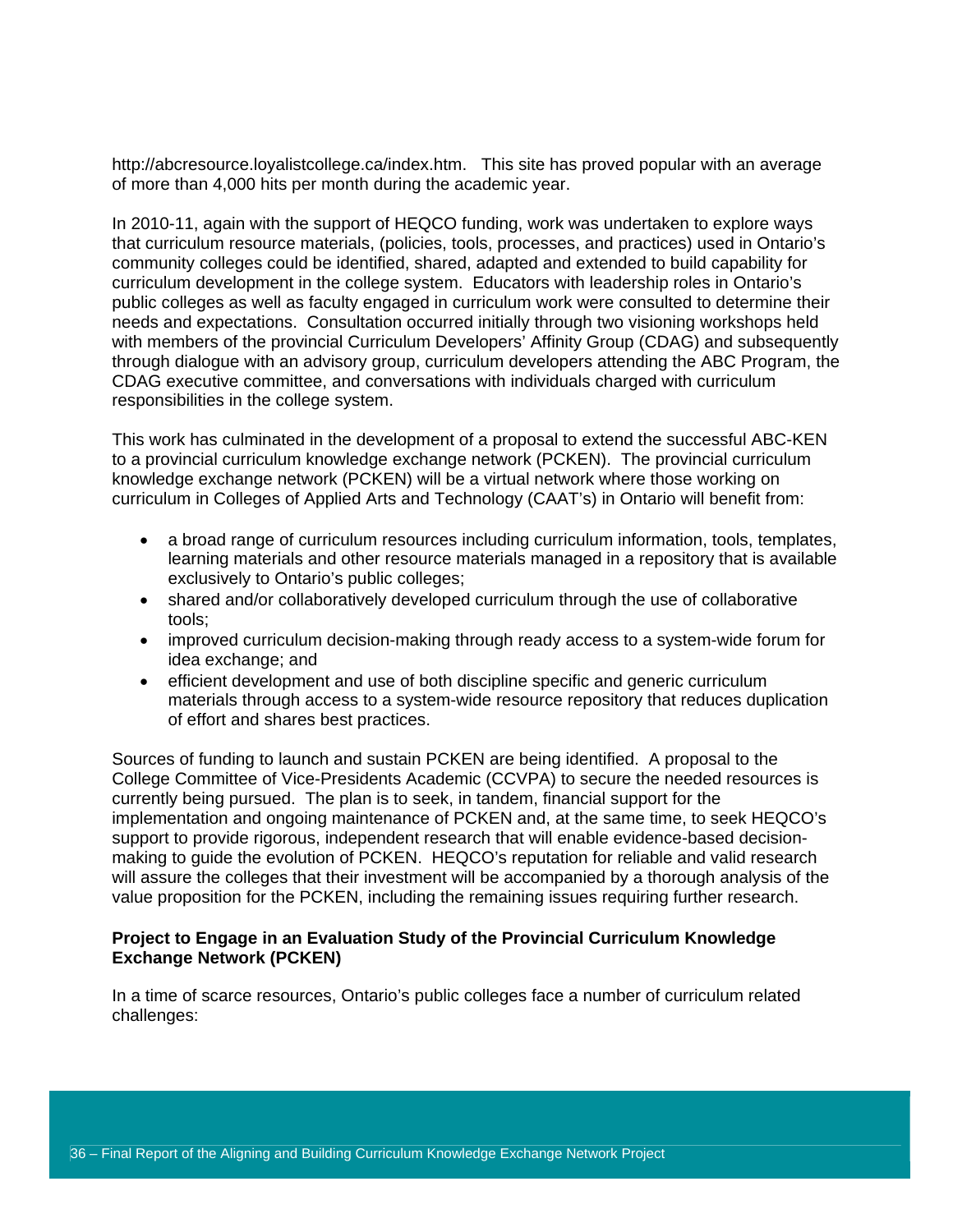- new program development is extensive; curriculum renewal is continuous
- new technologies require curriculum be revamped for delivery in new modalities
- changing learner demographics are driving ongoing curricular changes
- a more mobile and diverse learner population expects to be able to transfer with increased transparency between colleges
- many educators in the college system are retiring and taking their curriculum expertise with them; faculty who are hired for subject matter expertise often have limited curriculum design/development knowledge and experience

A successful provincial curriculum knowledge exchange network (PCKEN) will contribute to knowledge management, build curriculum capacity in Ontario's colleges, and provide opportunities to share expertise and resources. It is anticipated that the benefits of PCKEN will be many. However, such a college-wide network is new-- both to the college system as a whole and to many of the potential users of PC-KEN. An Evaluation study to identify best practices from other jurisdictions and to review and critically appraise the initial start-up will provide needed guidance as the network evolves and matures.

The Evaluation and Research study will seek to answer the question, "How can the provincial curriculum knowledge exchange (PCKEN) be developed to optimize its potential benefits and maximize satisfaction of users?" Using a framework adapted from that put forth by Grant Wiggins, questions will be developed and evidence collected related to:

- Impact- Does PCKEN achieve (or have the potential to achieve) the expected outcomes? What are the unanticipated benefits and/or challenges?
- Process- Do users have the information and resources needed to use the network effectively? What supports and what interferes with use? Given the outcomes, how do the users achieve the outcomes?
- Network Infrastructure- Does the network infrastructure fit the design principles and specifications identified by the stakeholders? To what extent does the network as implemented address these design principles and guidelines? What changes would improve the network?
- Research on related work in other jurisdictions: a previous HEQCO research study<sup>3</sup> provided the underlying framework for our work. However, that research focused on mobilizing pedagogical content knowledge within a discipline at the course level. In this Evaluation and Research Study we propose to expand on the previous research with an analysis of collaborations in other jurisdictions on mobilizing knowledge on curriculum development (some of which will be across disciplines).

 $\overline{a}$ 

<sup>&</sup>lt;sup>3</sup> Research Study on a Knowledge Exchange Network for Exemplary Teaching in Ontario Higher Education, Dr. Thomas Carey, April 2008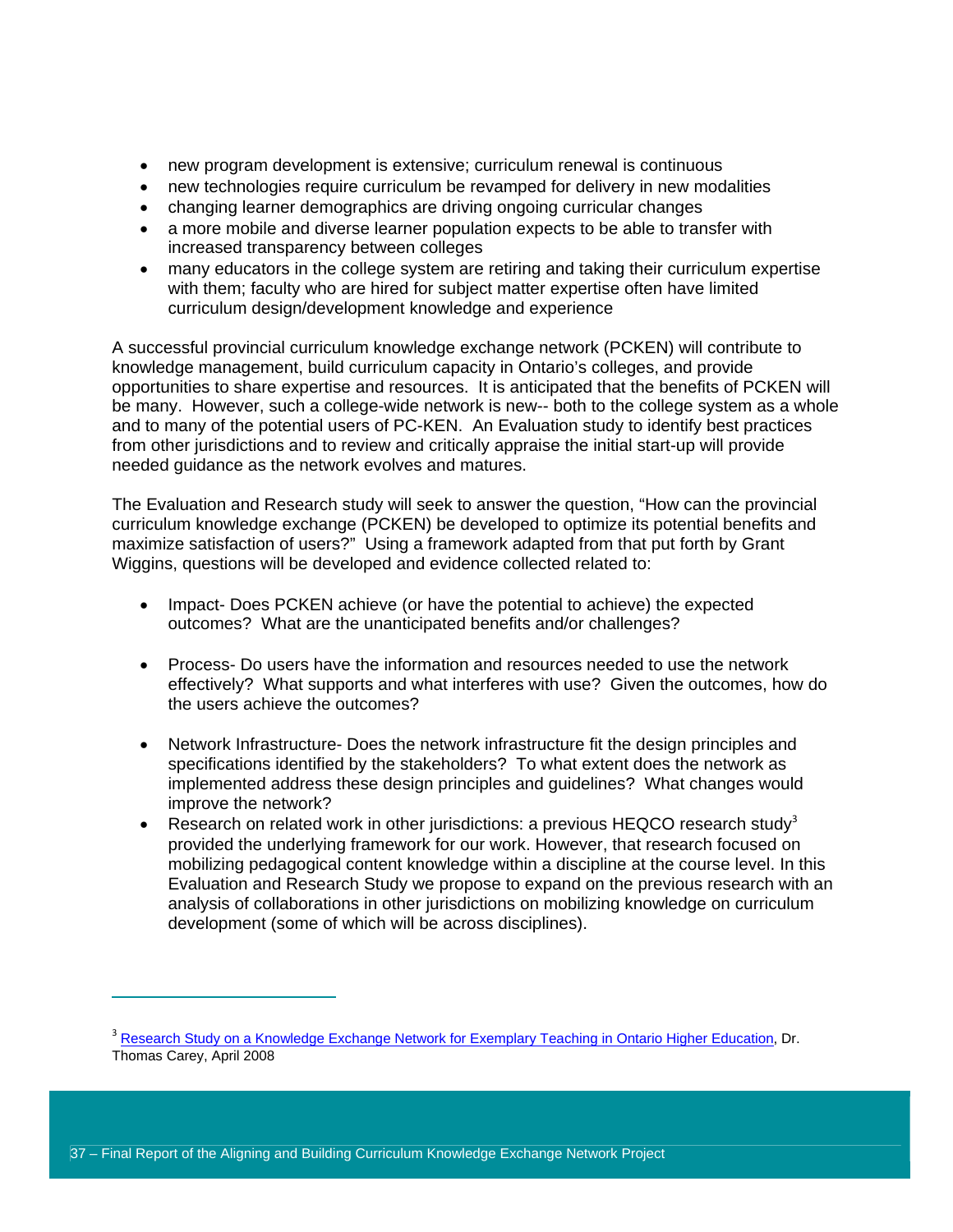Note: the evaluation questions posed are samples only. As part of this project an independent researcher will develop specific questions to frame the research plan. Our goal is to integrate the evaluation results from our PCKEN project with the additional research on collaborations outside Ontario for knowledge mobilization in curriculum development, to frame our plan for ongoing support of the PCKEN work by CCVPA.

Project work will focus on five main goals.

- To develop an Evaluation and Research study framework and plan.
- To identify and analyze approaches in other jurisdictions to curriculum knowledge exchange and the collaborative development of curriculum and building of faculty curriculum skills.
- To collect data from a variety of stakeholders (users, curriculum leaders, CDAG members etc.) to assess satisfaction and identify both barriers and enablers to the use of PCKEN.
- To review the PCKEN site to determine the extent to which design principles and other guidelines contained in the PCKEN proposal are addressed and to identify potential strengths and weaknesses of the network.
- To create a research report that provides findings and makes recommendations for the future use and development of PCKEN.

#### **Evaluation and Research Study Budget**

Note: Funding is currently being sought to support the launch of PCKEN and to ensure its operational sustainability. A proposal to the College Committee of Vice-Presidents Academic (CCVPA) is being submitted concurrently with this proposal. It is understood that funding requested here is one-time funding to support an Evaluation and Research study of the network and that this funding is dependent on receipt of funds from other sources to establish and sustain PCKEN.

| Total:                                                                                                                       | 12,000.00 |
|------------------------------------------------------------------------------------------------------------------------------|-----------|
| Project Coordinator(s)- to liaise with researcher                                                                            | 2,000     |
| <b>Technical support</b>                                                                                                     | 1,300     |
| Organizational expenses (travel, communication and copying, etc.):                                                           | 1,000     |
| <b>Curriculum Developers' Affinity Group Conference Fees</b><br>(for researcher and coordinator to access stakeholder input) | 700       |
| Researcher                                                                                                                   | 7,000     |

#### **Alignment with HEQCO Research Directions**

We believe this work is consistent with the mandate of HEQCO and with the goals and directions in HEQCO's research priorities. The project addresses the issue of Quality in the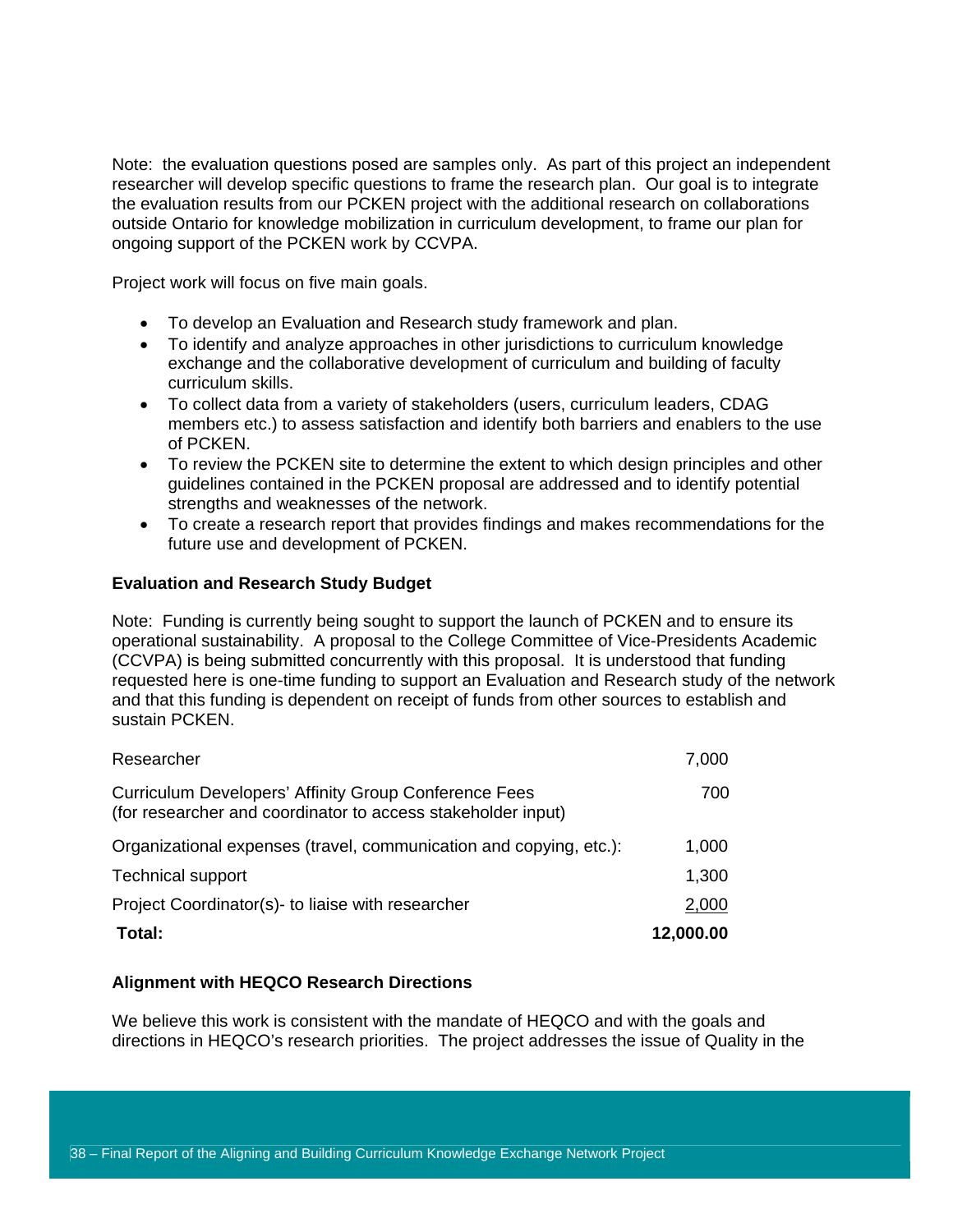learning and teaching environment, in particular the question of how college faculty can improve the Quality of both the product and process of curriculum development in the face of constraints on their knowledge, time and energy.

The value proposition we have developed in the pilot studies focuses on collaboration across colleges to enable faculty to overcome the factors inhibiting quality improvements, in the following ways:

- Enhancing pedagogical content knowledge applied in curriculum development, by aggregating and mobilizing expertise and ideas system-wide;
- Leveraging time available for improving curriculum development products and processes, by incremental improvements which are applied and extended progressively over time by new curriculum development teams;
- Sharing energy within and across teams, through faculty interactions on the pedagogical content knowledge and through evidence of lasting impacts on faculty colleagues in other colleagues resulting from the efforts of each team.

#### **Administrative Contacts at Durham College**

Janice MacMillan 2000 Simcoe Street North Manager, Faculty Development Coshawa, ON L1H 7K4 Human Resources Phone: 905-721-2000 (ext. 2371) Durham College **Fax:** 905-721-3193 E-mail: janice.macmillan@dc-uoit.ca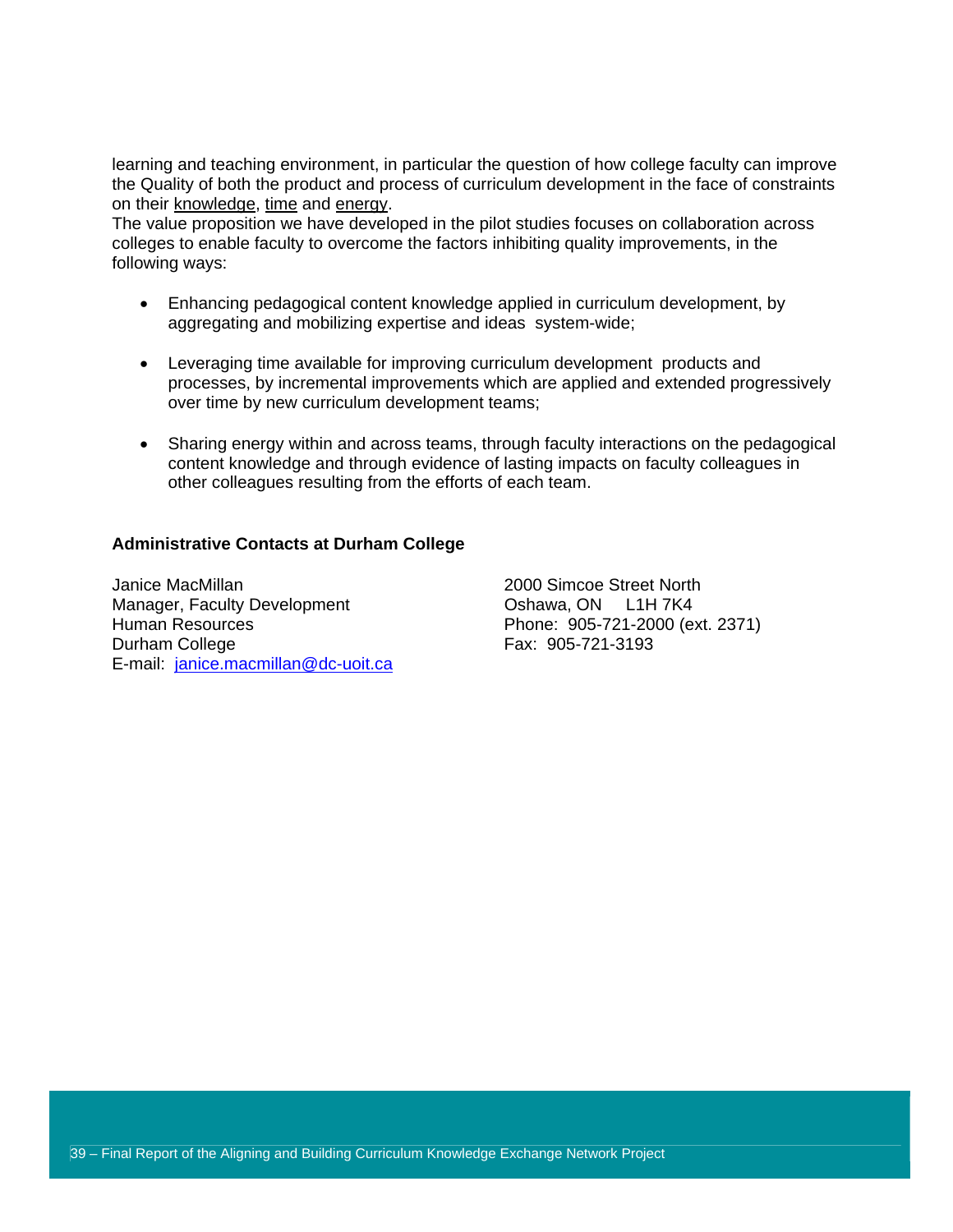### **Appendix F**

### **Provincial Curriculum Knowledge Exchange Network Report of Curriculum Developers' Affinity Group (CDAG) Survey**

| Prepared by: | Karen Hodgins and Dianne Bloor, Project Coordinators |
|--------------|------------------------------------------------------|
| Date:        | June, 2011                                           |

#### **Purpose:**

A variety of technology options to support the proposed provincial curriculum knowledge exchange are being explored. It is unlikely that one application will be able to support all the functions identified in the needs analysis. This survey was conducted to collect information from potential users that could be used to help identify priorities for the functions and set up of the platform selected to host the provincial curriculum knowledge exchange.

#### **Methodology:**

A questionnaire was developed in both print and web-based formats. Participants attending the spring meeting of the Curriculum Developers' Affinity Group (CDAG) were invited to complete the survey. All nineteen members attending the meeting in person completed the print copy. In addition, five members who were attending via an electronic hook-up, completed the online version of the survey. A total of 24 respondents representing staff with curriculum leadership responsibilities in colleges in all four regions of the province completed the survey.

#### **Results Highlighted:**

The majority of respondents favour a name for the provincial curriculum knowledge exchange other than the working title Provincial Curriculum Knowledge Exchange (PCKEN). However, no preference for a new name emerged.

The majority of respondents consider a discussion area, repository with a search engine, email functions, and electronic meeting software critical/important features. Links to twitter and facebook were not seen to be a high priority. Responses regarding the degree of privacy (password protection), the use of a moderator, and the need for peer review were mixed.

For full survey results including respondents' comments see the compiled results below.

#### **Compiled results of survey:**

- **1. What name do you prefer for the proposed curriculum knowledge exchange network?** 
	- 9 Ontario College Curriculum Exchange (OCCE)
	- 1 Provincial Curriculum Knowledge Exchange Network (PCKEN)
	- 10 Ontario College Curriculum Knowledge Exchange (OCCKE)

Other (please specify)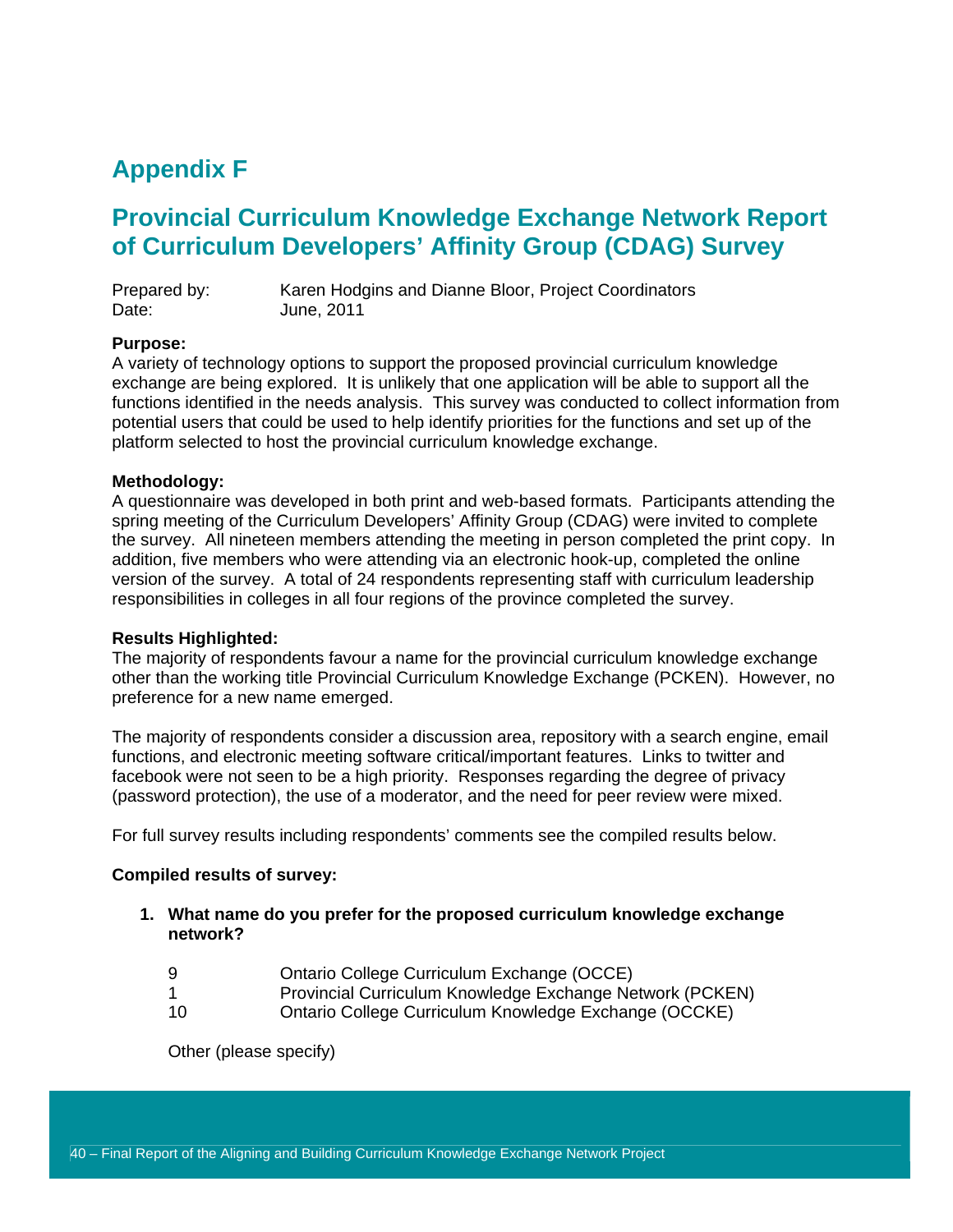Provincial Exchange Network for Curriculum Knowledge (PENCK) Ontario Curriculum Knowledge Exchange Network (OC-KEN) Curriculum Exchange Network for Ontario Colleges (CENOC) Colleges of Applied Arts and Technology Knowledge Exchange Network (CAAT-KEN) Ontario College Curriculum Network (OCCN) Ontario College Curriculum Web (OCC-WEB)

#### **2. How important is it that each of the following features be included in the knowledge exchange?**

| Discussion areas (open to all members)                                |                       |                     |                                 |
|-----------------------------------------------------------------------|-----------------------|---------------------|---------------------------------|
| Critical to include<br>20                                             | Nice to include<br>2  | Not necessary       | No opinion<br>0                 |
| Private discussion areas (open to selected members only)              |                       |                     |                                 |
| Critical to include<br>6                                              | Nice to include<br>12 | Not necessary<br>З  | No opinion                      |
| Ability to blog                                                       |                       |                     |                                 |
| Critical to include<br>2                                              | Nice to include<br>14 | Not necessary<br>2  | No opinion<br>2                 |
| Links to twitter                                                      |                       |                     |                                 |
| Critical to include<br>2                                              | Nice to include<br>5  | Not necessary<br>11 | No opinion<br>4                 |
| Links to facebook                                                     |                       |                     |                                 |
| Critical to include<br>2                                              | Nice to include<br>5  | Not necessary<br>10 | No opinion<br>5                 |
| Email notification of recent posts                                    |                       |                     |                                 |
| Critical to include<br>12                                             | Nice to include<br>9  | Not necessary       | No opinion<br>0                 |
| Electronic meeting software (such as Go To Meeting)                   |                       |                     |                                 |
| Critical to include<br>15                                             | Nice to include<br>6  | Not necessary       | No opinion<br>0                 |
| Ability to email all or selected CDAG members (similar to a listserv) |                       |                     |                                 |
| Critical to include<br>22                                             | Nice to include<br>5  | Not necessary       | No opinion<br>$\mathbf{\Omega}$ |
| Ability to download to mobile devices (epublish)                      |                       |                     |                                 |
| Critical to include<br>3                                              | Nice to include<br>13 | Not necessary<br>2  | No opinion<br>3                 |

41 – Final Report of the Aligning and Building Curriculum Knowledge Exchange Network Project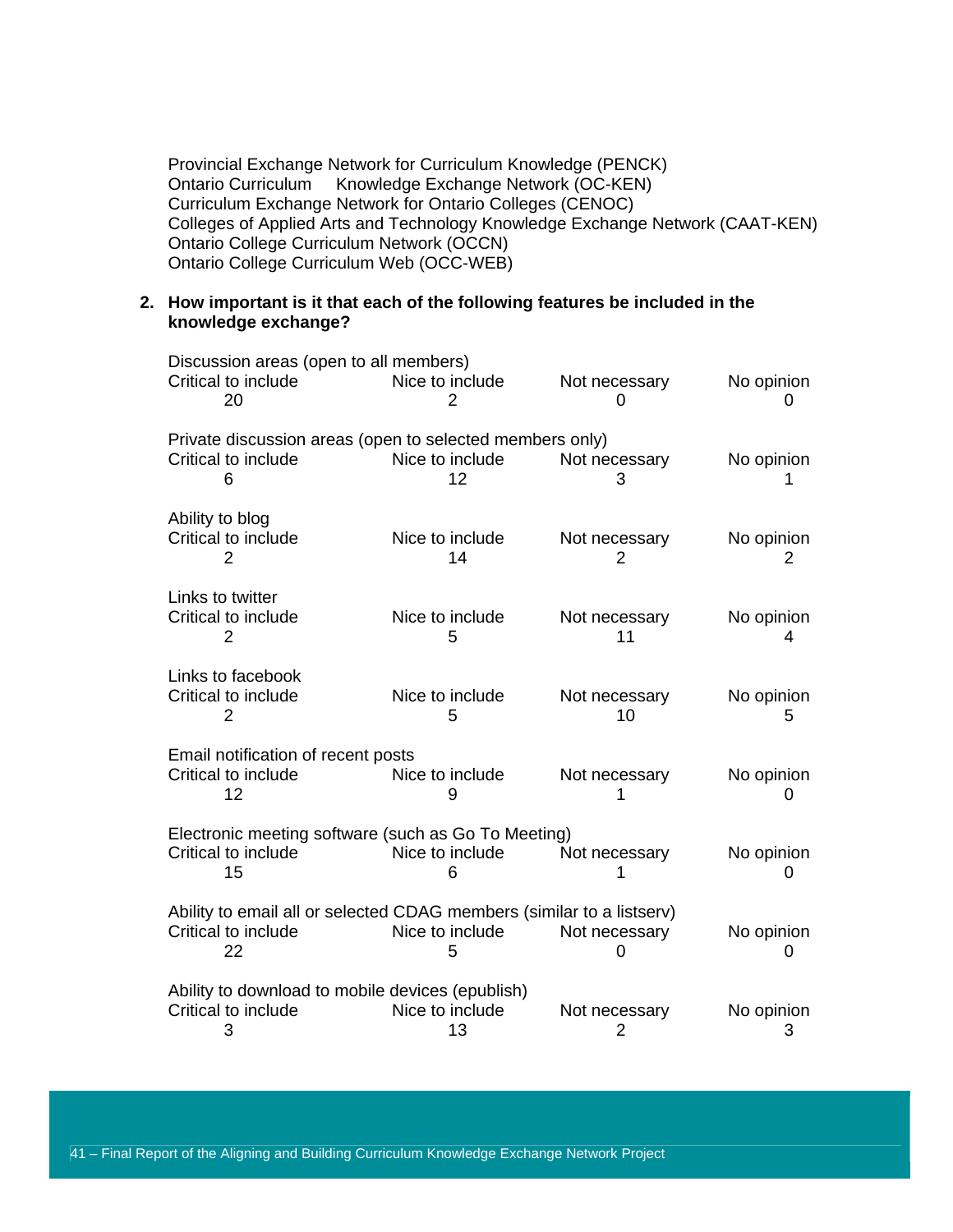#### **3. It is expected that a repository to store resources (documents, links to other resources etc.) will be part of the knowledge exchange. In relation to the repository, how important are each of the following to you?**

| A search engine<br>Critical to include<br>20        | Nice to include Not necessary<br>2                       | O | Unsure |
|-----------------------------------------------------|----------------------------------------------------------|---|--------|
|                                                     | A repository that is accessible only to CDAG members     |   |        |
| Critical to include<br>11                           | Nice to include Not necessary<br>4                       | 5 | Unsure |
|                                                     | A repository that is open to all members of the exchange |   |        |
| Critical to include<br>18                           | Nice to include Not necessary                            |   | Unsure |
| A repository that is not password protected         |                                                          |   |        |
| Critical to include<br>13                           | Nice to include Not necessary                            | 3 | Unsure |
|                                                     |                                                          |   |        |
| Peer review of documents uploaded to the repository |                                                          |   |        |
| Critical to include                                 | Nice to include Not necessary                            |   | Unsure |
|                                                     |                                                          |   |        |

Comments:

Both private and public areas critical for some groups—discipline specific

**4. Assuming that the exchange includes both an open repository (available on the Web) and a repository that is password protected (accessible only by members), please indicate your preference for features for each repository.** 

|   | <b>Open repository</b>   |                                               |   |                          | <b>Restricted use repository</b>       |                                          |
|---|--------------------------|-----------------------------------------------|---|--------------------------|----------------------------------------|------------------------------------------|
|   |                          | Resources uploaded through a moderator        |   |                          | Resources uploaded through a moderator |                                          |
|   | 8                        | Critical Important Not needed No opinion<br>3 | 5 |                          | 2                                      | Critical Important Not needed No opinion |
|   |                          | Resources uploaded directly by members        |   |                          | Resources uploaded directly by members |                                          |
| 4 | 10                       | Critical Important Not needed No opinion      | 4 |                          | 5                                      | Critical Important Not needed No opinion |
|   | Peer review of materials |                                               |   | Peer review of materials |                                        |                                          |
| 6 | 5                        | Critical Important Not needed No opinion      | 4 | 9                        | 4                                      | Critical Important Not needed No opinion |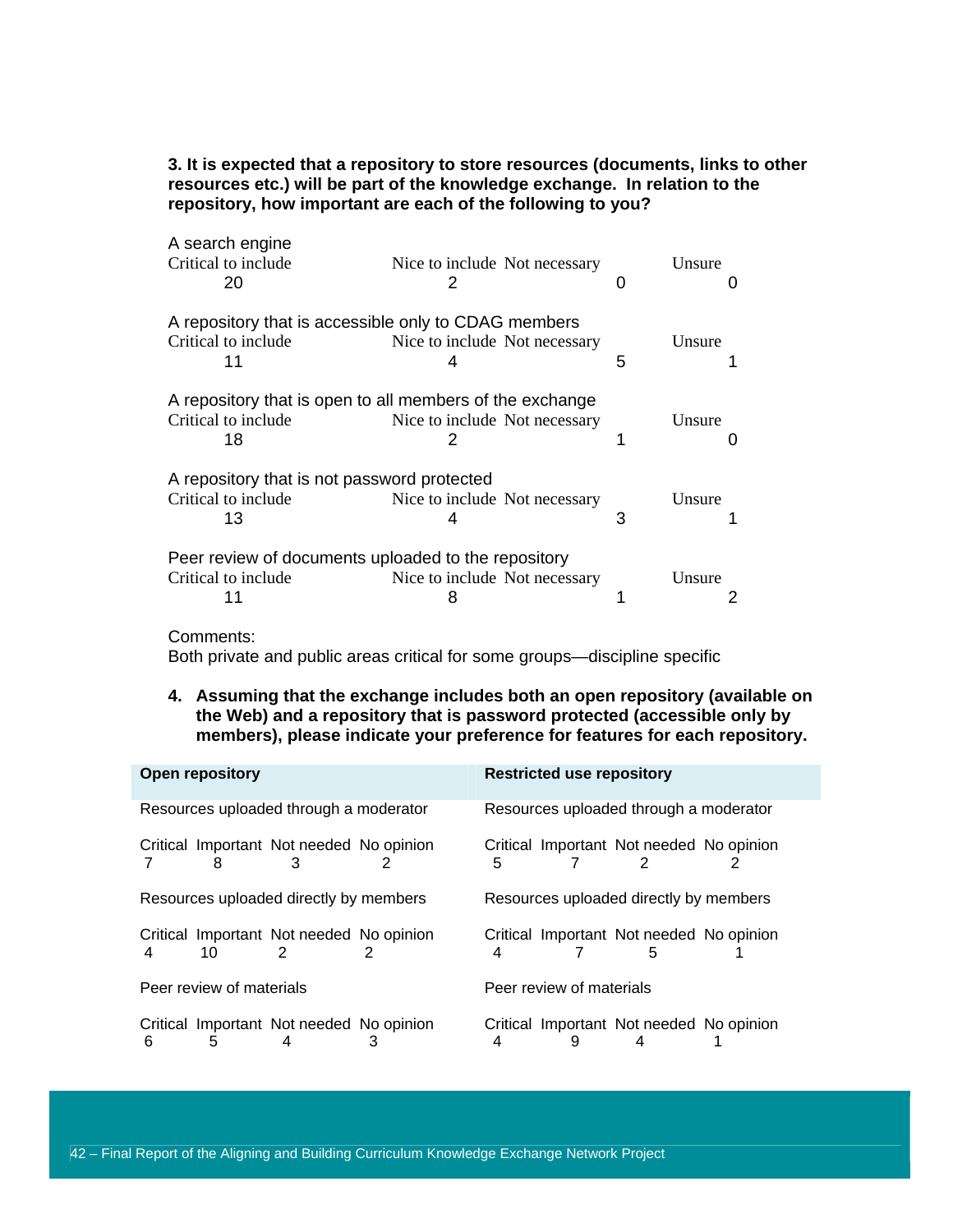| <b>Open repository</b>                              | <b>Restricted use repository</b>               |
|-----------------------------------------------------|------------------------------------------------|
| Search engine                                       | Search engine                                  |
| Critical Important Not needed No opinion<br>15<br>5 | Critical Important Not needed No opinion<br>13 |

#### **Comments:**

If moderator used, recommend criteria/parameters, otherwise why moderator?

Review and upload process needs to be formed. We are representing all colleges of Ontario and need to be cognizant of that.

It is important that this is a dynamic site vs. a site with resources. We have "resources" but require sharing and dialogue from each other.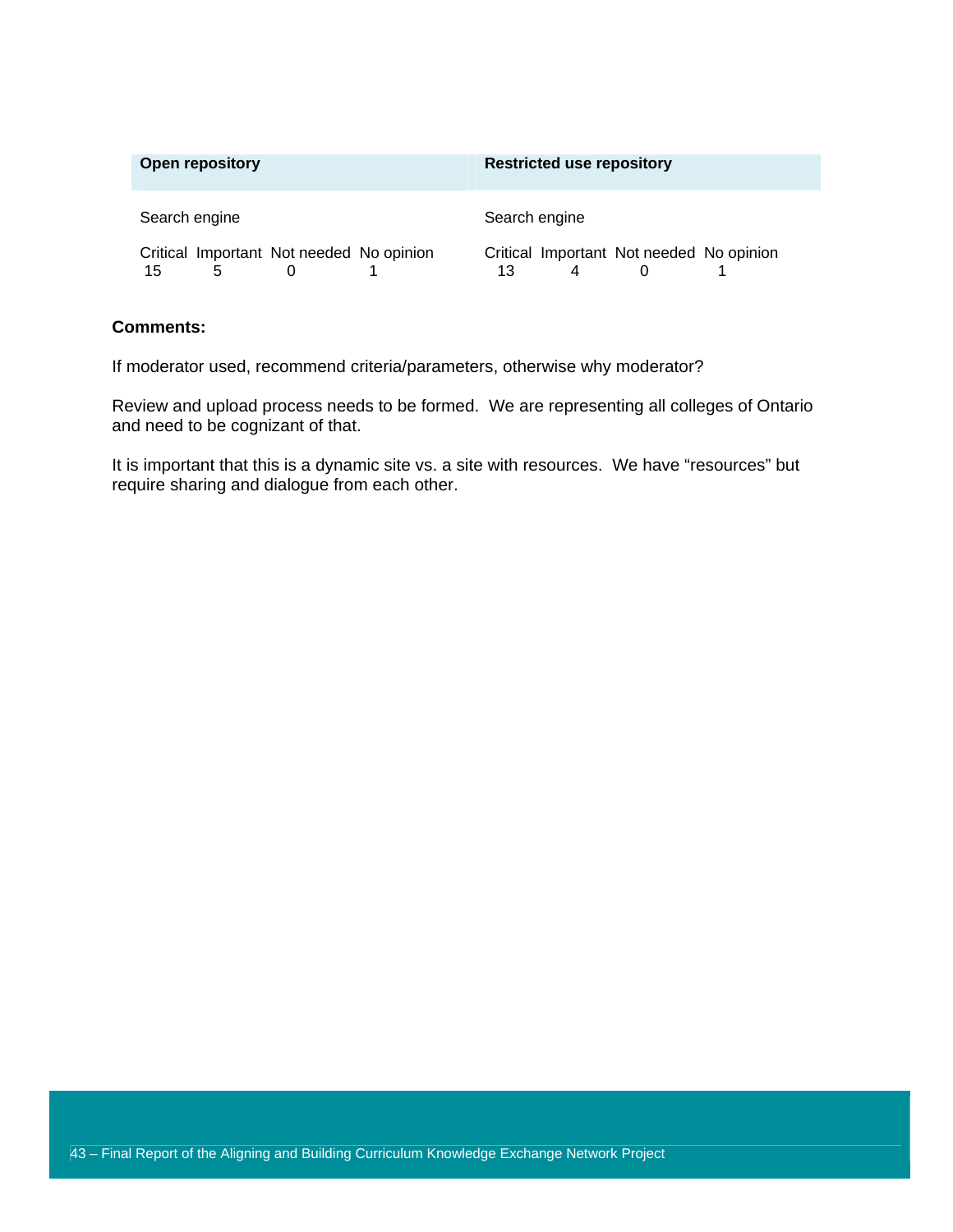### **Appendix G**

### **ABC Knowledge Exchange Network (KEN) Guidelines for Use**

#### **Getting Started**

Use Mozilla Firefox as your browser when using ABC-KEN. If you do not have Firefox as a browser on your computer, you can download it free. Go to http://www.mozilla.com/en-US/firefox/personal.html

You will find the ABC-KEN site at http://kneet.senecac.on.ca/abc-ken

If you are on the ABC Curriculum Resources website you can find a link to ABC-KEN towards the bottom of the tabs on the frame on the left.

#### **To log in to the Knowledge Exchange Network site…**

Your user name is: firstname.lastname e.g pat.teacher

And the password is: firstname123 e.g. pat123

#### *Please note that it is case sensitive, all lower case.*

#### **To change your password…**

Click on "my account" at the top of the home page.

You will come to a page showing your email address. This will be the email address you gave when you registered for ABC. Below this are two text boxes marked "password" and "confirm password". Enter the password that you want to use for ABC-KEN in both these areas.

Scroll down and click "save".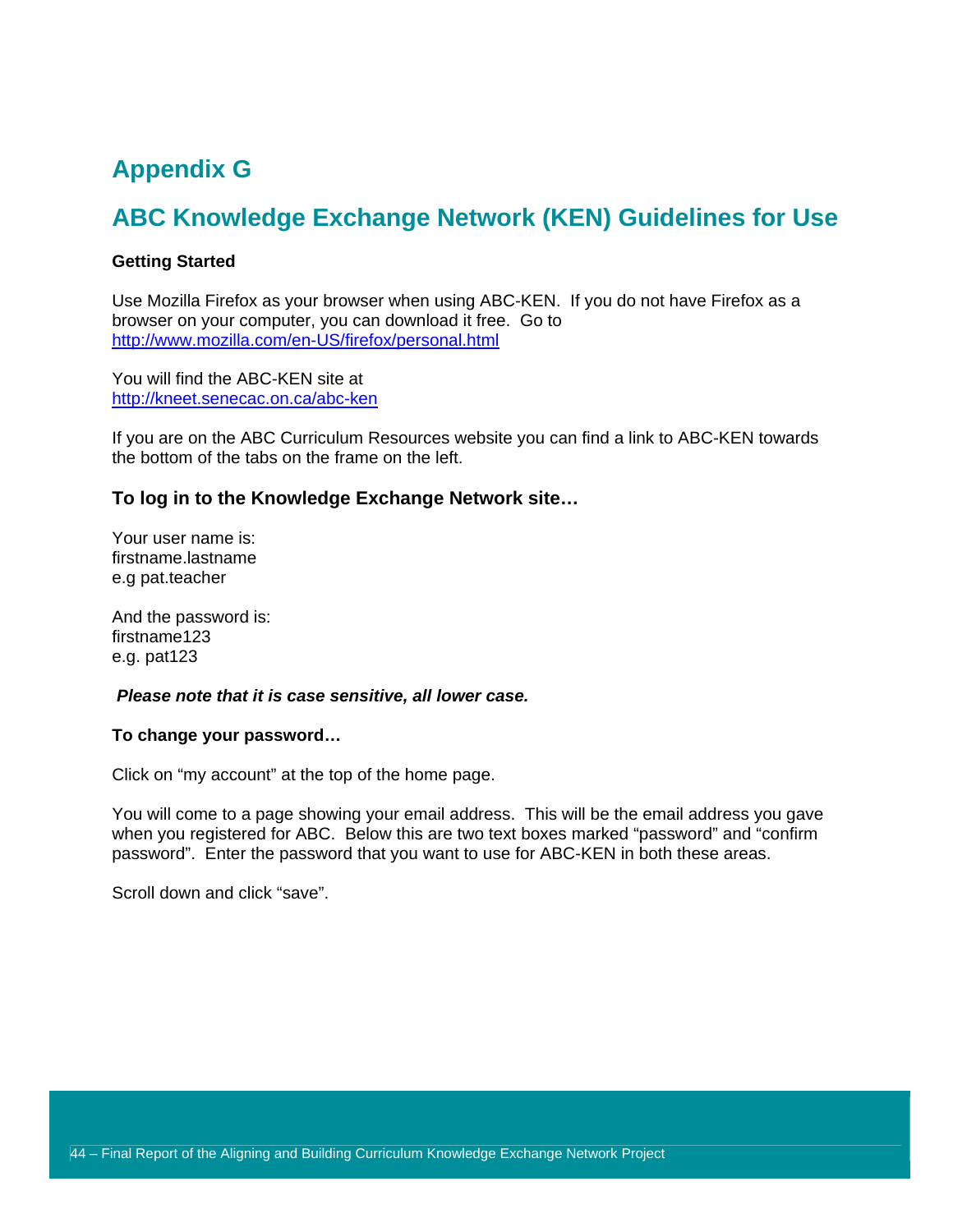#### **Home Page**

When you log in you will come to the ABC-KEN home page. Use the tabs at the top of the page to move around the site. You will find a message there explaining the function of each of the tabs.

There is an announcement area on the home page. You may need to scroll down to find it. We will use it to keep you posted on news and happenings. We hope you will check it out often.

#### **Team Workspace**

This area was set up so to support the Curriculum Conversation activity introduced in ABC Part 1. It is not working yet—but will be by the beginning of November. When you click on the Team Workspace tab, you will be taken to a discussion area that is private and will only be seen by you and your partner/members of your learning team.

It functions in the same way as the discussion area in the Curriculum Conversations area of the website. You can use it to post messages or share documents that will be accessible just to your team members.

#### **Curriculum Conversations Area**

This area of the website is set up as a discussion area. There are currently two forums in this area—Curriculum and General Discussions. *The Curriculum forum is the one that you will use when working on the curriculum conversations activity*. You will be posting a message by each of the due dates outlined in the curriculum conversation activity. You can use the general discussion forum if you want to communicate with your ABC colleagues about any other topic of your choosing.

#### **To post to the Curriculum Conversations Area…**

Click on the "curriculum conversations" tab at the top of the page.

Choose the forum that you wish to post to. If reporting on your curriculum conversation activity you will choose the curriculum forum.

If this is the first time your group has reported, click on *post new topic* found right under the red curriculum forum name. Add a subject and message in the text boxes. Be sure that the subject line identifies the curriculum issue or topic that you are working on. If you wish to add a document or file to your message, click on *file attachments*, browse for the file you wish to upload. Open or double click on the file just as if you were adding an attachment to an email message. Click *attach*. You can attach more than one file if you wish**.** *Be sure to scroll down and click submit each time you post to the discussion forum.* Other ABC colleague will be able to read your posting.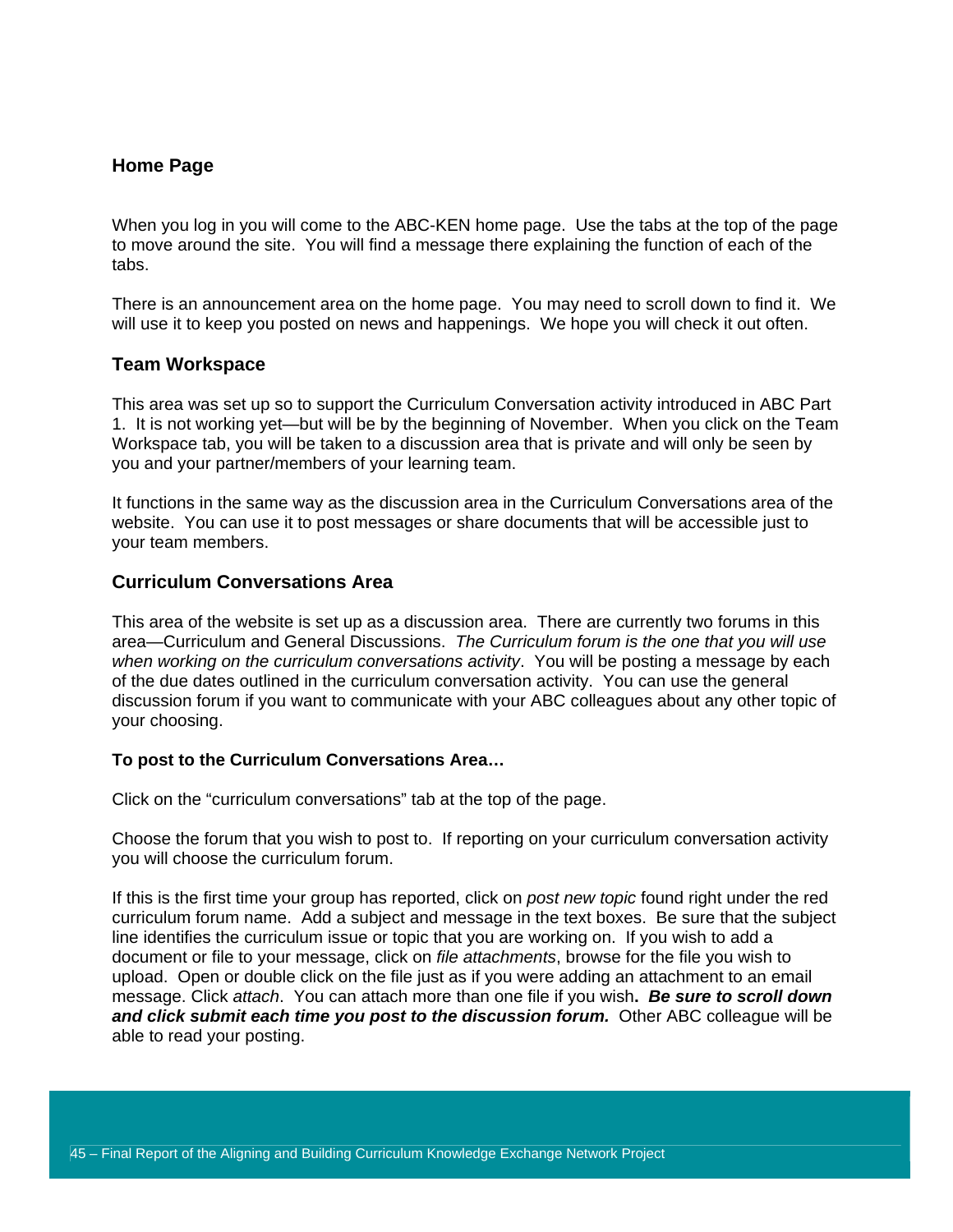You can edit your document after you have posted it, just click on the "edit" button at the top left of the message.

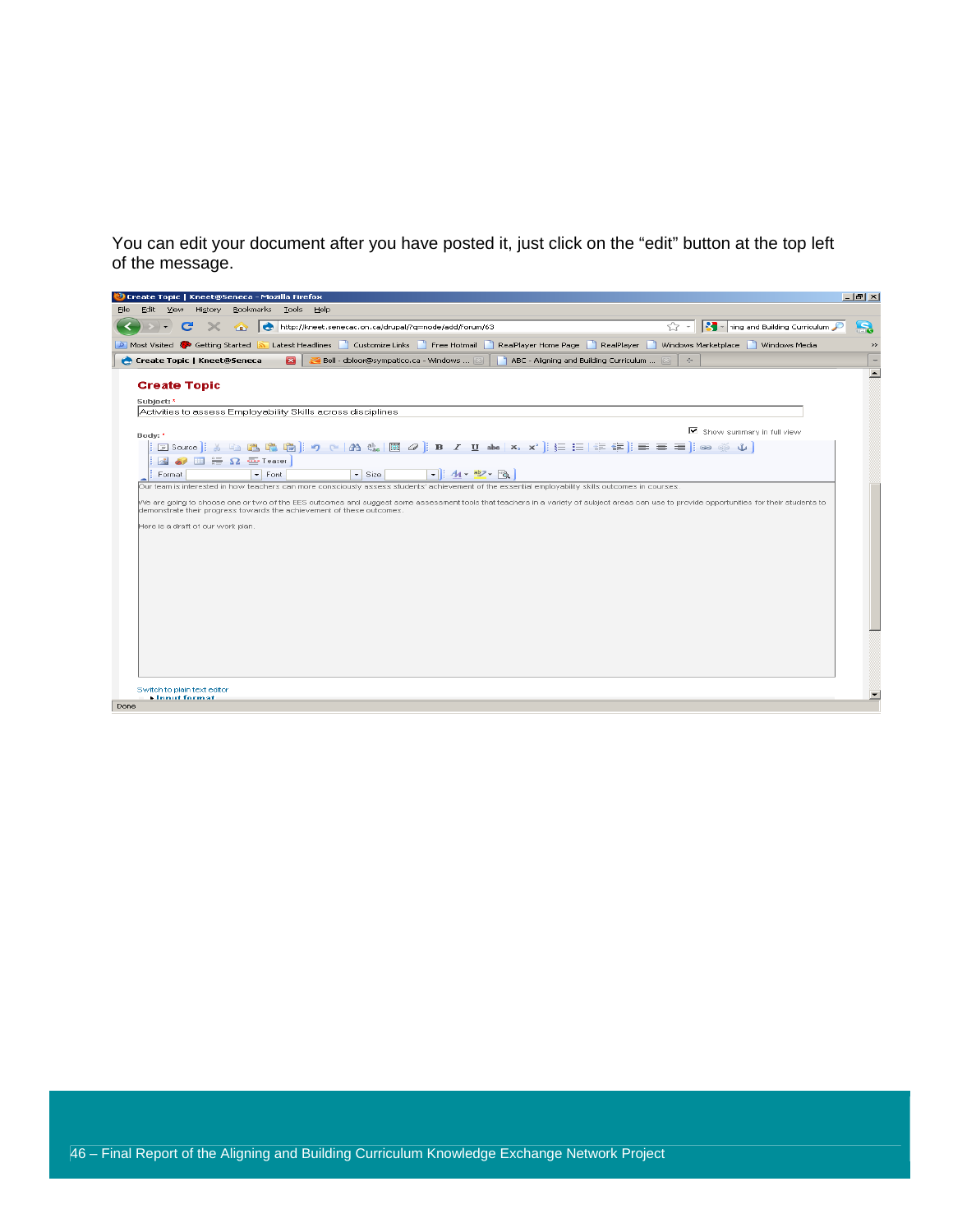| C                                           | http://kneet.senecac.on.ca/drupal/?q=content/activities-assess-employability-skills-across-disciplines                                                      |                                                                                                                                    | $57 -$                                 | <b>A</b> - ning and Building Curriculum                       |
|---------------------------------------------|-------------------------------------------------------------------------------------------------------------------------------------------------------------|------------------------------------------------------------------------------------------------------------------------------------|----------------------------------------|---------------------------------------------------------------|
| 令                                           |                                                                                                                                                             |                                                                                                                                    |                                        |                                                               |
| Most Visited & Getting Started              | Latest Headlines<br>Customize Links     Free Hotmail                                                                                                        | RealPlayer Home Page                                                                                                               | RealPlayer                             | Windows Marketplace<br>Windows Media                          |
| <b>Activities to assess Employabilit Ex</b> | Bell - dbloor@sympatico.ca - Windows                                                                                                                        |                                                                                                                                    | ABC - Aligning and Building Curriculum | $\sigma_{\rm p}^{\rm 2}$                                      |
|                                             |                                                                                                                                                             |                                                                                                                                    |                                        |                                                               |
|                                             |                                                                                                                                                             |                                                                                                                                    |                                        |                                                               |
|                                             | Home > Forums > Curriculum Conversations > Curriculum                                                                                                       |                                                                                                                                    |                                        |                                                               |
|                                             |                                                                                                                                                             |                                                                                                                                    |                                        |                                                               |
|                                             |                                                                                                                                                             |                                                                                                                                    |                                        | dianne.bloor   My Account   Change the fontsize: A A   logout |
| <b>Home</b>                                 | <b>ABC Resources</b>                                                                                                                                        | <b>Curriculum</b>                                                                                                                  | <b>Tip Sheet</b>                       | <b>Team Workspace</b>                                         |
|                                             |                                                                                                                                                             | <b>Conversations</b>                                                                                                               |                                        |                                                               |
| Edit<br>Grant                               | <b>Activities to assess Employability Skills across disciplines</b><br>Topic Activities to assess Employability Skills across disciplines has been created. |                                                                                                                                    |                                        |                                                               |
| <b>Miew</b>                                 |                                                                                                                                                             |                                                                                                                                    |                                        |                                                               |
| dianne.bloor<br>Member since:               | Posted Thu, 10/21/2010 - 16:09                                                                                                                              | Activities to assess Employability Skills across disciplines                                                                       |                                        |                                                               |
| 1 year 1 day<br>Last activity:              |                                                                                                                                                             | Our team is interested in how teachers can more consciously assess students' achievement of the essential employability skills     |                                        |                                                               |
|                                             | outcomes in courses.                                                                                                                                        |                                                                                                                                    |                                        |                                                               |
|                                             |                                                                                                                                                             | We are going to choose one or two of the EES outcomes and suggest some assessment tools that teachers in a variety of subject      |                                        |                                                               |
|                                             |                                                                                                                                                             | areas can use to provide opportunities for their students to demonstrate their progress towards the achievement of these outcomes. |                                        |                                                               |
|                                             | Here is a draft of our work plan.                                                                                                                           |                                                                                                                                    |                                        |                                                               |
|                                             |                                                                                                                                                             |                                                                                                                                    |                                        |                                                               |
| 5 sec                                       | Attachment                                                                                                                                                  |                                                                                                                                    | <b>Size</b>                            |                                                               |

If you wish to respond to a topic or message that is already posted, click on the subject line of the message and then on the "*add a new comment*"/"*reply*" tab. You can add a subject and message in the text boxes provided. *Don't forget to scroll down and click "submit" to post your message.* 

To add a new topic to the forum, click on "*post new forum topic*" that appears right under the red forum name. Add a subject and message in the text boxes. Scroll down and click on the "submit" button.

You can check for new messages easily. When you click on the curriculum conversations tab you will see a summary of the postings for each forum and any new messages are identified. In the screen capture below, you can see that there is one new message in the general discussion forum.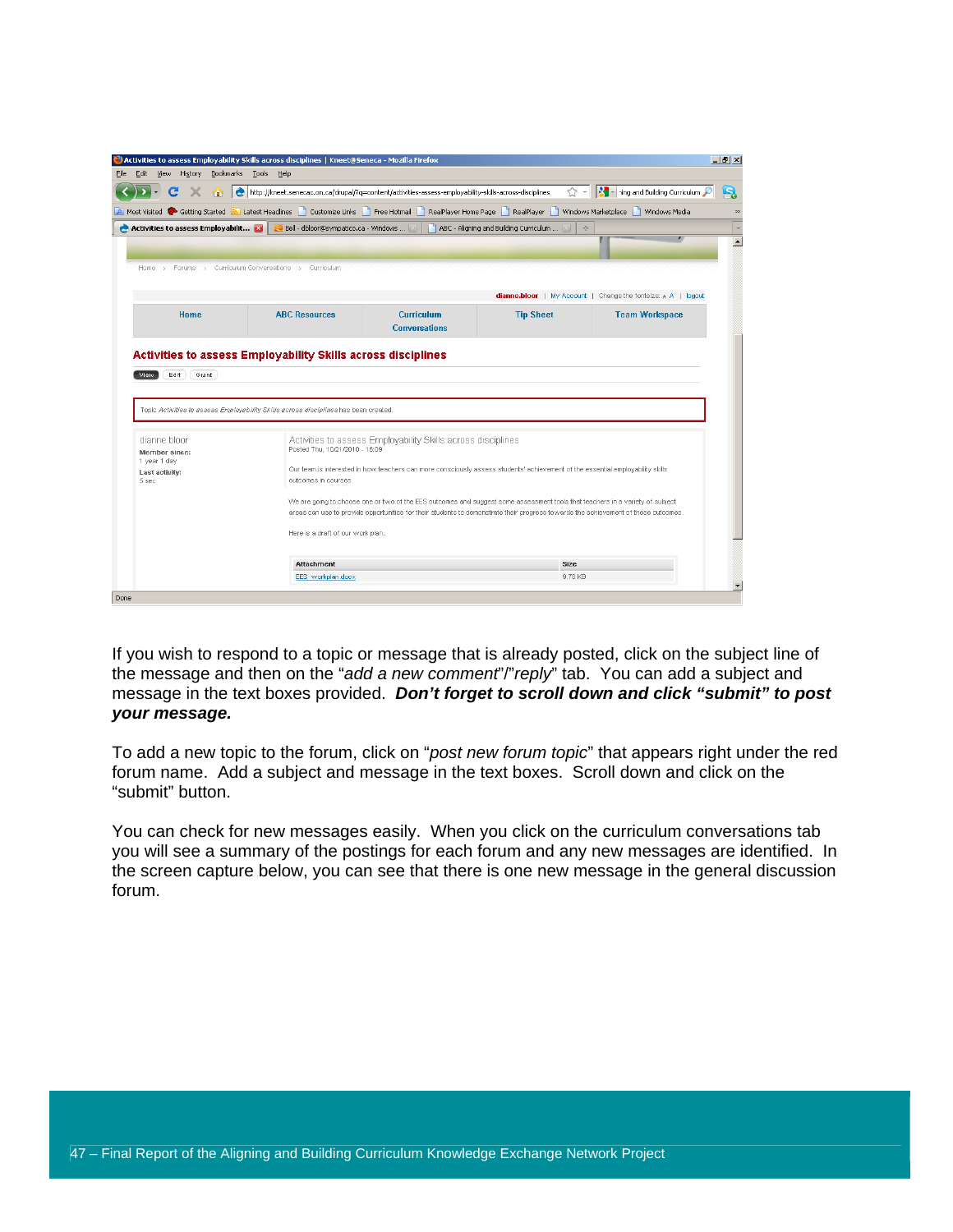|                                                                                    | Curriculum Conversations   Kneet@Seneca - Mozilla Firefox |                                           |                                              |                                                            | $\Box$ e $\times$                                                                                              |
|------------------------------------------------------------------------------------|-----------------------------------------------------------|-------------------------------------------|----------------------------------------------|------------------------------------------------------------|----------------------------------------------------------------------------------------------------------------|
| Edit<br>View<br>History<br>Bookmarks                                               | Tools<br>Help                                             |                                           |                                              |                                                            |                                                                                                                |
| C<br>YRY.                                                                          | http://kneet.senecac.on.ca/drupal/?q=forums/abc_curr_conv |                                           |                                              | ☆ →                                                        | <b>A</b> ing and Building Curriculum                                                                           |
| Most Visited 3 Getting Started M Latest Headlines   Customize Links   Free Hotmail |                                                           |                                           | RealPlayer Home Page                         |                                                            | RealPlayer Windows Marketplace Windows Media                                                                   |
| <b>C</b> Curriculum Conversations   Knee 23                                        | Bell - dbloor@sympatico.ca - Windows                      |                                           | ABC - Aligning and Building Curriculum  [33] | $\sigma_{\rm c}^2$                                         |                                                                                                                |
| KNEET<br>Knowledge<br>Research<br>Development<br>Home > Forums                     |                                                           |                                           |                                              | PI.<br>Resource<br>Repository<br><b>Community Teaching</b> | KNEET<br>Knowledge<br>Network<br>Cooperative Innovation<br>Team<br>Compendium of<br><b>Exemplary Practices</b> |
|                                                                                    |                                                           |                                           |                                              |                                                            |                                                                                                                |
|                                                                                    |                                                           |                                           |                                              |                                                            | <b>dianne.bloor</b>   My Account   Change the fontsize: $A$   logout                                           |
| Home                                                                               | <b>ABC Resources</b>                                      | <b>Curriculum</b><br><b>Conversations</b> |                                              | <b>Tip Sheet</b>                                           | <b>Team Workspace</b>                                                                                          |
| · Select a forum below.<br>Forums                                                  |                                                           | <b>Topics</b>                             | Posts                                        | Last post                                                  |                                                                                                                |
| <b>Curriculum Conversations</b><br>$\boxtimes$ Curriculum                          |                                                           | $\overline{2}$                            | $\overline{7}$                               | 1 day 1 hour ago                                           |                                                                                                                |
| General Discussions                                                                |                                                           | 1<br>1 new                                | $\mathbf{1}$                                 | by dianne.bloor<br>3 days 1 hour ago<br>by karen.hodgins   |                                                                                                                |
|                                                                                    |                                                           |                                           |                                              |                                                            |                                                                                                                |

#### **For help contact**

Karen Hodgins at **k**hgrandbend@gmail.com or Dianne Bloor at **dbloor@sympatico.ca** or the ABC Planning team member at your college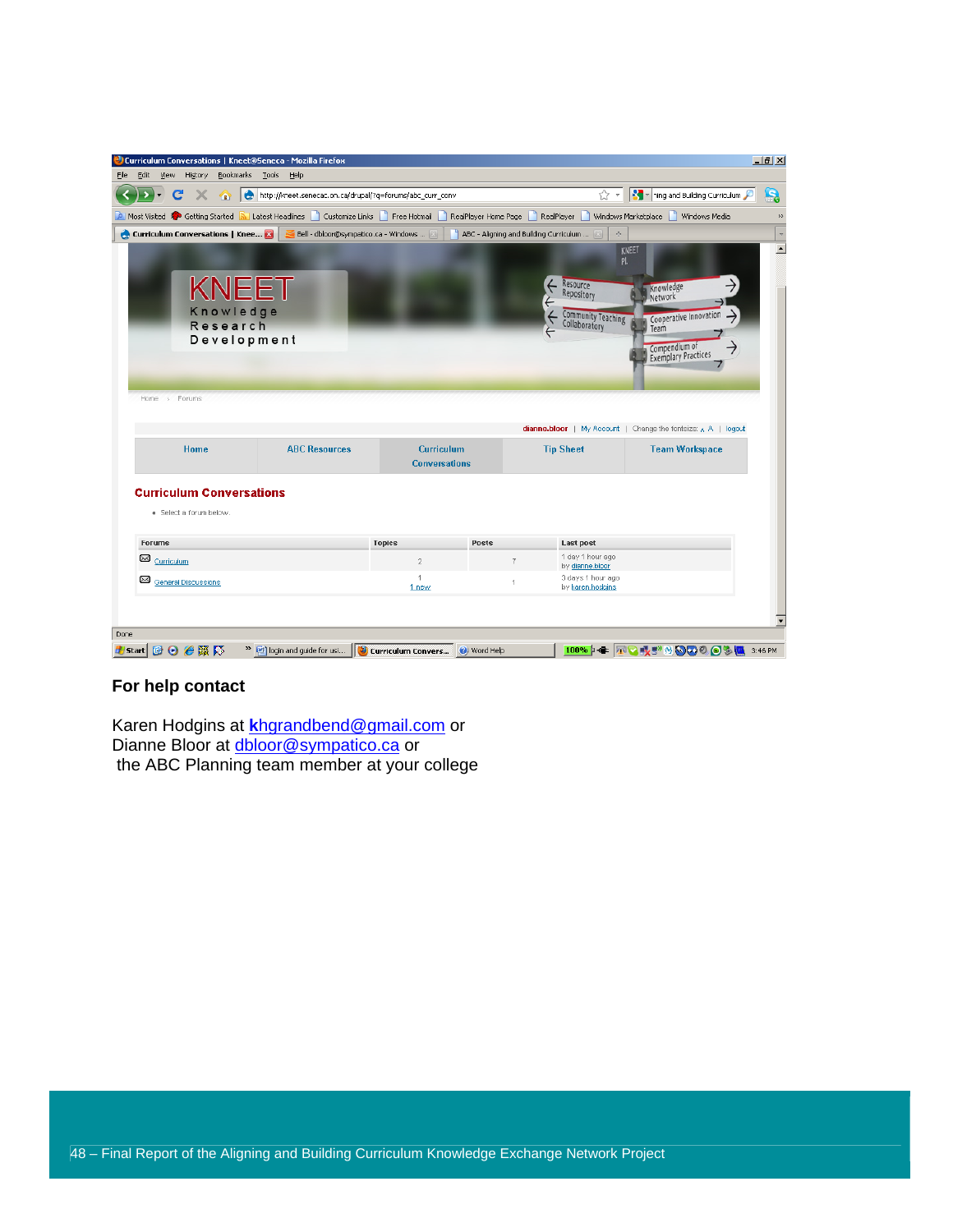#### **ABC –KEN Curriculum Conversations Activity**

#### **Context**

- The Curriculum Conversations activity was developed to promote an ongoing curriculum dialogue among ABC participants. The goal of this conversation is the construction and exchange of curriculum knowledge. These conversations will build upon the foundational knowledge base established in Part 1 and will bridge the span between ABC Part 1 and 2.
- Participants use a self-selection process to form inter-college or intra-college working teams (either 2 or 3 people per team) based on interest in a specific curriculum related issue.
- Teams choose to collaborate on one curriculum issues they have identified as significant to them.
- Each team is asked to produce a curriculum product. Examples of curriculum products will be reviewed at ABC, but can include; a video, checklist, tip sheet, evaluation tool, learning activity, action research report etc.
- Teams will be assigned space on the ABC Knowledge Exchange Network (KEN) to collaborate and discuss their work. Each team's finished product will also be posted on the network.
- Posted products will be reviewed and feedback provided by fellow ABC participants.
- Teams are encouraged to make use of the resources on the ABC Resources Website, to complete this exercise.
- Project Coordinators, Dianne Bloor and Karen Hodgins, will moderate the network and provide support to the participants.
- Specific instructions for using the KEN will be provided at ABC Part 1.

#### **Curriculum Conversation Posting Dates**

**November 30, 2010:** Product concept or description and a work plan **January 31, 2011:** Progress report and/or draft of product **March 15, 2011:** Final product **May 15, 2011:** Teams will have posted feedback to 2 products other than their own